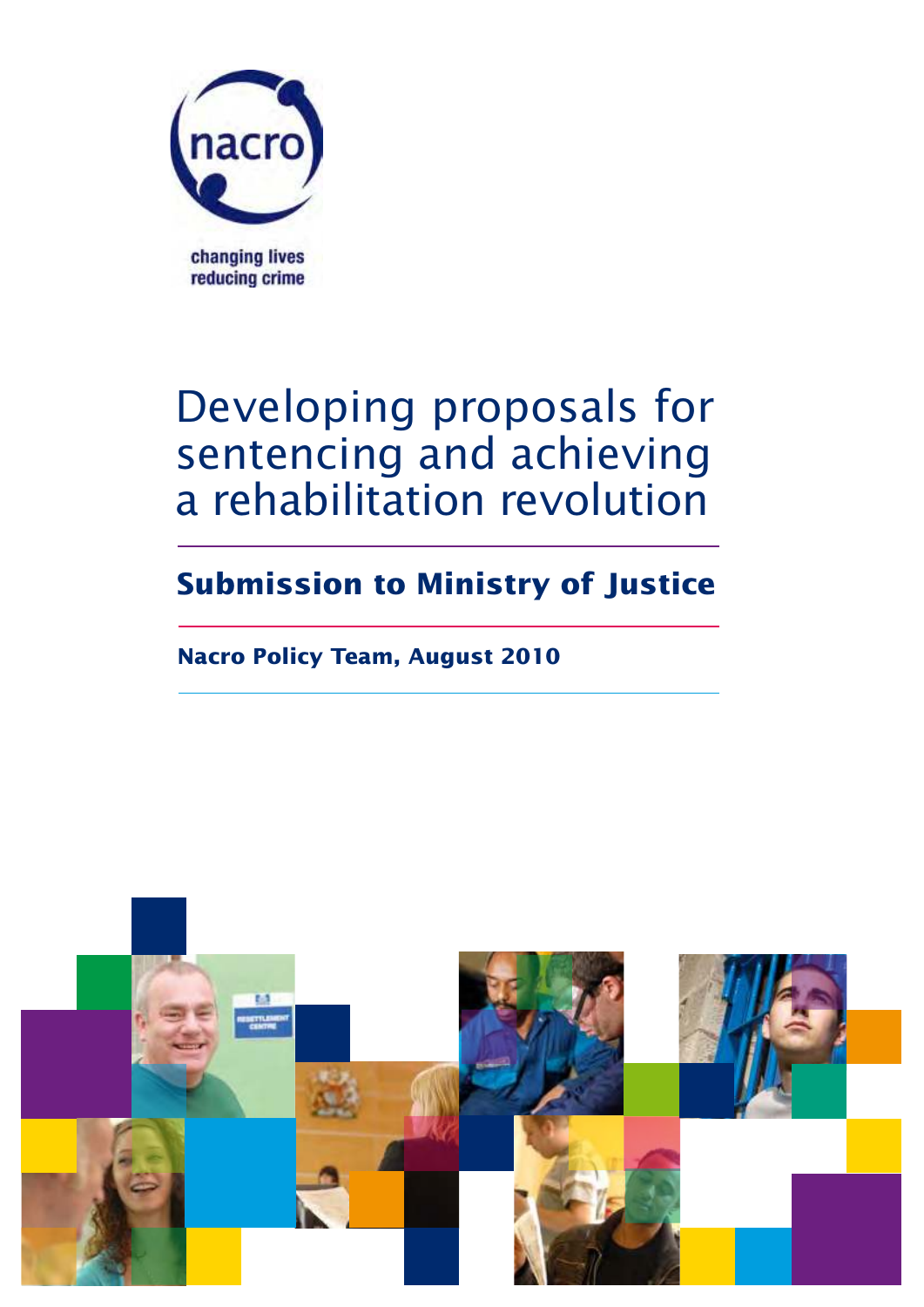## **Contents**

#### **1 Reform of sentencing and the rehabilitation revolution** *page 2*

#### **2 Sentencing** *page 3*

- Penalties: In and out of court 3
- The adult and youth sentencing framework 4
- The choice of court 6
- Sentences: Maxima and minima 7

#### **3 Rehabilitation revolution** *page 9*

- Making better use of not-for-profit sector 9
- So how can the rehabilitation revolution be achieved? 12
- Conclusions 16

#### **4 Practical solutions: Getting offenders off drugs and alcohol and into employment** *page 17*

- Personalised approaches 17
- The Nacro model 20

#### **5 The** *Rehabilitation of Offenders Act* **and the case for reform** *page 22*

- About the Act 22
- The stalled reform process 22
- The case for reform 23
- **6 The scope for cutting costs in the CJS** *page 24*
	- Challenges and opportunities 24
	- The problem with conventional approaches to cutting budgets 24
	- Existing alternative approaches (and their current limitations) 25
	- Possible ways forward 26

#### **Appendix Improving rehabilitation: what the research says** *page 28*

#### **Contact**

**Jackie Lowthian** National Policy Development Manager Email [Jackie.lowthan@nacro.org.uk](mailto:Jackie.lowthan@nacro.org.uk) Mobile 07968 477984

#### **[www.nacro.org.uk](http://www.nacro.org.uk/)**

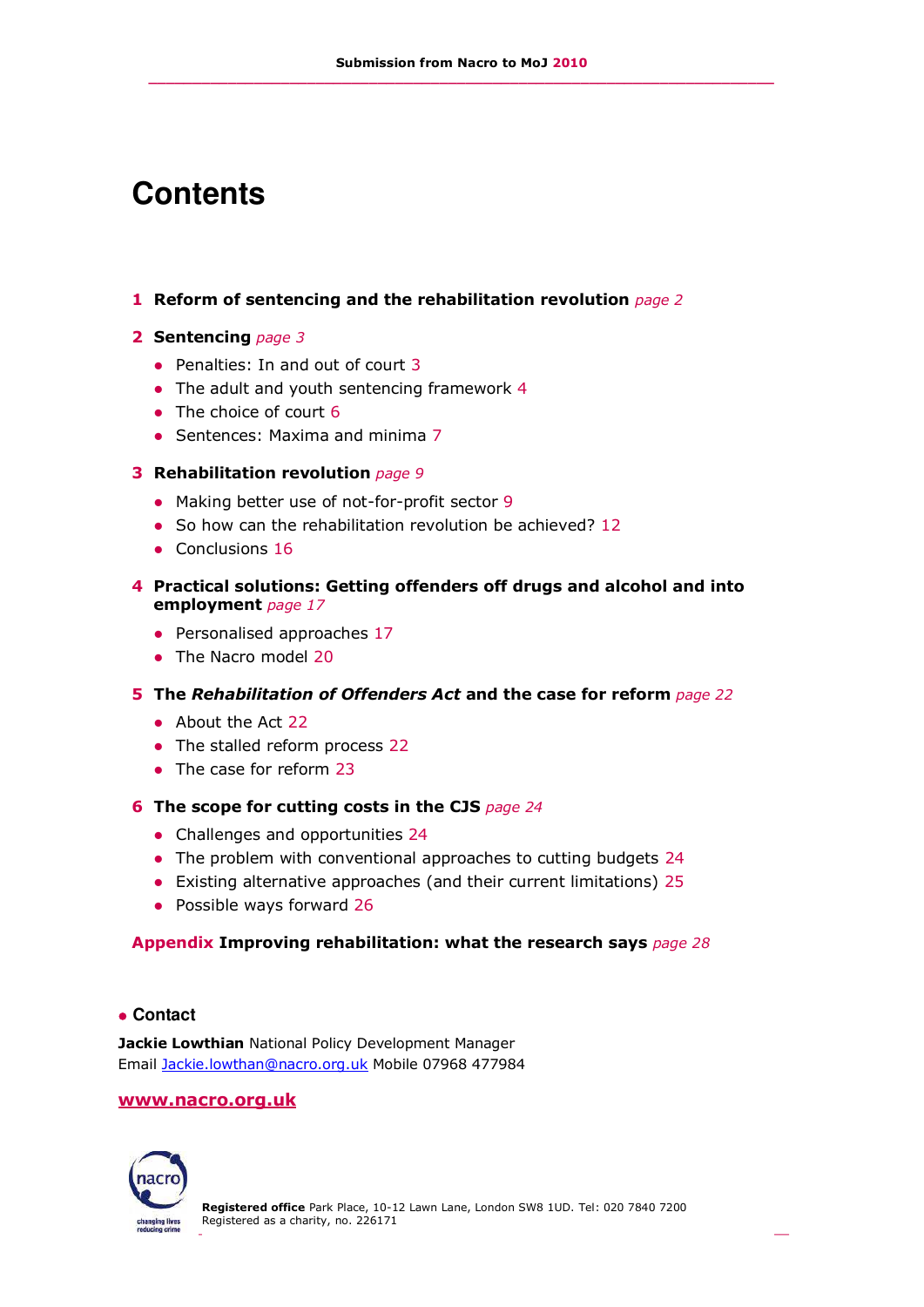## **1 Reform of sentencing and the rehabilitation revolution**

## **Introduction**

In this paper Nacro is responding to a letter from the Under Secretary of State for Justice, Crispin Blunt MP, inviting us to provide comments to inform the development of proposals for reform of the criminal justice system. We have tried to offer practical solutions which address the specific issues raised in the communication of 8 July. However, we have also drawn on research findings in order to ensure that our submission is based on expert knowledge and evidence about what is likely to be effective. On sentencing policy, we have considered proposed penalties on the basis of three principles: **justice**, **effectiveness** and **cost**, taking account of previous expert commentators such as Halliday and Auld. With regard to the rehabilitation revolution we have sought to avoid reinventing wheels by stressing our support for some of the detailed work that has already been undertaken by the House of Commons Home Affairs and Justice Committees.

You will notice that we have not addressed youth crime in this paper. In the interests of brevity, it was felt that including children and young people in this paper would make it very long and Nacro believe that, how we respond to children and young people in trouble should be completely separate to the adult system. Nacro believes that, any youth justice system needs to adhere to certain principles, that it needs to comply with the United Nations Convention of the Rights of the Child (UNCRC), children's welfare should be the paramount consideration and the age of criminal responsibility should be raised. Nacro is keen to assist Government in its work in this area and will continue to participate in any groups/Forums brought together for this purpose. If we can help further we would be happy to do so. We have attached two papers, one on young offenders, the other on courts and sentencing in the YJS.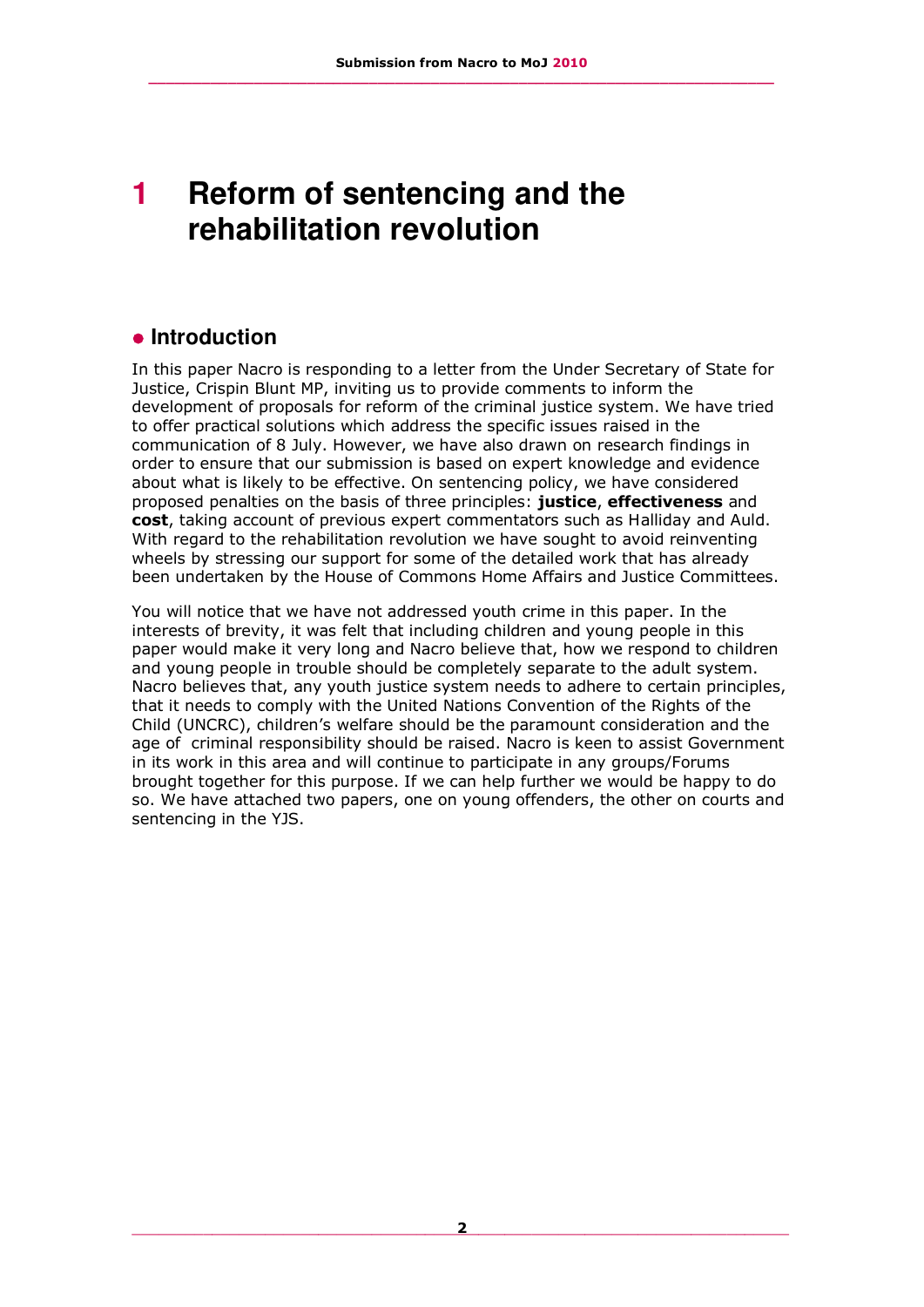## **2 Sentencing**

### **Penalties: In and out of court**

Underlying all of our thinking is 'value for money'. In sentencing terms we know that exercising the custody option is the most expensive and arguably the least effective and thus, does not represent value for money. Equally a disposal that does not involve the judicial process and avoids custody is the least expensive and may be effective but not necessarily appropriate.

There is a constitutional argument that demands that wrongdoing has to be arbitrated by the State and any (or any further) erosion of the principle by allowing say, the police to decide upon a non-judicial disposal and then implement a form of punishment, is a constitutional aberration. Hence the reservations expressed, notably by magistrates, to suggestions by the Home Secretary that the police should use their common sense.

In between the two is a range of available penalties some of which are expensive and ineffective (*viz* short term sentences) and unjust (*viz* IPPs).

So perhaps the first task is to assess any proposed penalty on the basis of its

- **Justice**: Including its proportionality.  $\bullet$
- **Effectiveness:** Its impact on an offenders propensity to re-offend
- **Cost**: Does it offer value for money?  $\bullet$

Such assessments give rise to three other considerations.

The first is the notion which currently holds sway that the justice system has to be victim centric. In the way this has been interpreted, it has distorted the justice system by emphasising punishment and failing to recognise that the interests of victims and offenders are not polarised and that some victims need less attention than others.

The second is the question of how sentences are monitored. Except in the community court in North Liverpool and in some specialist courts, sentences are not monitored by sentencers. When breaches occur and an offender is returned to court, it is not necessarily the same sentencer who deals with the breach; and even when it is the question as to why the original sentence was ineffective, is not canvassed; the only issue is the imposition of further measures to mark the breach – in large measure punitive ones. There is a substantial argument in favour of judicial oversight of case progression as understood by the Halliday principles of accountable sentencing

The third requires an imaginative consideration of who might properly be involved and contribute to the punitive and restorative elements of a measure. Of course there is no logic to an argument that punitive and restorative elements are opposed to each other. Punishment can either be negative or positive and there can be little argument that negative punishment is entirely unproductive and is simply likely to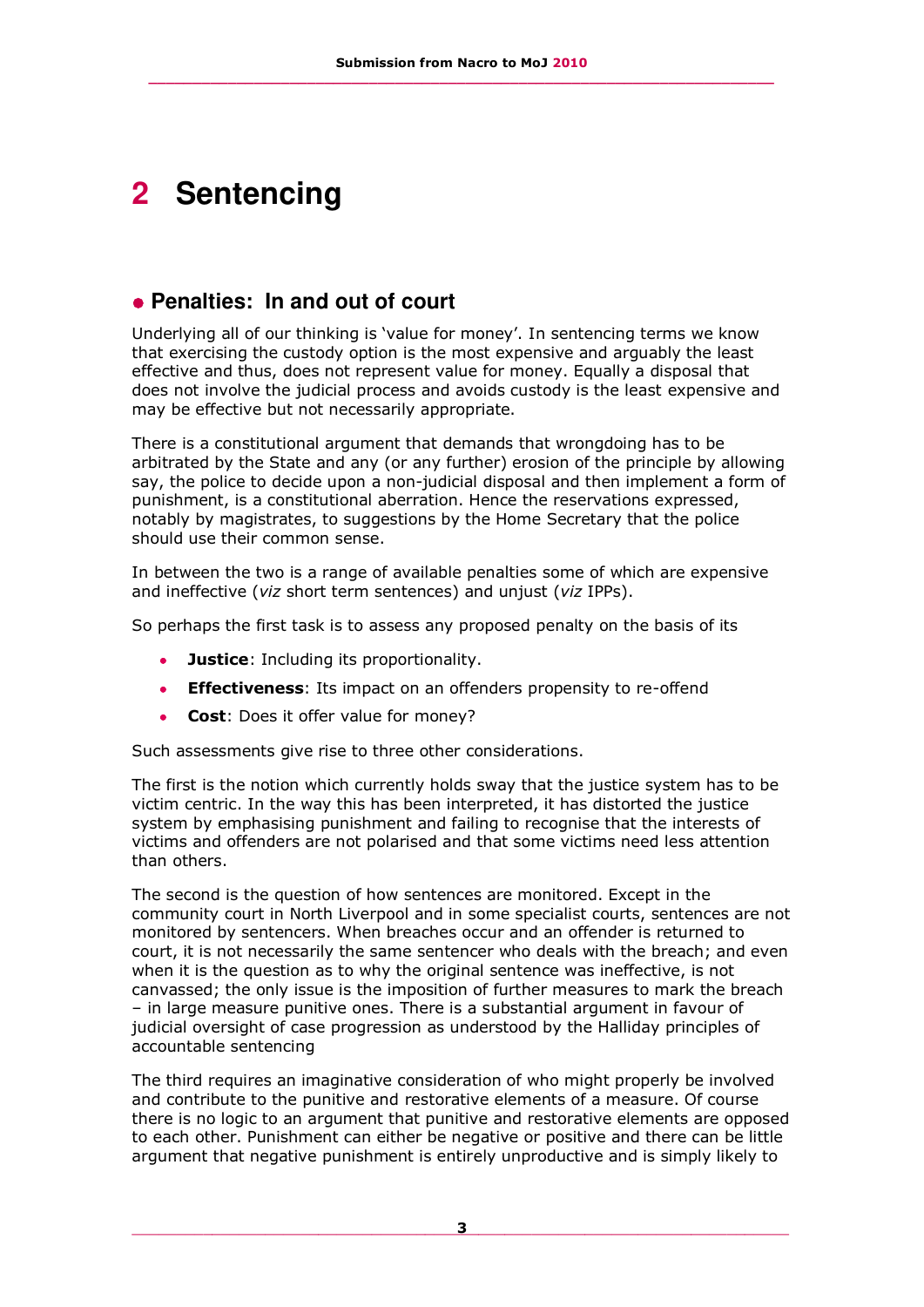reinforce resentments and anger and fail in any meaningful way, to be reformative. Historically the contributors to the implementation of any measure have been confined to the experts. There is a pragmatic and economic argument for saying that the contributors should extend to the wider community in general and to the VCS in particular (see Nacro's Connect and Milestones Projects).

## **The adult and youth sentencing framework**

The cost of youth justice is £4 billion per annum in the UK.<sup>1</sup> Some 42% of first time offenders are aged between 18 and 24 years – contributing substantially to annual cost of adult justice.

The Transition to Adulthood (T2A) campaign features in the report of the Independent Youth Crime Commission and some of the Report's recommendations draw on campaign information. Nacro is a member of the T2A Alliance, and we support the recommendations for change put forward in the Alliance publications.

We particularly support the notion of the Enhanced Youth Court to replace all appearances by youths in adult magistrates' courts and in Crown courts as at present in some cases.

We also support the notion of extending the principles of youth provision for all those between the ages of 18 and 24 years both in terms of the process system and the approach to sentencing. In order to facilitate proper provision from both the statutory sector and other parts of the public sector we recommend the use of common terminology and the expression 'young adult' for all those within the 18 to 24 age range to allow better access and to promote easier understanding. Other and more difficult issues to address are:

- Shared access to professionals delivering services to offenders with identified leads
- A common approach to data sets including access and interpretation
- Disposals for offenders based on the assessment of the maturity of the  $\bullet$ offender through a multi agency approach rather than an offenders age with an outside limit of 24 years as the cut off point

The Bradley Recommendations and those of the Independent Youth Crime Commission should apply to the criminal justice system as it impacts on all those aged 24 years or less. We recite the most important recommendations as follows;

- All outcomes should improve well being and promote the self esteem and welfare of the offender through normalisation, mainstreaming and non stigmatisation.
- No measure should do harm to the offender.
- All measures should promote improvements in community life and reduce  $\bullet$ the harm to communities caused by crime.

-

The *Report of the Independent Commission on Youth Crime and Anti-social Behaviour*, p8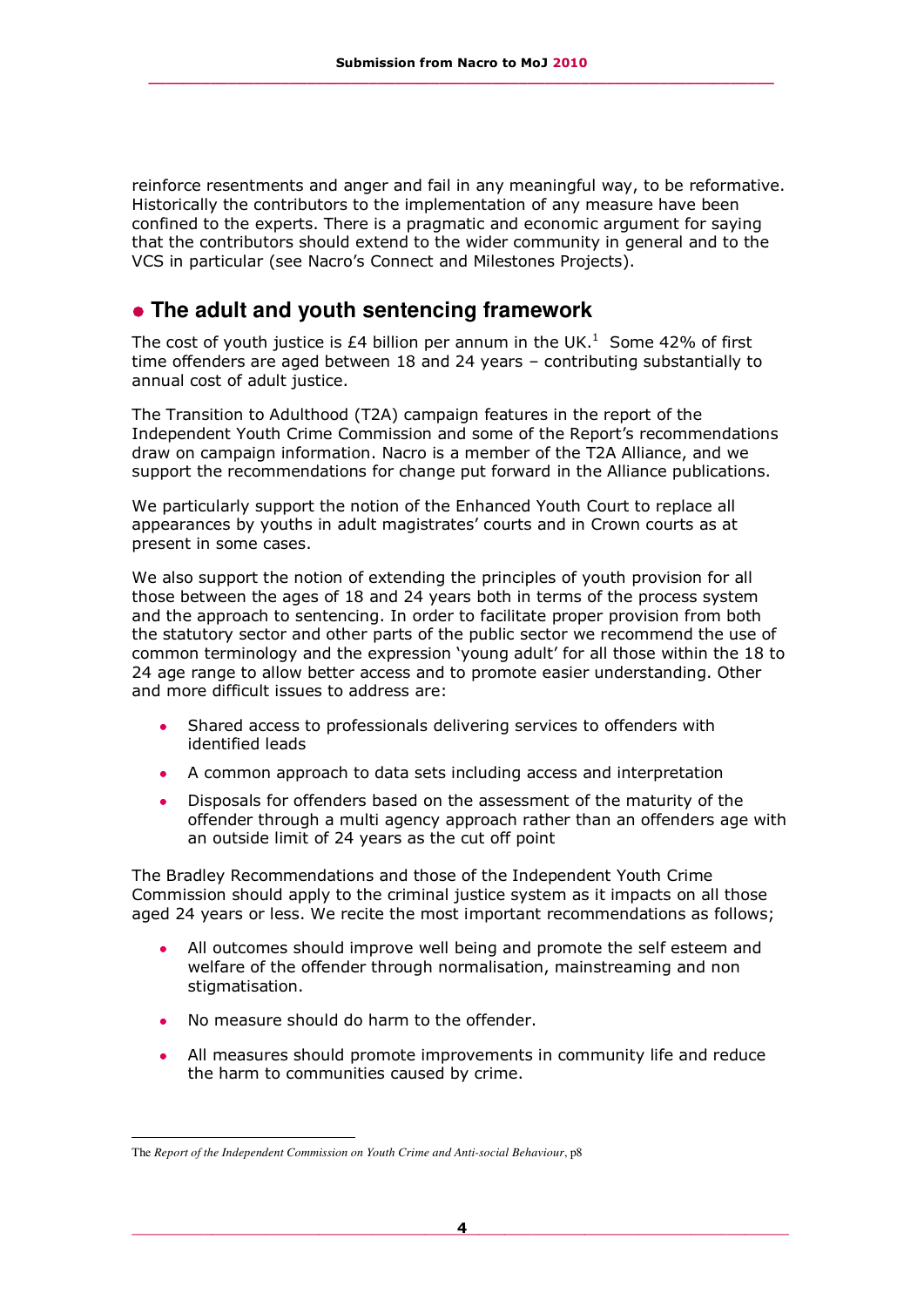We believe that the adoption of a single justice system for youth and young adults properly reflects the criminogenic needs of this group and avoids the present artificialities, inconsistent responses and waste of resources occasioned by the present artificial demarcations. It follows that if we are right there will be the prospect of less crime, a reduction in the re-offending rate and a saving of significant proportions to the public purse. Implicit in what we say is the adoption of a restorative justice approach and an emphasis on the development of diversion services, including the further development of mental health diversion services. Specifically the following issues require attention to make such a new system viable

Short custodial sentences must be abolished as recommended by The Youth Crime Commission for Youth Justice but for all young adults. (A similar argument is made for total abolition as short custodial sentences represent a criminal justice failure from every perspective.) Similar arguments apply to Indeterminate Sentences for Public Protection (IPPs). Abolition would permit the restoration of judicial discretion in sentencing and facilitate a more nuanced approach.

We support the notion of examination of the offence rather than placing total and exclusive reliance on an offenders' previous record (for risk assessment). Whilst prior conduct is vital in making a proper assessment the mere fact of previous conviction should not precipitate and predispose a recommendation for custody in 60% of the cases where previous convictions exist.

Increased bail support linked to police stations to reduce the use of custody remands, which in turn increase the propensity for use of custody in sentencing, should be available on a 24/7 basis and not least to service the requirements of out of hours courts.

Finally we revert to the issue of an holistic approach – coupled with the concept of Total Place. Proper judicial disposal relies on the active contribution of nonstatutory agency service providers – including health, accommodation and education providers. Children's legislation rightly focuses on the primacy of a child's welfare and to include the quality of life afforded by the child's environment. Equal consideration should be given to this focus in criminal justice, and this means that outside services have to be coherent and delivered in a timely fashion. They should also be tiered and delivered on a multi agency approach. That is far from so at present with mental health and substance misuse provision failing to match the requirements of the courts because of lack of accessibility and a preferred option for disposal being thus denied. And in so far as proper disposal requires changes to the environment in which the offender resides what is to happen if there is failure and Total Place assessment is not realised? Who takes responsibility and who bears the cost of failure? None of this is cost free and realisation of a common objective will mean a much less silo approach to budgets. But what we do know is that radical change is required to remedy the abject failure of current policy and to meet the challenges ahead

#### **The choice of court**

Magistrates' courts deal with 94% of all cases. Magistrates' courts are cheaper to administer than crown courts. Historically, the jurisdiction of magistrates has been limited only by the imposition of a sentence restriction – *viz* no more than six months custody for a single offence and a maxima of 12 months consecutive sentences for the commission of two or more offences.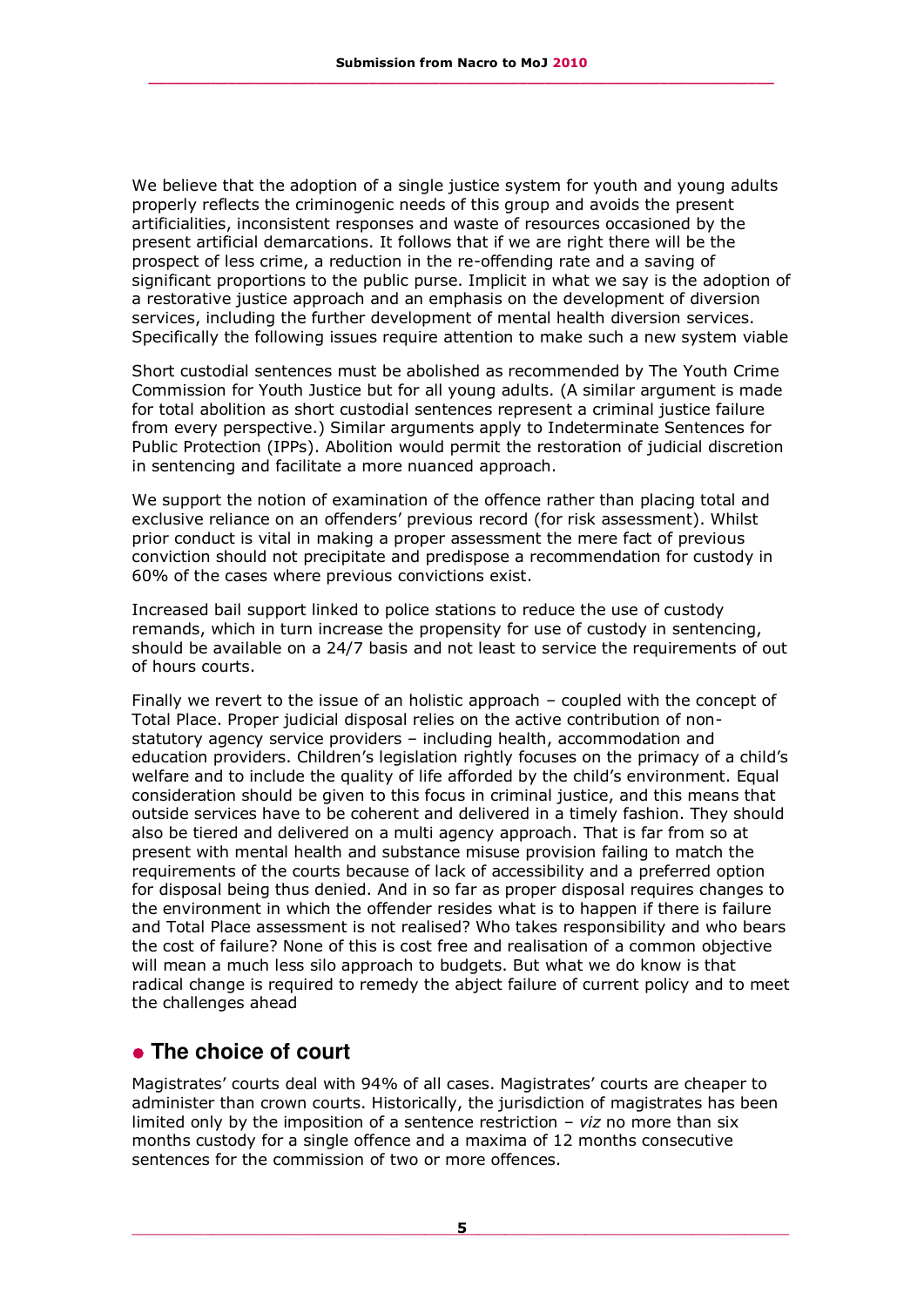The question has been canvassed; should magistrates' courts undertake more work than currently, and if so (because for instance, the crown court caseload is over burdensome) should magistrates be given greater powers of sentencing, to reflect the prospect of having to deal with more serious cases?

However, there is a need to ask; why is it that we are in this position. If we can answer that satisfactorily, it may become unnecessary to address the sentencing powers of the magistrates' courts whilst remaining focused on what work the magistrates should do.

The court system is at breaking point for three reasons; caseload; the sentence ratchet effect; administrative procedures.

As to caseload, the UK has seen a substantial increase in its population over the last 20 years. This has contributed to an increase in the numbers of cases processed through the criminal justice system. The last 20 years has seen an explosion of criminal law legislation with a new offence created for every day over the last 10 years of the last government's administration. The Crown Prosecution Service operates two tests in any decision to prosecute; sufficient evidence to secure a conviction and public interest. The latter has been widely interpreted and the result has been an overwhelming propensity to prosecute.

There is an argument for saying that the public interest test should be revisited. Reduction of the caseload should be an aim to allow the proper functioning of the judicial system. This has to be achieved whilst at the same time ensuring the confidence of society that wrongdoing will always be properly addressed, and that means making the argument that the response to wrongdoing is simply to send people to court.

Coupled with this should be a moratorium on the creation of further offences; there is an adequate sufficiency – not to say surplus, already. And of course the legislation should be combed to eliminate all those offences which represent a nuancing of existing crimes but which add nothing substantial.

It is clear that sentencing practices have radically changed over the last 20 years. Anecdotal evidence suggests that a Section 18 offence of grievous bodily harm that might properly have attracted a sentence of six years imprisonment in the past, now regularly receives almost double that. The change has been the result of a combination of political pressure fuelled by the tabloid press and primary and secondary legislation. Mandatory sentencing coupled with guidance from the Sentencing Council has directly caused the increase in custody disposals by the court and to which there is a substantial attributable cost within the court system itself – not counting of course the enormous cost of imprisonment itself. We believe that the orientation of the Sentencing Council has to change to reverse the sentence ratchet effect.

In both the crown and magistrates' courts, the issue of case management is crucial. Efficient case management has a cost benefit; reduces the impact of excessive caseload; improves the quality of justice; and adds to public confidence. There is a compelling argument for codification of the criminal law to assist proper case management as suggested by Lord Justice Auld.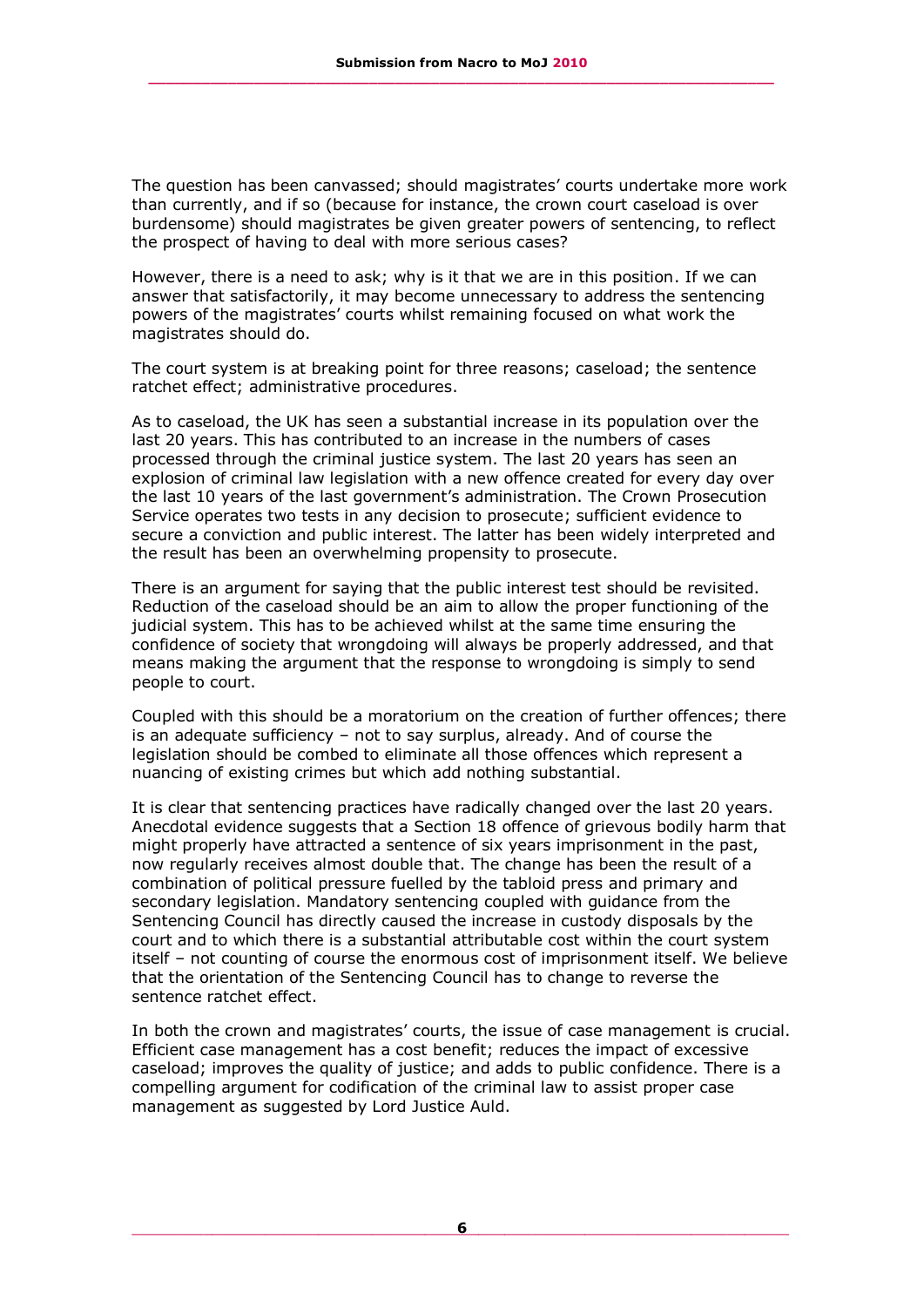Taking all the above into account, the issue of sentencing powers of magistrates to enable them to accommodate more cases becomes irrelevant, whilst leaving open the question of which court does which sort of case.

At present the summary trial procedure, which is meant to denote the less serious cases, is the exclusive territory of magistrates whilst trial on indictment is the exclusive province of the crown court reserved for more serious cases. Ignoring for present purposes those cases that fall in the middle, what distinguishes a more serious from a less serious case apart from the sort of sentence it attracts? The major difference is the availability of jury trial, regarded as a constitutional right for suspects charged with more serious offences.

There is a substantial argument for looking at the whole issue of jury trial and its current constitutional relevance and any changes to which, would have a substantial impact on which court undertook which trials, and without it, this sentencing policy review may not make much difference to the question of case distribution.

So a more profitable approach may be to look at the question of trial of offences from a different perspective; namely specialist courts. We already have domestic violence courts and drugs courts and further development of these and others could be beneficial with the proper training of judges who specialise in a particular area of criminal law. To take a health analogy murder and fraud are as different as opthalmics is from orthopaedics. We look to the development of community courts in particular, to improve the quality of outcomes from the operation of the judicial system.

#### **Sentences: Maxima and minima**

We presume that consideration is being given to the prospect of framing sentences with maximum and minimum parameters for two reasons; to achieve transparency and through this flexibility, to assist the rehabilitative effect of a sentence through incentivising an offender to comply.

A number of questions arise. Will this type of sentencing be universal? How will it impact on the present regime of allowing automatic release at the half way stage for custody sentences of less than four years? How will it impact on the parole system and decisions to allow early release for sentences of over four years? Does it just refer to the custody element of a sentence or to licence provisions as well?

We agree that, for no other reason other than transparency, a sentence of three years imprisonment should actually be expressed as 18 months custody followed by 18 months licence under supervision. This was the rationale and substance of the Custody Plus proposals all of which we would like revived.

However, the principle test of sentencing should be its effectiveness in reducing reoffending and as a bye product the crime rate. We believe that the principle of flexible sentencing assists this task.

We address some of the difficulties by way of the following illustration.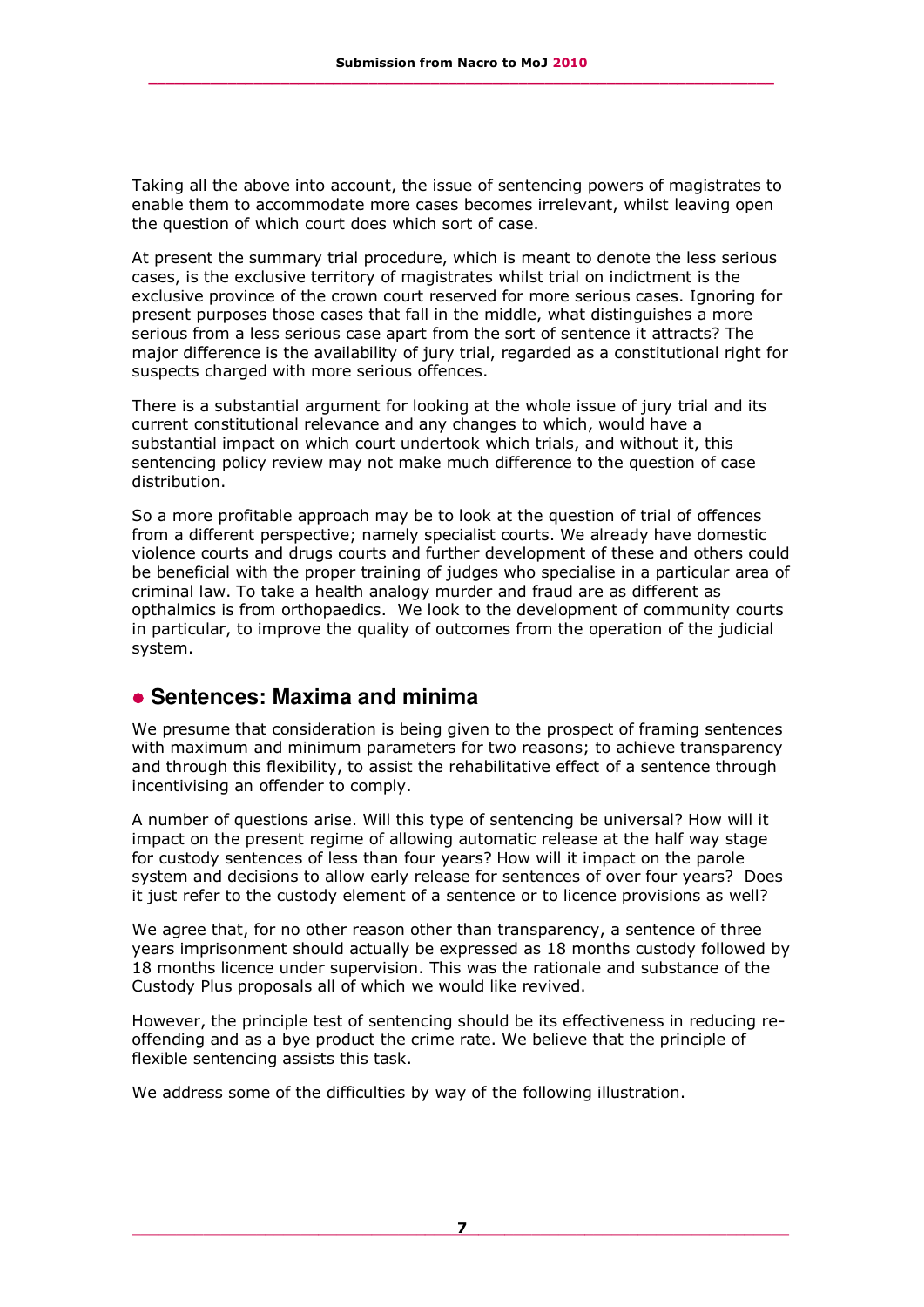#### **Illustration**

An offender commits a serious act of violence and has previous convictions for similar offences. For public protection it is thought right to impose a substantial custodial term. In this instance the sentence is a maximum sentence of seven years and a minimum of 4 years during which time the offender must show that he deserves no more than the minimum sentence by satisfying the Parole Board that he can demonstrate reform. The offender has serious mental health problems triggered by substance abuse as a child and violence offered to him by his father when he was a child.

Questions:

- **1** If the decision is made to release after four years, is that unconditional or subject to supervised licence? The time immediately after release is critical. How is this to be managed with the maxima/minima sentencing framework?
- **2** The decision is made to release after four years because the assessment is that further custody is counter productive and that without proper post-release support, the offender is a risk in terms of harm and re-offending. What mechanisms will be in place for post-release support and what happens if they are deemed inadequate?
- **3** The decision is made to keep the offender in custody after four years because reform has not been demonstrated because of the unavailability of therapy and other enabling courses. What is the offender's recourse?
- **4** The maximum sentence date is reached and the offender is discharged in the face of parole and other informed opinion that he continues to present a risk. In framing a maximum sentence is it intended that it is a determinate sentence without the prospect of post-release supervision? If so, how is the perceived risk of further offending at the point of discharge to be contained?
- **5** Does the current system of sentence discounts for early plea work in addition to a maxima/minima sentencing framework and if so how? We are concerned that a combination of the two (if intended) may defeat the effectiveness of a sentence in reducing the re-offending of the offender.

We are informed that a maxima/minima sentencing framework is being devised. We assume our questions and others will be addressed.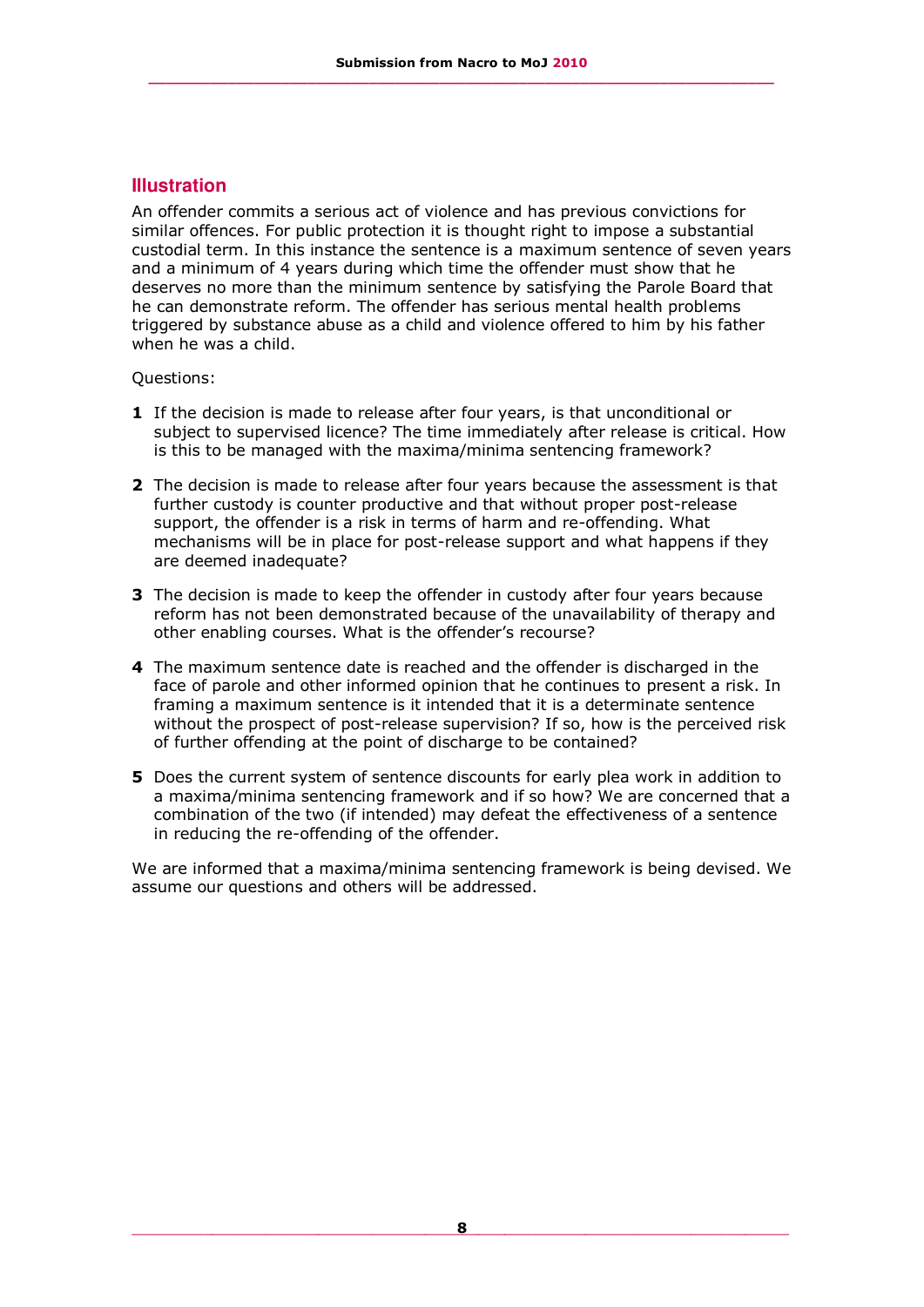## **3 Rehabilitation revolution**

### **Making better use of not-for-profit sector**

Since the 2002 Treasury cross-cutting review, *The Role of the Voluntary and Community Sector in Service Delivery*, there have been continued efforts and initiatives to increase the voluntary and community sector's  $(VCS)^2$  role in working with offenders and those at risk to reduce crime and antisocial behaviour. At a time of shrinking public expenditure, it is crucial to consider the VCSs optimum role in delivering cost-effective services. However, to augment this role, it is vital to maintain the sector's capacity to develop new and innovative responses to offending and to influence public policy.

Despite numerous initiatives to boost capacity and increase delivery by the VCS within the criminal justice sector its overall participation remains stubbornly low: an estimated 2% of the Ministry of Justice budget (ACEVO 2010).

Nacro believes that a more effective system will be founded on commissioning that considers services impact on offending, rather than immediate costs. This shift will not only involve a technically challenging readjustment to systems, but also the political courage to look at different community provision and to shift prison from its current automatic and costly position at the heart of responses to offending.

To optimise the VCS role in reducing reoffending change is required under five headings:

- **1 Joining it up**: Involving the sector in service design, developing better partnerships and encouraging diversity
- **2 More agile commissioning**: Meeting local needs, developing joint commissioning and a focus on meaningful outcomes and value for money
- **3 Enhancing effectiveness**: Building in evaluation, assessing impact and payment by results
- **4 Innovation and influencing change**: Trying new approaches, taking risks and promoting new ideas
- **5 Meeting the cost**: Reinvesting from prisons into community provision, enhancing effectiveness and reviewing the best use of social investment mechanisms.

#### **1 Joining it up**

-

Joining up services for offenders has been a priority for government, particularly since the Carter review (*Securing the Future: Proposals for the efficient and sustainable use of custody in England and Wales*, 2007). The ideal model

 $<sup>2</sup>$  The VCS refers in this paper to charities and community groups, but the paper does not encompass issues around social enterprises</sup> or the statutory sector's use of volunteers.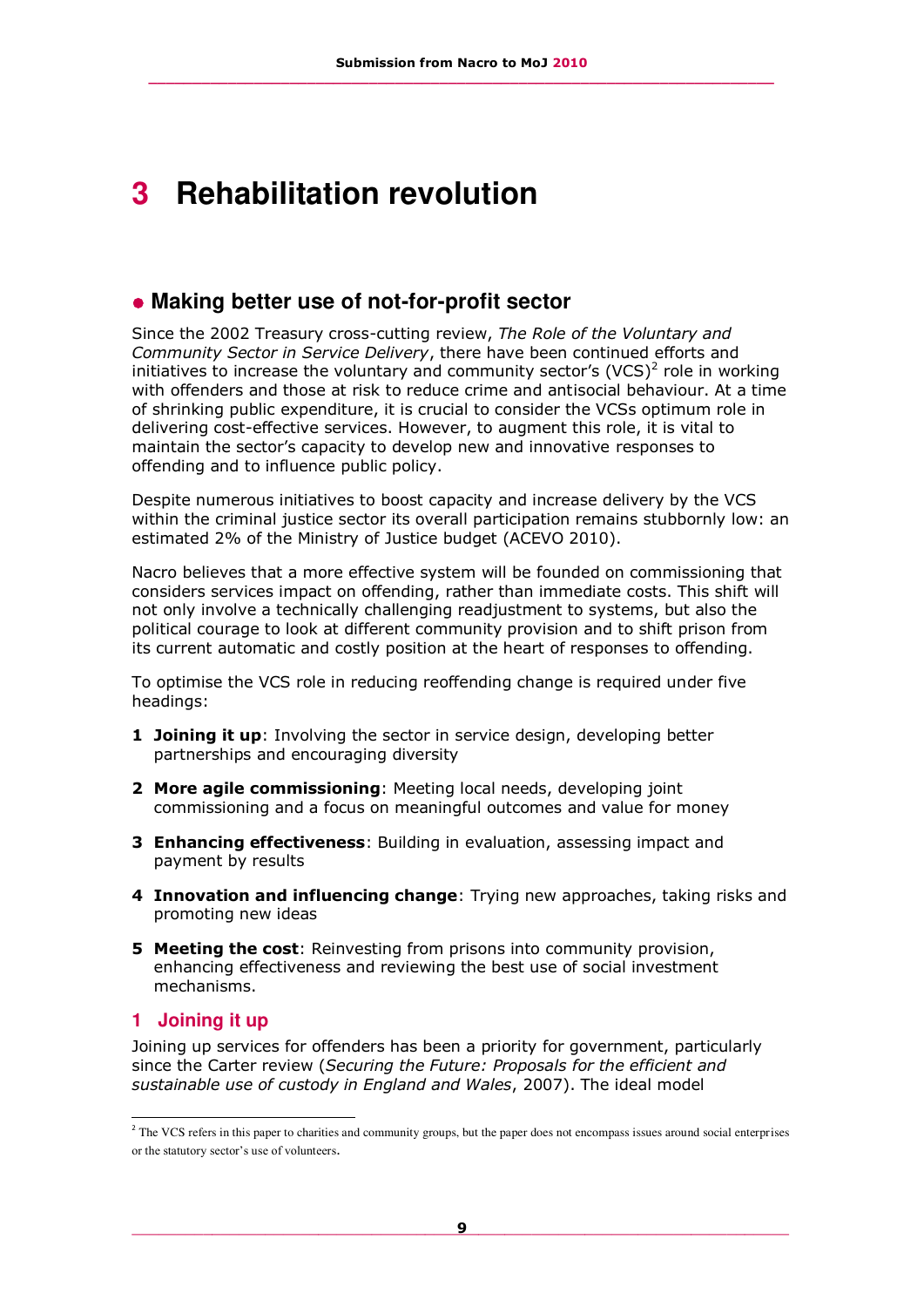encompasses both seamless processes through the criminal justice system and providing wraparound or personalised responses to individual offenders. The growing success of the approach – combined with police control – is demonstrated in the roll out from prolific and other priority offenders (PPOs) work and the drugs intervention programmes (DIP) through more recent integrated offender management (IOM) initiatives.

With the changes set out in this paper, the third sector could underpin a more joined up system, because it is: locally based and informed; provides a wide range of services across the system; and is good at working in partnership. Equally importantly, the sector is made up of organisations that engage with, learn from and represent the young people at risk and the offenders whose lives have to change if offending is to be reduced. The third sector can help the system join up if;

- third sector providers are involved in the process of designing services and commissioners learn from their experience
- partnerships focus on shared outcomes, underpinned by productive  $\bullet$ reporting systems and strong communication
- bidding consortia are encouraged, keeping a useful balance between competition and partnership working
- there is a breadth and diversity of provision to meet the needs of young people, older prisoners, women and people from black and minority ethnic groups.

#### **2 More agile commissioning**

The development of commissioning processes has been vital to ensure that services are accountable, good value and deliver against specification. Being able to participate effectively in commissioning processes is important to Nacro as a professional service provider, but we believe that more can be done to ensure that the process tests fitness to deliver essential outcomes.

The third sector can contribute more if:

- commissioning is based against outcomes and providers ability to deliver, leaving more decisions about the method of delivery in the hands of the provider
- commissioning is an assessment of which deliverer is most likely to have an impact on offending, rather than of which is offering the cheapest service
- commissioning outcomes recognise distance travelled and don't present a disincentive to work with the most difficult offenders
- local systems of joint commissioning are developed to support joined-up services that relate to local needs and existing provision
- longer contracts become the norm to allow services to become properly established and tested, while incorporating assessment and break clauses to ensure outcomes continue to be delivered.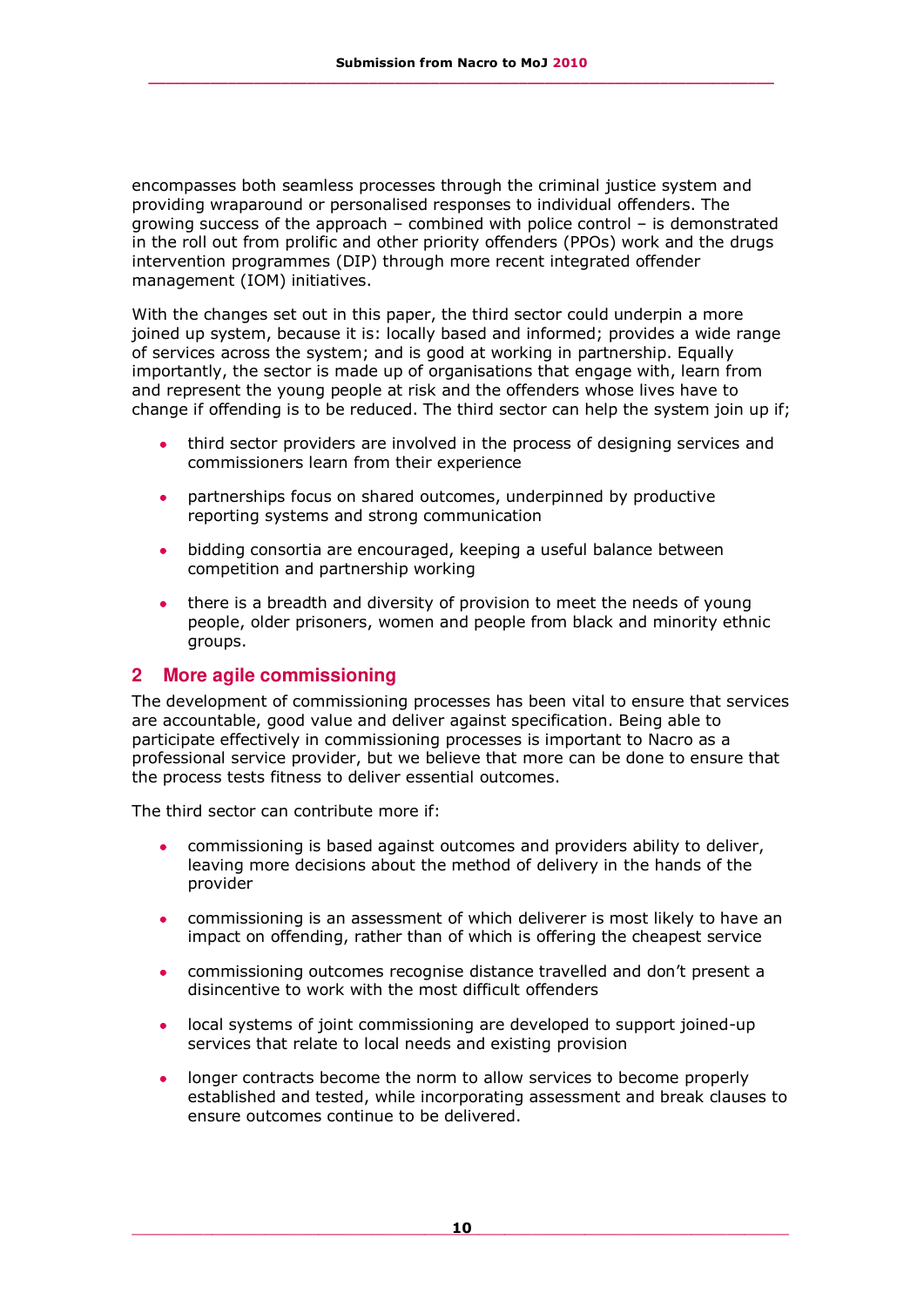#### **3 Enhancing effectiveness**

Continual improvement in commissioning against outcomes requires a better analysis of what makes a service effective. Most of Nacro's current contracts for delivering services necessarily demand extensive reporting as we are spending public money. However, there is rarely any capacity within contracts to assess the services actual impact on offending. The third sector can contribute more if:

- there is improved understanding of which services are effective in reducing offending in a variety of settings and relating to different individual needs. This might be through: embedding evaluation within all contracts, whoever runs them, to build up a national knowledge base about effective provision that could be recycled into future commissioning and delivery; or creating an Impact Fund specifically for the sector (as proposed by New Philanthropy Capital, March 2010)
- effectiveness is measured against impact on reducing risk factors affecting offending, to allow distance travelled to be measured
- there is careful consideration about the implications of commissioning based on payment by results. While recognising this might drive efficiency, this system carries risks, including favouring the commercial sector and shifting spending from provision to assessment. It is also dependent on identifying the right outcomes. Using recorded offending as a measure – apart from its arbitrariness, given much offending is not recorded – would make it difficult to allocate reward equitably or accurately to the different services that might have contributed to that result. Most importantly, any such system would have to be incredibly carefully calibrated to ensure it didn't encourage working only with the easiest cases.

#### **4 Innovating and influencing change**

The third sector exists to bring about change and therefore has a strong tradition of developing innovative projects and campaigning. For Nacro, the tradition of innovation continues, but is difficult within commissioned services. For instance, with funding from the Monument Trust and Northern Rock Foundation, we established successful through-the-gate support and mentoring projects for Portland YOI and prisons in the North East. However, rolling out similar services more widely would need more joined-up local commissioning between funders such as NOMS and Supporting People.

Nacro exists to further our cause of reducing crime by changing peoples lives for the better. As well as delivering the services that achieve this, we play a positive public role by lobbying for the changes to national policy and regional or local implementation that we believe would be more likely to help reduce crime.

The third sector can contribute more if:

- there is a growing shared knowledge base about effective services (see above)
- where a new need has been identified, commissioning allows risks to be taken with new services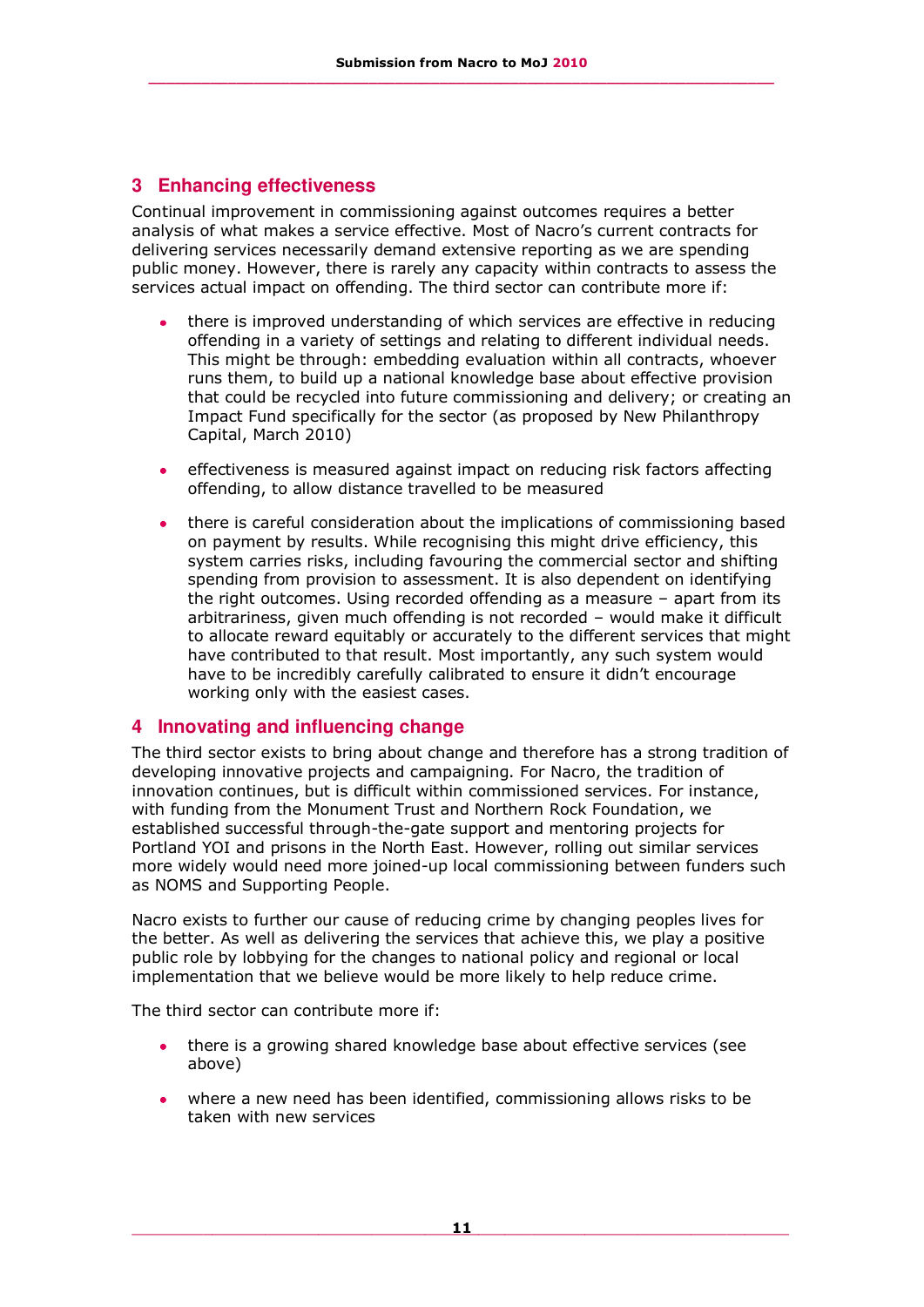the third sector's advocacy and campaigning role is recognised as adding value to our provision by keeping innovation rolling and influencing the debate, particularly to ensure there is a place for effective but potentially unpopular change.

#### **5 Meeting the cost**

The third sector should not be viewed as a cheap option – left with only the subcontracted crumbs from the commercial and public-sector table. Nacro believes refocusing commissioning on effective services that bring in significant long-term savings will allow the sector to play a full role delivering better value services. We also believe that the existing social investment mechanisms (Capacitybuilders, the Social Investment Bank, *et al*) should be reviewed to ensure they are as effective as possible in building the sectors capacity – particularly on how appropriate it is to support third sector organisations through loans. Beyond these points, however, we believe the biggest most immediate saving would be to transfer investment from expensive prison provision to preventive services and restorative justice and payback sentences for those in the community.

The third sector can contribute more if:

- the prison population is reduced, particularly among those serving ineffective short sentences (see recent National Audit Office report)<sup>3</sup>, young offenders, people with mental health problems, and women
- in prisons, a range of providers are commissioned to deliver resettlement programmes throughout prison sentences and into the community, thus reducing the cost of reoffending
- there is the political courage to allow robust community responses and resettlement initiatives to thrive.

### **So how can the rehabilitation revolution be achieved?**

The *First Report of the Home Affairs Select Committee, 2004*<sup>4</sup> , sets out in Chapter 17 the need for: An effective rehabilitation strategy. It goes on to say:

384. We agree with the Government that the core purpose and measure of rehabilitation must be to reduce re-offending. However, a reduction in reoffending can only be achieved through a rehabilitative strategy which reintegrates offenders into society by giving them the opportunity and assistance needed to reform.

385. An effective prison rehabilitation strategy must look not only at the offending criminal behaviour but also at the individual prisoner himself or

<sup>-</sup><sup>3</sup> *Managing Offenders on Short Custodial Sentences* (NAO, 2010) identifies a £7-10 billion cost of reoffending. See also *Cutting Crime: The case for justice reinvestment* (Justice Committee, 2010).

<sup>4</sup> House of Commons, Home Affairs Select Committee (2004) *Rehabilitation of Prisoners, First Report of Session 2004-05.*  London: The Stationery Office.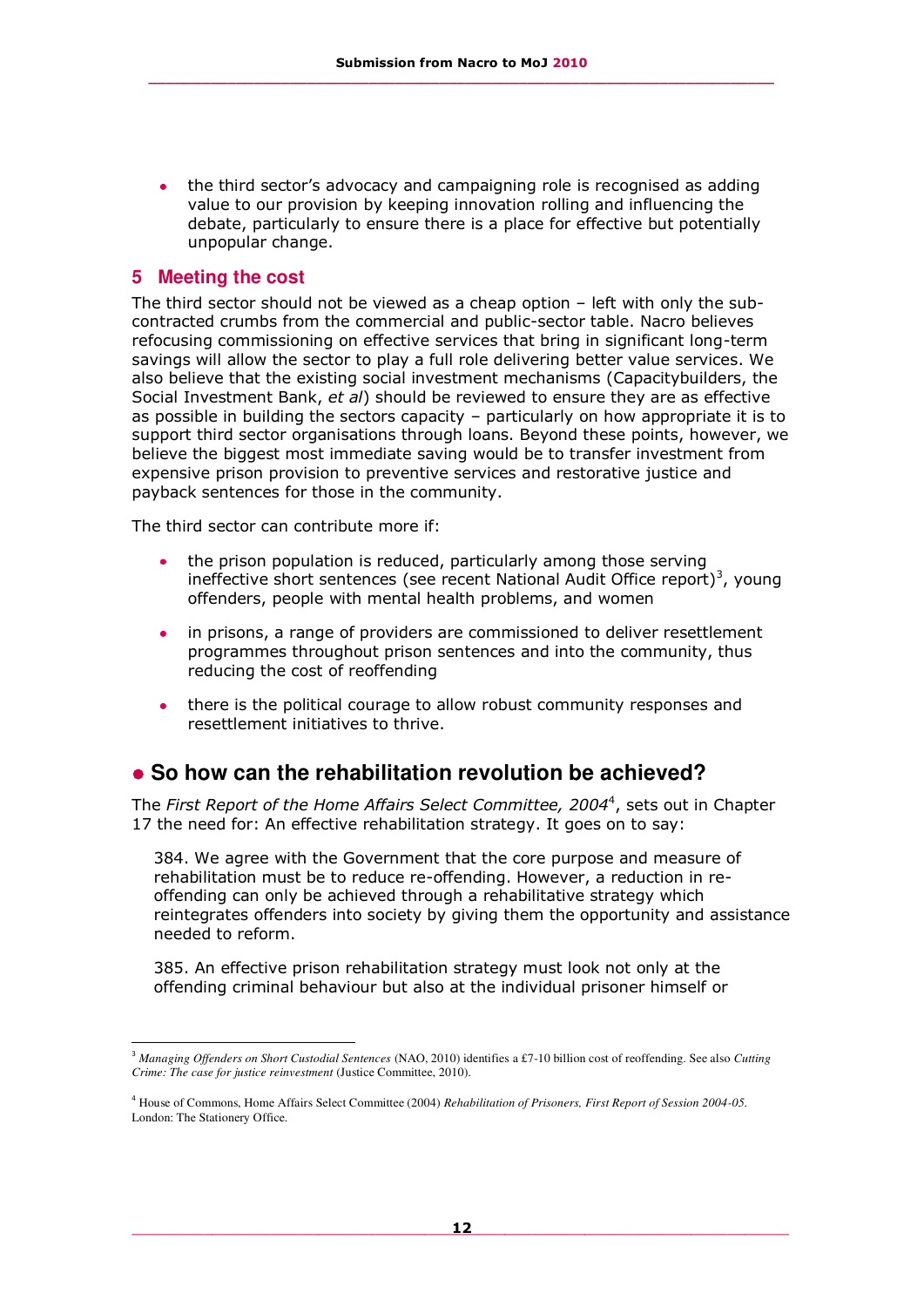herself. A prison rehabilitation regime must, where appropriate, challenge a prisoners chaotic and deprived lifestyle by:

- investigating the prisoners background and needs in order to develop specific measures for his or her reintegration into society
- addressing offending behaviour and other deficiencies such as drug and alcohol misuse
- offering alternative life choices to the offender through the provision of education, training and work opportunities.

Further, the rehabilitation regime must be designed to deal with the different needs of different types of prisoner and the different factors affecting the reoffending of certain groups—in particular, women, young adults, black and minority ethnic groups, remand prisoners and short-term prisoners.

386. Wherever possible, offenders should be actively engaged in their own rehabilitation, and encouraged to take responsibility for themselves and their behaviour, from sentence planning through to resettlement.'

The report then lists a series of changes that if implemented could make a significant impact in achieving positive resettlement outcomes. The proposals are worth repeating at length, given the emphasis on the importance of linking offenders into mainstream services in the community and the central role for prisons and probation in brokering such services as a way of improving the present arrangements. The starting point for the House of Commons Home Affairs Select Committee is that it is imperative that resettlement should aim to:

'… normalise the prison experience, (ie maintaining close ties between the inside and the outside, through links to social support services, voluntary organisations, church organisations and family members). Further, resources are invested in building up and sustaining adequate community provision rather than spending ever increasing sums on ever increasing numbers of prison places and wasting resources building a second – arguably substandard – tier of treatment within the prison estate…'

Reference is made to the fact that such an approach was advocated by Lord Woolf following his investigation into the disturbances in prisons in 1990. The report goes on:

'390. A major impediment to rehabilitation within the existing system is that too many prisoners are held in prisons that are geographically remote from their homes, families and communities. This is partly a legacy of past decisions about where prisons should be built and how large they should be. The Director General of the Prison Service, Mr Phil Wheatley, told us that "the reason why we do not have community prisons is not because they are not a good idea, it is because the prison estate is where it is and it does not actually line up with where prisoners come from".[\[310\]](http://www.publications.parliament.uk/pa/cm200405/cmselect/cmhaff/193/19320.htm#note310) This situation is exacerbated by over-crowding and the consequent high level of transfers of prisoners across the country as places become available. We recommend that, in future, rehabilitative needs should be taken into account when decisions are taken on the locations of new prisons. New prisons should be built with the right facilities to deliver a rehabilitative regime that meets the needs of the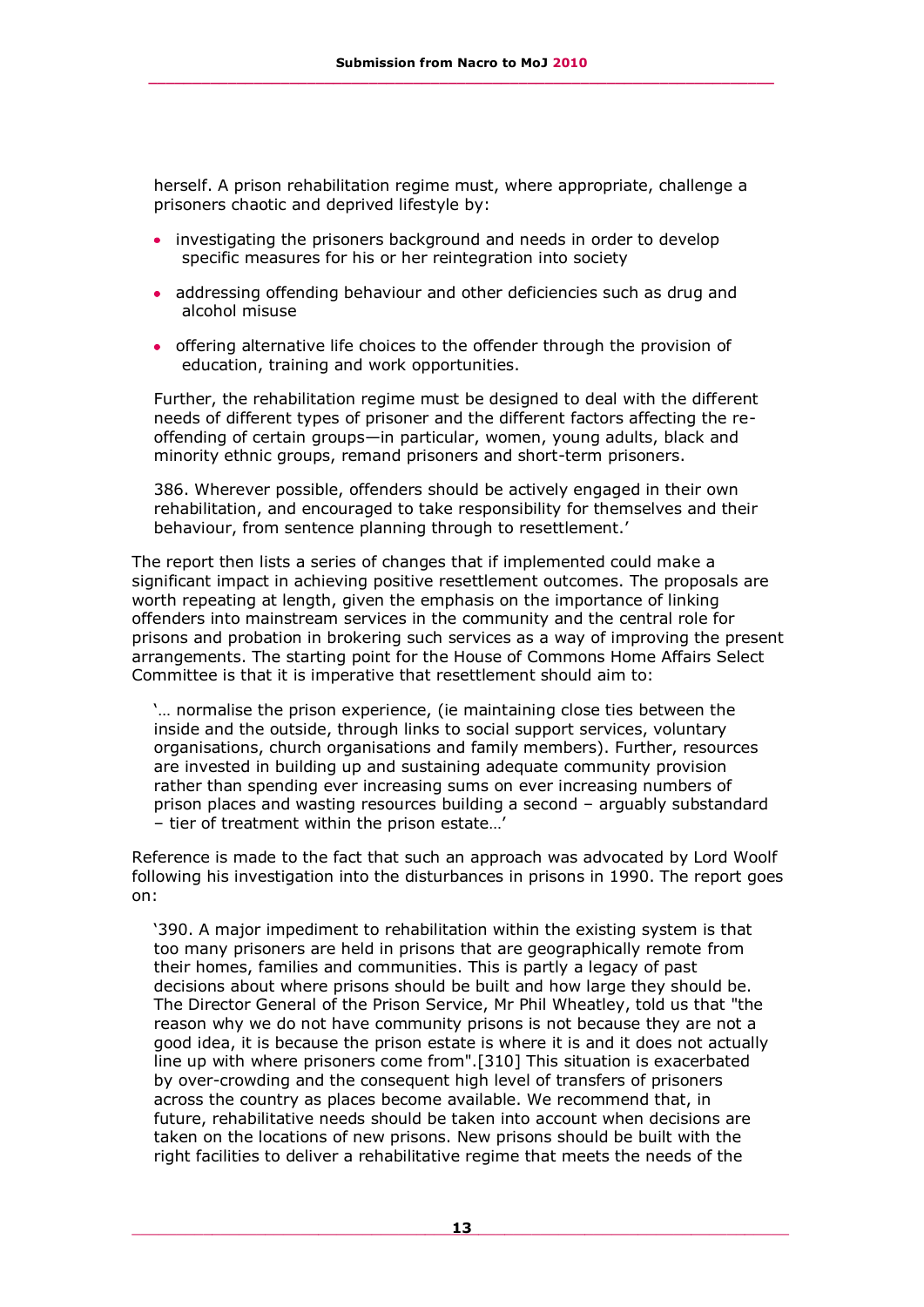local prison population. The Prison Service should focus on developing a variety of types of prisons across a region. It is particularly important that a network of local community prisons be built up to benefit short-term prisoners and prisoners close to the end of their sentence.

392. Historically, in England and Wales, the focus of prison rehabilitation regimes within individual prison establishments has depended more upon the views of the governor than on any overarching Prison Service strategy. As we have seen in many different contexts earlier in this report, the result has been a wide divergence from prison to prison in what is provided by way of education, training, work activities and offending behaviour programmes.

393. The current situation means that it is something of a lottery as to whether a particular prisoner actually benefits from rehabilitative interventions appropriate to his or her needs. We believe that this is unfair to the individuals concerned. We recommend that the Prison Service should move towards ensuring greater consistency of provision across the prison estate, by means of common standards and, where appropriate, ring-fenced funding for particular rehabilitative provisions. We accept that this will inevitably entail some loss of prison governors present autonomy, but consider that this would be a price worth paying.' (House of Commons Home Affairs Select Committee, 2004:109-110)<sup>5</sup>

There has been some progress in relation to some groups of offenders since the report was published, however, much remains to be achieved. For instance, the special arrangements in place for offenders categorised as prolific and other priority offenders (PPOs) and the recently developed Integrated Offender Management (IOM) schemes offer much in the way of wraparound support that is on-going once the prisoner is discharged from custody. Locally-based drugs intervention programmes (DIP) provide a similar form of personalised intervention for offenders with substance misuse needs. These forms of inter-agency working at local level provide the best models for ensuring that offenders' needs and risks are managed holistically. However, there must be resources targeted at voluntary organisations to provide the additional mentoring support that people need to sustain change. Special arrangements for women offenders (recognising their particular vulnerabilities highlighted by the Corston Enquiryi) must be developed further and embedded nationally. The particular health and social care needs of older offenders (a significantly increasing proportion of the prison population are over the age of 50) and the widely unmet needs of those with learning disabilities must also be addressed. Offenders from black and minority ethnic groups may have special needs that require culturally sensitive provision. Again the voluntary sector has models of work that can effectively engage marginalised groups and voluntary sector participation must be a central element of service provision

There is scope for an expansion of programmes such as PPO, DIP and IOM, alongside the extension of layered offender management to make a significant contribution to the reduction in reoffending. However, where will the money come from? Reductions in public spending are likely to impact severely on the ability of local commissioners to procure the services required to address the multiple needs of offenders. In this context it would seem to be foolhardy in the extreme not to

i,

*<sup>5</sup>* House of Commons Home Affairs Select Committee (2004) *Rehabilitation of Prisoners, First report of session 2004-05.* London: The Stationery Office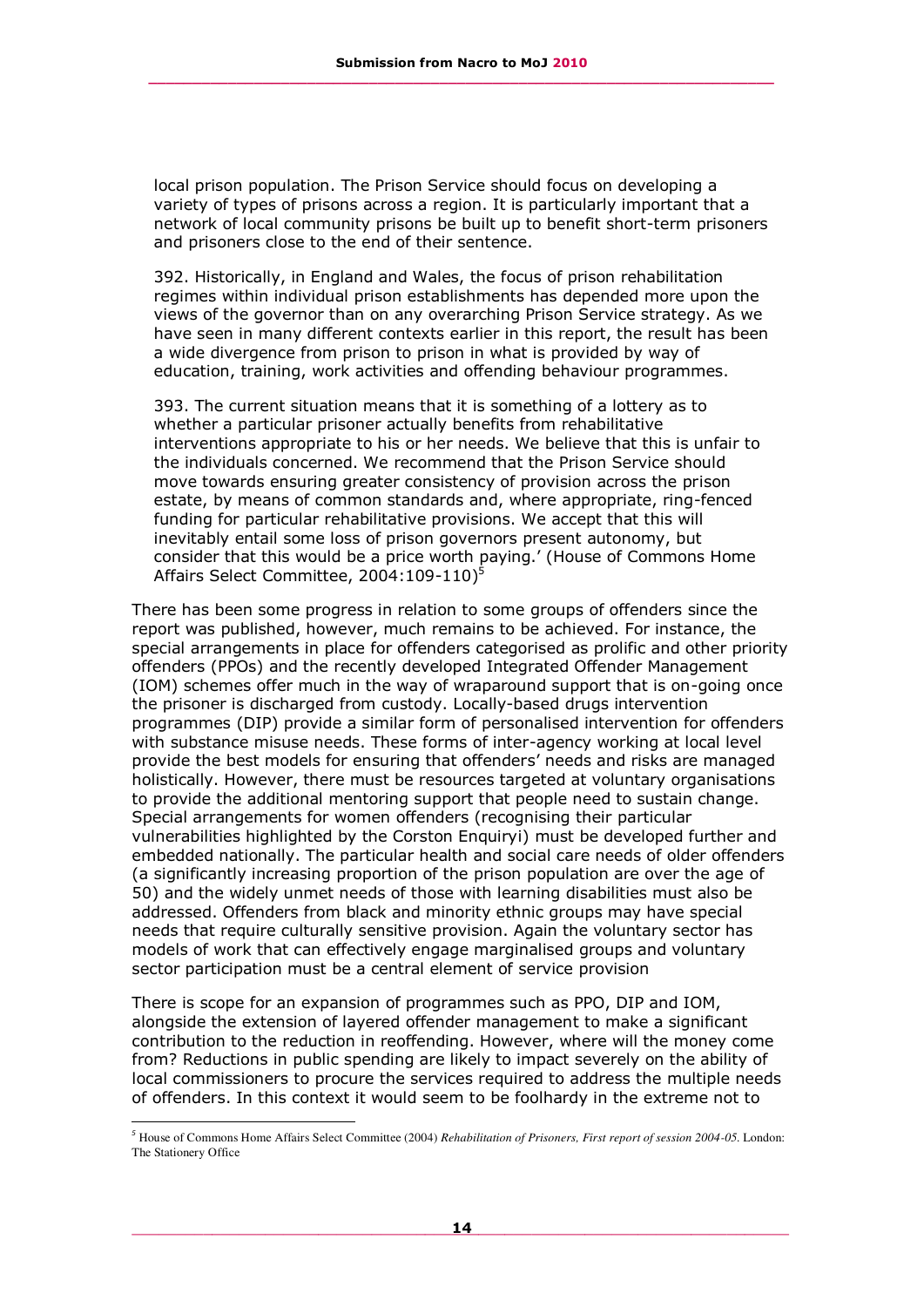consider seriously the findings of the House of Commons Justice Committee.  $(2010)^6$  in relation to justice reinvestment.

The report falls into two parts. The first part contains a detailed examination of the failings of the criminal justice system coupled with a warning that criminal justice policy must radically change to achieve reductions in offending. The second details the Justice Committee's support for justice reinvestment as a criminal justice solution, advocating the diversion of funds currently earmarked for the expansion of the prison estate to enhance community based provision.

The report contains 98 recommendations and 493 paragraphs so it is not possible to do it justice here. There is merit, however, in outlining some of the key proposals as an illustration of how things might be done differently. Nacro agrees with the Justice Committee which argues that we should think differently and challenge the status quo by;

- reforming the *Rehabilitation of Offenders Act* and making all necessary  $\bullet$ changes to reduce the social exclusion of ex-offenders
- altering the prison estate to approximate as nearly as possible to a  $\bullet$ community prison system
- increasing probation representation at senior levels within NOMS
- making the reduction of offending/reoffending the primary purpose of sentencing, as opposed to punishment
- using ex-offenders as a resource in the drive for promoting public safety  $\bullet$
- reviving the commitment to the use of small voluntary sector organisations whose business is rehabilitation.

Such changes, the report suggests, can support and reinforce a different investment strategy that would allow;

- diversion of the earmarked £5 billion for prison new build to probation, to enable it to manage high-risk offenders
- a substantial increase in the £40 million for community sentence pilots, so that these are fully funded and ring-fenced in the face of the £1.3 billion savings required over the next three years
- abandoning efficiency savings that would render impossible the delivery of front-line prison and probation services to increasing numbers of offenders
- abandoning the predict and provide model that underpins the prison build  $\bullet$ policy
- providing access to a national fully funded restorative justice programme
- the reintroduction of a fully funded programme of post-custody supervision for short-term prisoners

-

<sup>6</sup> House of Commons Justice Committee (2010) *Cutting Crime: The case for justice reinvestment. First report of session 2009-10*. London: The Stationery Office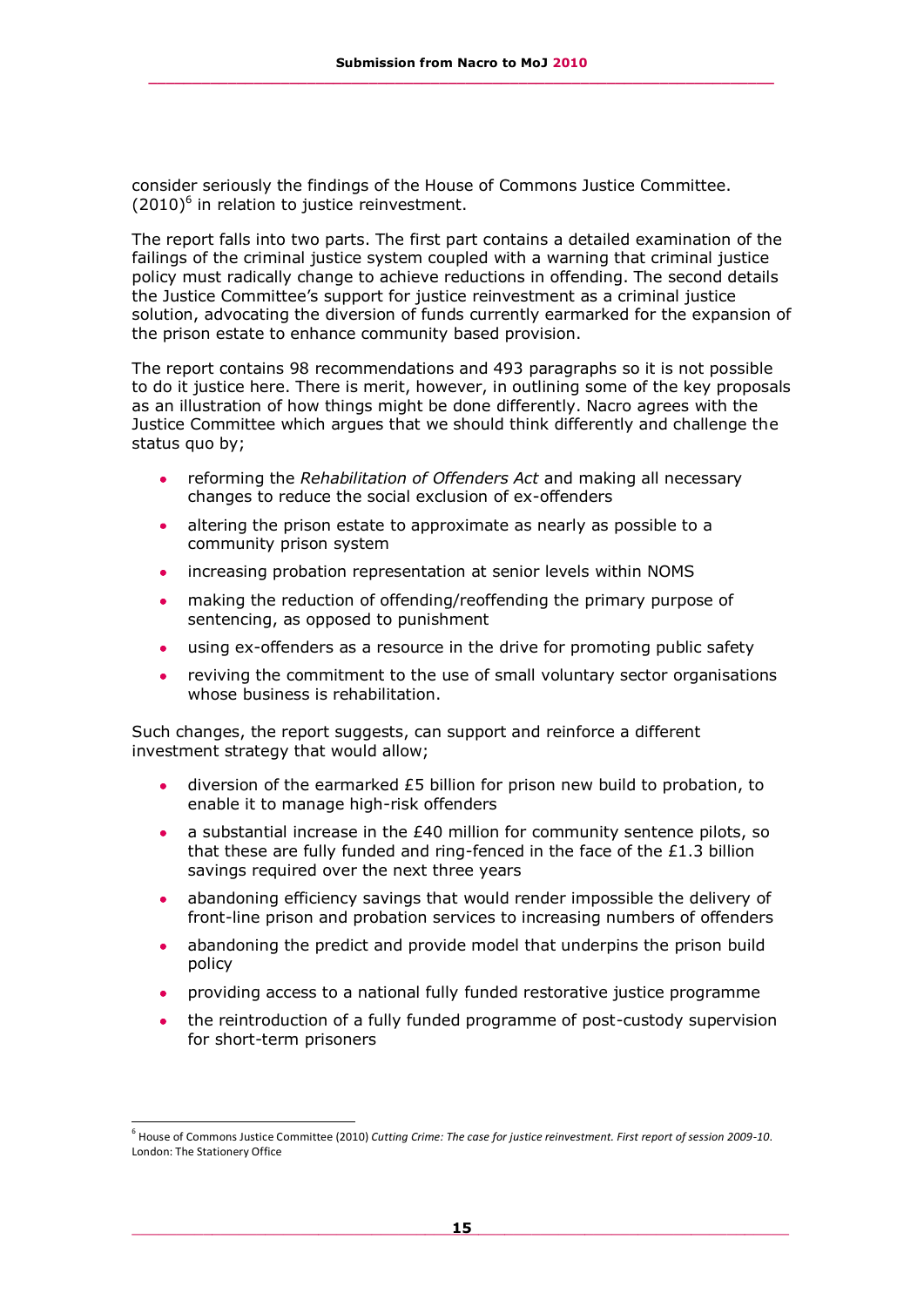the application of youth justice principles to young adult offenders up to the age of 24, a group that currently commits a third of the total volume of offences.

From the evidence it reviewed, the Justice Committee concluded that the projected incarceration rate of 170 per 100,000 population was a disgrace and represented a failure of government. A focus on punishment does not deter offenders and it fails to reform or rehabilitate. At the same time, it offers little of value to victims. The system is too expensive: the cost of criminal justice is perceived as a free commodity because it is funded out of general taxation. Unlike health and education, it is not local and therefore there is no sense that the costs of criminal justice impact financially upon local citizenry. Yet projected efficiency savings will undermine criminal justice delivery. The solution is to change policy. Criminal justice should be taken out of the arena of political knockabout. Investment in noncustodial criminal justice outcomes should be resourced through savings made by reducing the overall prison population. This process of reinvestment would allow the removal from custody of all those except violent and dangerous offenders, and the expansion and consolidation of community based services. It would permit justice delivered locally, with the active participation of the judiciary throughout the sentence, based on evidence-led decision-making.

### **Conclusions**

We need to find ways of reducing reoffending and deliver more for less. As Hedderman's (2008) findings (see the Appendix on p28) demonstrate, custody is failing by those two criteria. There is a strong case for more holistic, joined-up approaches at local level coupled with preventative initiatives and early intervention. The Ministry of Justice needs to achieve substantial savings and the opportunity to take a radical approach to reform must be seized. There is widespread acceptance of the need for treatment in cases where drugs, alcohol and mental ill health play a major role in offending behaviour. The House of Commons Home Affairs Select Committee report (2004) offers a number of recommendations that, if fully implemented, would go a considerable way to improving prisoner resettlement and reintegrating prisoners into communities. But there is also a clear need to call a halt to the relentless expansion of prison capacity and invest the savings in effective community provision. The House of Commons Justice Committee report (2010) illustrates how change on a much greater scale could be achieved should the political will be there to drive it forward.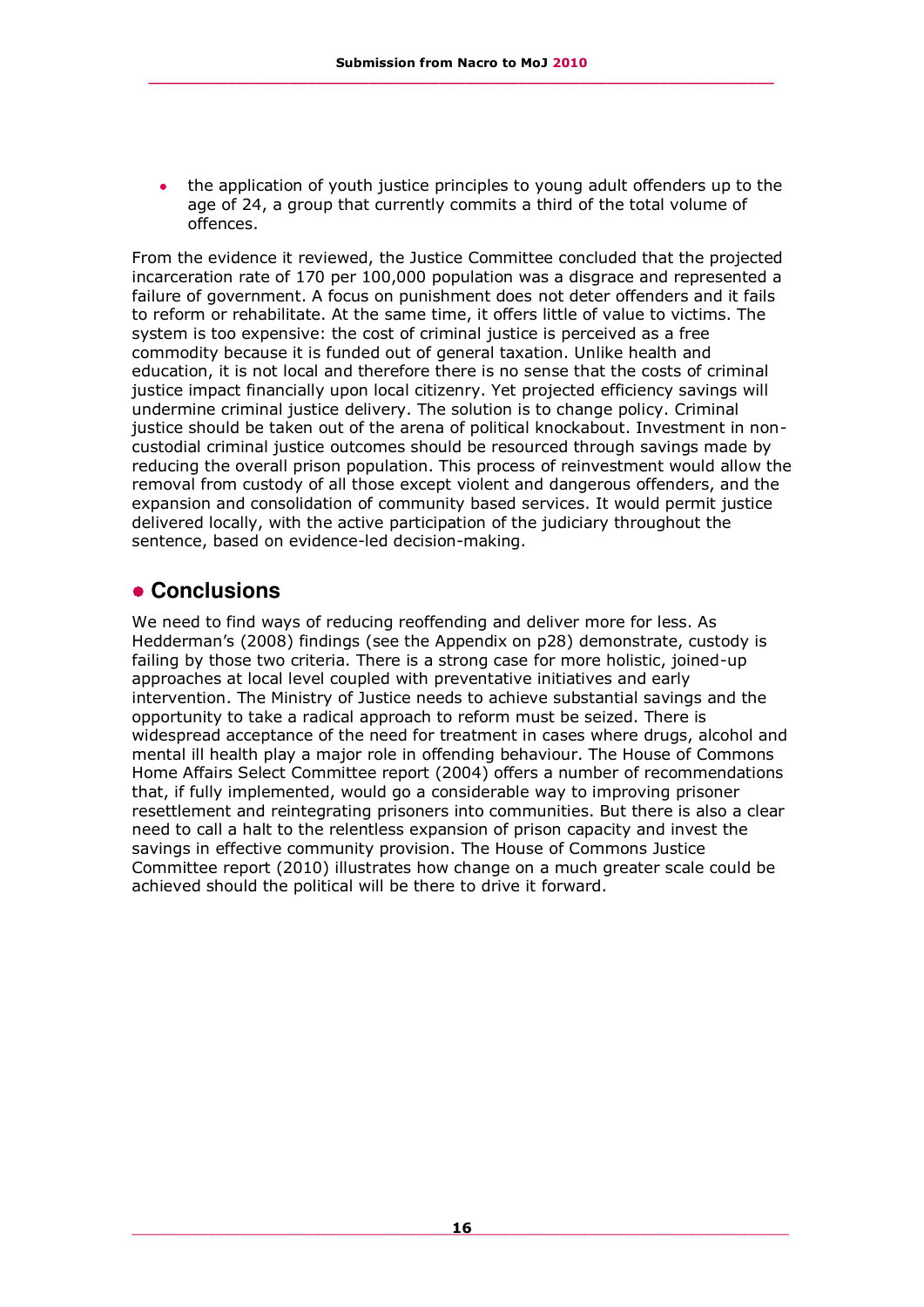## **4 Practical solutions: Getting offenders off drugs and alcohol and into employment**

## **Personalised approaches**

i,

The Carter Review  $(2007)^7$  suggested the need for wrap-around or personalised responses to individual offenders. As already stated, this approach has been developed to some extent through PPO, DIP and IOM. Central to its effectiveness is multi-agency working that incorporates statutory and VCS organisations providing services at local level. The Offender Management (OM) model as developed by NOMS offers a comprehensive risk and needs assessment process coupled with a case management system intended to provide the range of interventions required to secure the necessary changes that will result in rehabilitation.

For those offenders who are in scope for OM there is the opportunity for personalised risks and needs assessment. However, it is debatable as to how far a personalised, holistic case management approach is then provided. Offender managers have large caseloads and are often unable to provide the level of personalised support required. This is particularly important with regard to through the gate interventions. For example, a referral to a housing provider in the community may result in the need for some form of assessment by that provider. The usual approach would be to interview the applicant to assess suitability. However, community based housing providers are frequently unable to interview a prisoner as part of their assessment process (due to costs of time and travel) so no personal link is made before release.

If a paper-based suitability assessment results in an offer of accommodation, the absence of pre-release personal contact reduces the chances of the prisoner successfully taking up the offer of accommodation. If a support worker or volunteer mentor could act as the bridge there would be a greater chance of a successful housing outcome. Once established in accommodation, some form of support needs to be on-going. The offender manager is unable to provide this level of support. Models of floating support attached to various forms of accommodation, including privately rented housing, can be very successful but are not currently widely available.

For many short-term prisoners, who are currently out of scope for OM there is no hope at all of a personalised approach being provided. Intensive support in the early weeks following release is particularly important and this should incorporate support for families of offenders as appropriate. We need to be mindful that families can be part of the problem as well as potentially part of the solution to rehabilitation. Where it is possible to make them part of the solution, information, advice and support can make a significant difference. Services for families can be

<sup>7</sup> Lord Carter of Coles (2007) *Review of Prisons*: *Securing the future: Proposals for the efficient and sustainable use of custody in England and Wales.* London: The Stationery Office.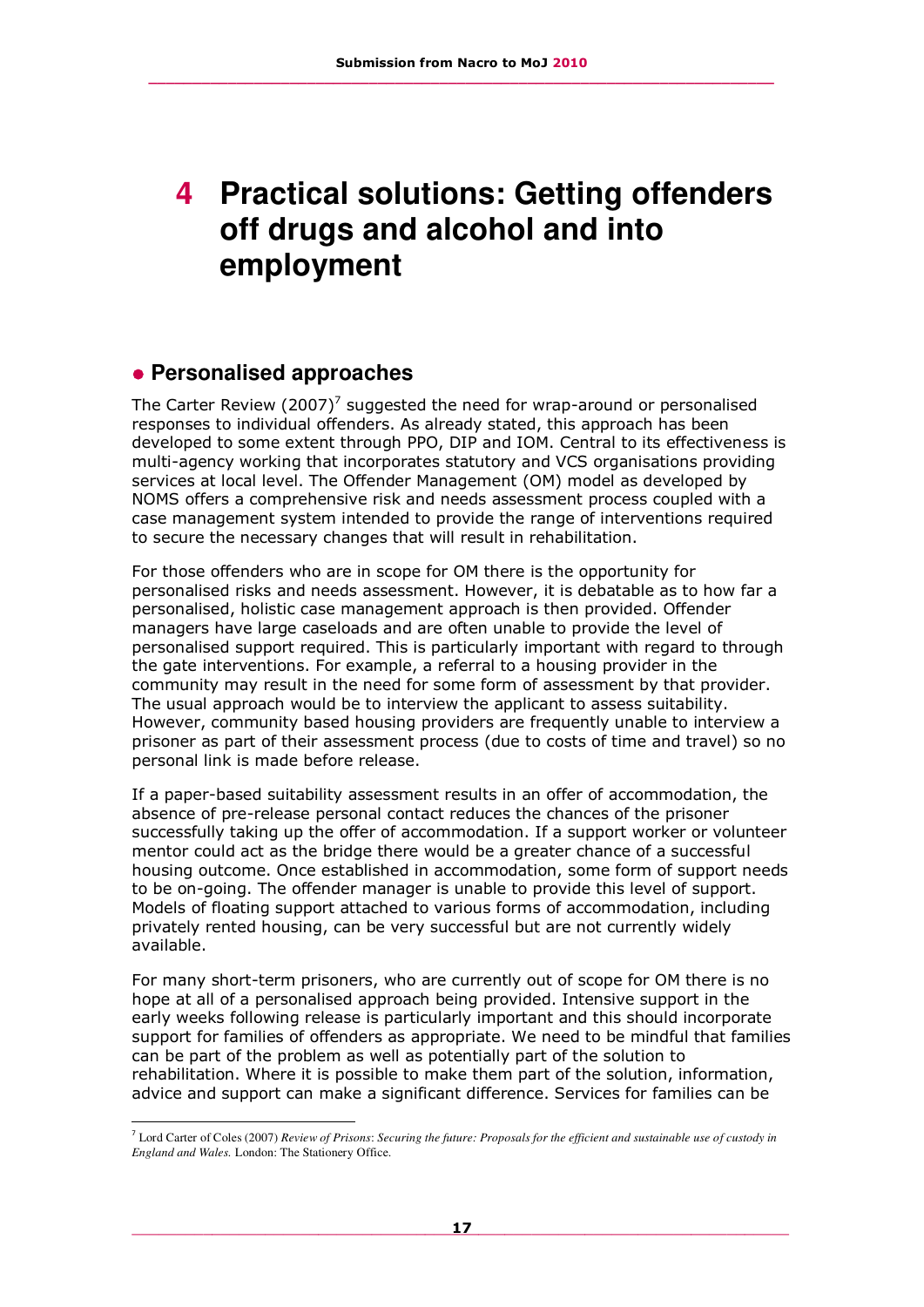incorporated into provisions such as visitor centres at prisons, special family visits and programmes that address relationship needs. Where domestic violence is an issue, use should be made of community based programmes such as the integrated domestic abuse programme (IDAP) which offers behaviour-challenging group work for male perpetrators of domestic abuse and support for their partners and children.

Addressing needs in relation to finance and managing money is crucial. Many prisons offer debt advice services and Nacro (and others) provide money management training. However, there is a serious problem with accessing money on discharge from custody. Currently, the periods of time that elapse before the first benefits payment reaches the released prisoner almost guarantee a risk of further offending; it is not uncommon for people to wait for five or six weeks. A system of having the first weeks benefit entitlement paid just prior to release must be implemented.

Gains made is addressing substance misuse during custody can be undermined if on-going support is not in place. Care plans in relation to drug and alcohol misuse that have been implemented in prison must be on-going in the community. The integrated drug treatment system (IDTS) should ensure that this is the case. The objective of IDTS is to expand the quantity and quality of drug treatment within prisons by;

- increasing the range of treatment options available to those in prison, notably substitute prescribing
- integrating clinical and psychological treatment in prison into one system  $\bullet$ that works to the standards of Models of Care and the Treatment Effectiveness Strategy and works to one care plan
- $\bullet$ integrating prison and community treatment to prevent damaging interruptions either on reception into custody or on release back home.

Measures to provide ongoing care include ensuring released prisoners have a prescription and access to a community drug team. This should be supported by effective communication between all services involved with the individual before discharge. However, there are still people who fall through the net and additional support may be required to ensure that they access the relevant services.

It may be that a much more radical approach to reducing reoffending by drug addicted offenders is required. We have already advocated the increased in use of specialist courts, particularly in relation to domestic violence and drugs. It is worth considering the potential benefits of residential drug rehabilitation services being provided as part of a sentence that has judicial oversight of progression at its heart. Recovery from drug and alcohol addition is usually a lifelong process, with high levels of motivation, support, and supervision. Recourse to appropriate sanctions may be necessary but gains made will best be sustained when the rehabilitation programme and support structure is provided in the community.

For those who have a realistic chance of finding work (and this entails having housing, finance and health issues properly addressed first) there should be much more targeted support by way of skills training, job search and interview support and advice about how to deal with disclosing a criminal record to potential employers. Confidence building and motivational approaches are critical. There are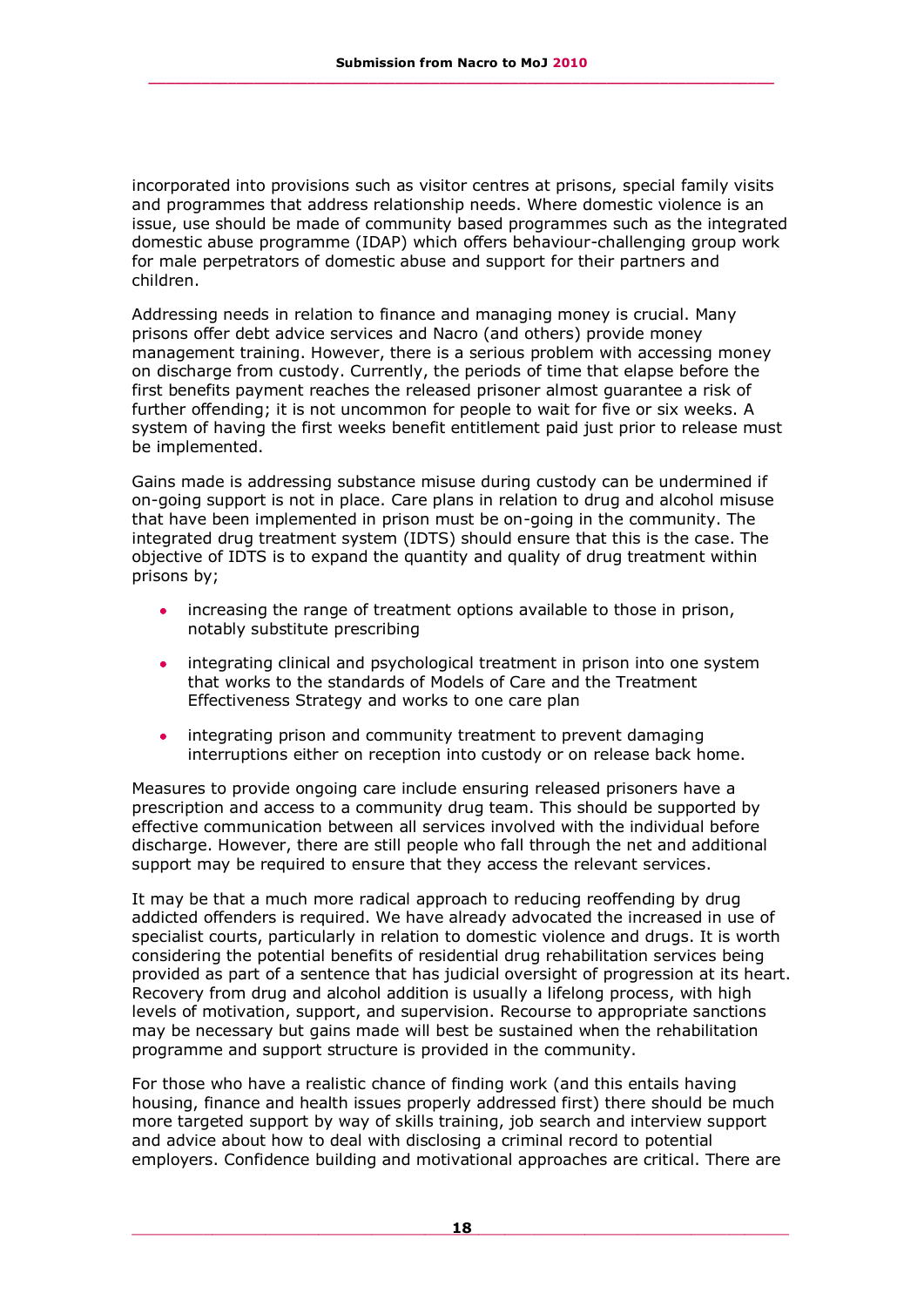many organisations with a track record of providing such programmes. However, if meaningful change is to be achieved in relation to employment it is crucial that the *1974 Rehabilitation of Offenders Act* is reformed.

Even when prisoners are released on licence and under community supervision there is a need for improvement in the way they are managed. Nacro has found that many individuals do not understand fully the terms of their licence and more needs to be done to ensure that they realise what the conditions entail. Simple things, such as regular reminders to attend probation and other appointments would help. Efforts need to be make to ensure that released prisoners are aware of the consequences of non-compliance with licence conditions. In some cases, people fail to meet the conditions and are then subject to more stringent conditions that they are even less likely to comply with. This results in breach procedures and recall to prison. Again personal support is critical to avoid this situation.

One of the best models for such personalised approaches is that offered by the community women's centre services, currently funded by the MoJ. They provide gender specific, holistic, person-centred services for women, operated by VCS providers. Such a model could be productively adapted for use with the offender group that are responsible for high volumes of crime, namely 18-25 year old males.

VCS organisations should be commissioned (see earlier section of this paper) to develop and operate such services on a much larger scale than is currently the case. Partnerships between organisations specialising in resettlement services and those offering drug rehabilitation services would be particularly beneficial.

Nacro, as a large, national organisation, is capable of acting as a lead provider and brokering services from smaller specialist organisations. We have a service model that is based on a personalised approach with wrap-around support at is heart. Nacro has the national infra-structure and the capacity to deliver this model on a significant scale. We envisage national provision throughout the English regions and Wales.

The Nacro Model, in this instance targeting 18-25 year olds (a group who produce large volumes of crime), is outlined below: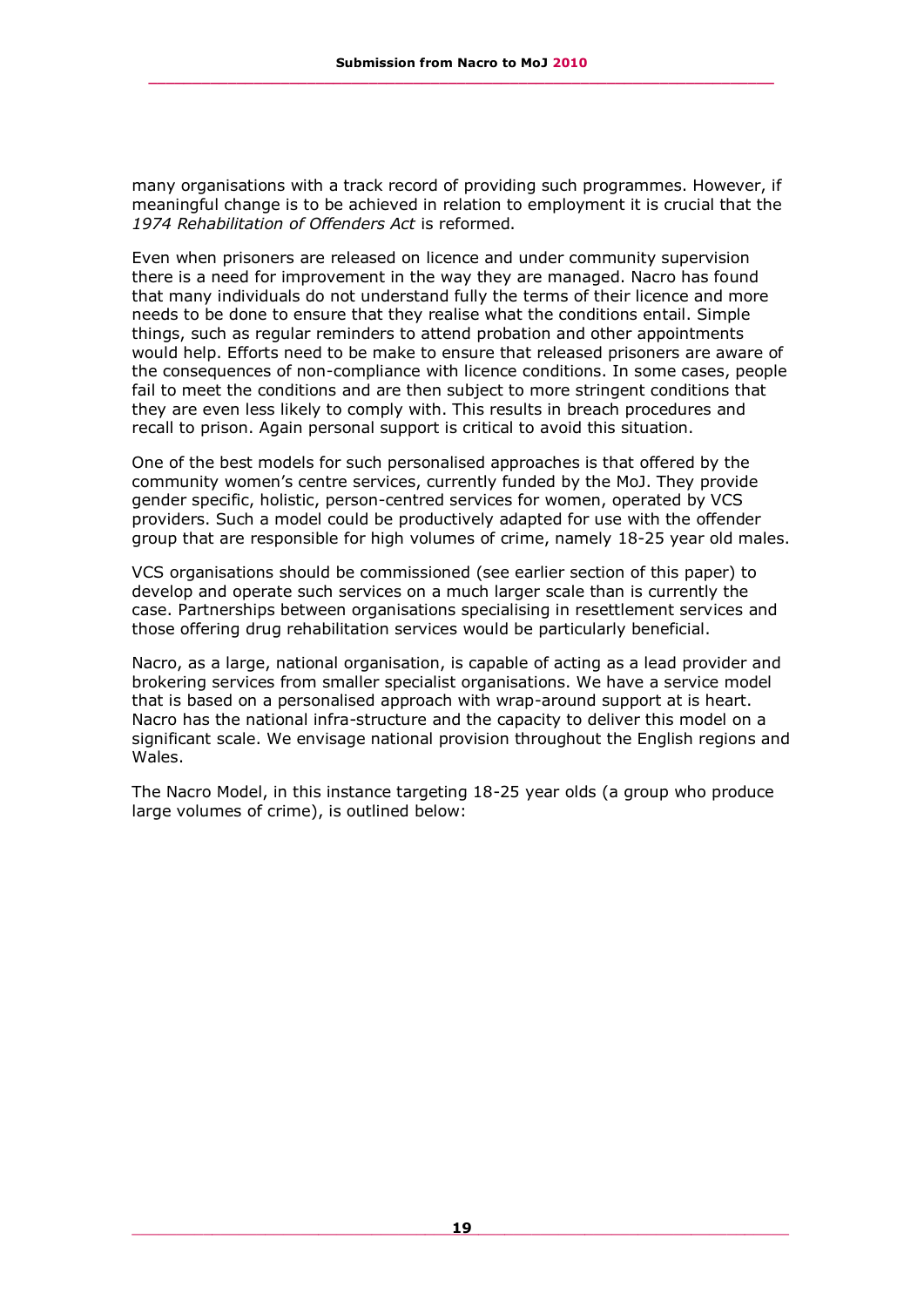## **The Nacro Model**

#### **Aim**

To reduce reoffending and avoid repeated use of short custodial sentences through provision of a holistic, gender specific case management approach which provides a personalised range of intensive interventions, during custody and through the gate into the community.

#### **Model outline**

Our model works on a community-based in-reach case management (CM) structure which has layers of specialist knowledge and interventions provided by Nacro and our partners. The model is based on a personalised approach which recognised the need for gender specific and culturally sensitive service provision.

At the heart of this model is a core CM function operating across each region which Nacro will manage and co-ordinate. We have developed Specialist Knowledge Banks to ensure that we have the most current expertise in relation to what works with specific groups of offenders. These knowledge banks will be developed and maintained by our Policy Unit. Interventions and services will be delivered by our partners. Nacro knowledge banks will provide specialist support to case managers in order to tailor the CM function and interventions to the individual needs of the service user.

CM will be supported by access to a range of interventions and services designed to meet specific needs and create opportunities. Specialist providers who are members of our delivery partnership will supply these interventions. These will include employer engagement and enterprise, housing, finance and money management, education, mentoring, alcohol and substance misuse and restorative justice.

Tracking and impact analysis, will be used to assess the impact of the service on factors likely to result in a change of behaviour, and consequently achieve a reduction in reoffending. Data from this process will inform the specialist knowledge banks which will in turn shape the ongoing development of the service to ensure maximum effectiveness with specific service-user groups.

The model could be targeted to work with those who are not currently subject to statutory OM or could replace existing OM being carried out by probation staff. It could work very well as part of local integrated offender management schemes. The model is based on Nacro case managers operating both in prisons and in the community which allows for a continuation of care of support through the gate from the same case manager throughout an offenders journey through the programme. The case management will be supplemented with the provision of mentors, in some cases peer mentors. The reformed offender can be a powerful agent for change and the model uses this where appropriate. Nacro has developed specialist training packages to enable peer mentors to work effectively.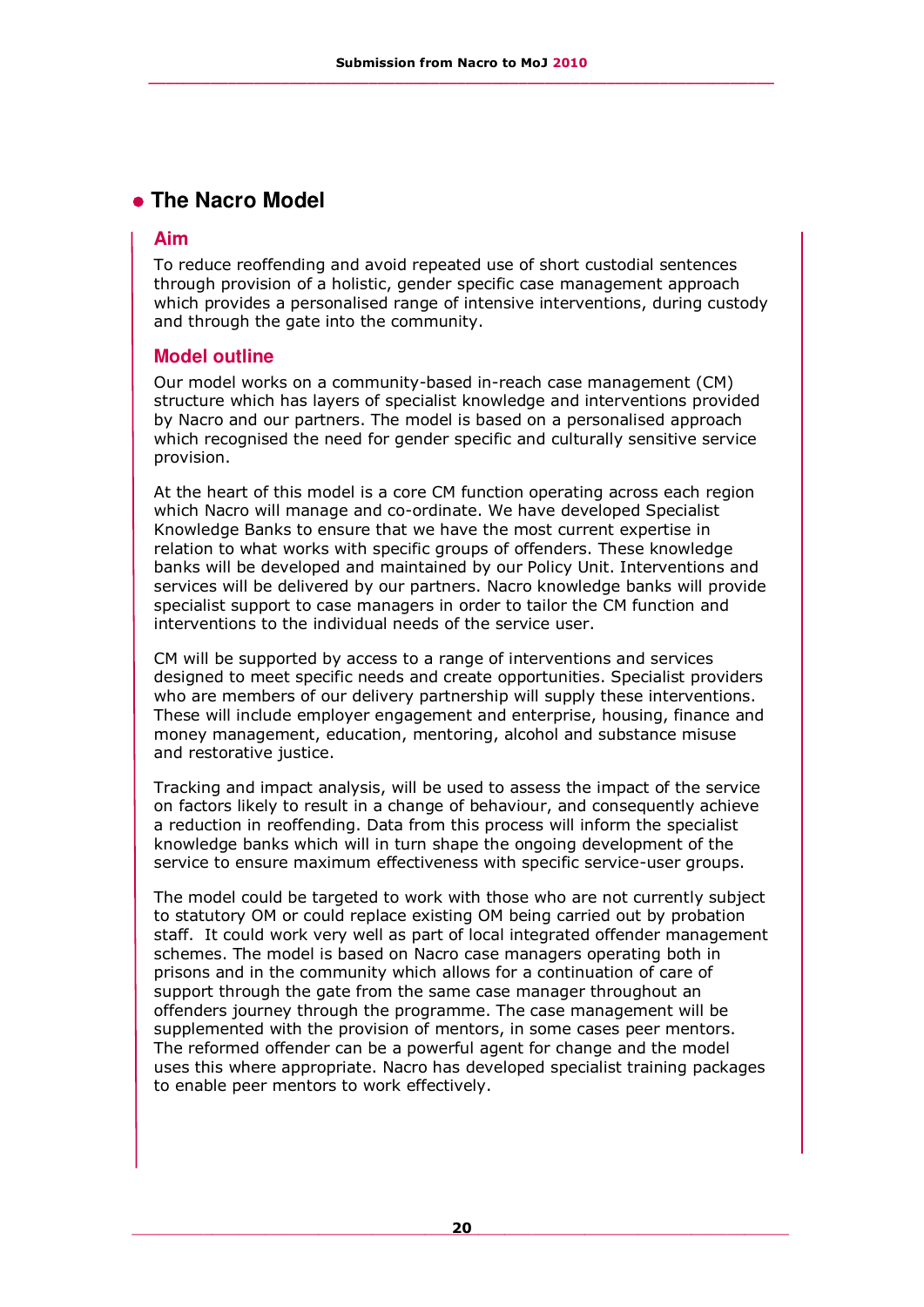#### **Service user journey**

The service user journey encompasses;

- assessment and selection
- tailored individualised action planning  $\bullet$
- $\bullet$ activity and interventions
- mentoring  $\bullet$
- transition and exit  $\bullet$
- tracking and impact assessment
- motivating service users  $\bullet$

All front-line project staff will be trained in motivational interviewing techniques. Interventions will be planned in wrap-around form to meet holistic needs, as this has been shown by us and partners to help generate motivation to reduce attrition and sustain progression. Similarly the presence of peer mentors has been shown to foster engagement and facilitate on-target outcomes. Where practical, they will be pre-allocated pre-release. Service users will be matched with mentors taking account of gender, ethnicity, disability, sexuality and faith as we believe that appropriate matching is a key driver in engaging and holding offenders in programmes they may otherwise see as culturally irrelevant and unwelcoming.

Nacro's experience of delivering successful mentoring services with people leaving prison enables us to provide a service model based on what works. This is particularly true in respect of the provision of training and supervision, and the centrality of the mentor's role in improving engagement and reducing attrition.

#### **Personalised approach**

Each person will be at the centre of their own rehabilitation. We will take account of needs in relation to age, gender, ethnicity, disability, sexuality, faith and we will ensure that staff receive training that enables them to recognise the importance of diversity. The specific individual circumstances of each service user will be factored in to each rehabilitation plan. Throughout the project, both in custody and community, we will work with the service users to enhance their personal skills, communication skills and attitudes to building and maintaining their rehabilitation. We will focus on developing positive relationships, be they with family, friends, landlords or employers. In practice this will be through delivering informative and challenging training courses delivered in ways which are designed to engage those people who are often regarded as the hardest to reach. Interventions delivered by the partner agencies, will be designed to address the core areas of identified need for the individual. An individualised action plan will be used to provide direction towards the most appropriate activities for learning and development for that participant.

Service users will move through the programme at their own pace and at various points along the way support can be reduced or intensified. The option of becoming a peer mentor will be appropriate for some service users and there are structures to support this.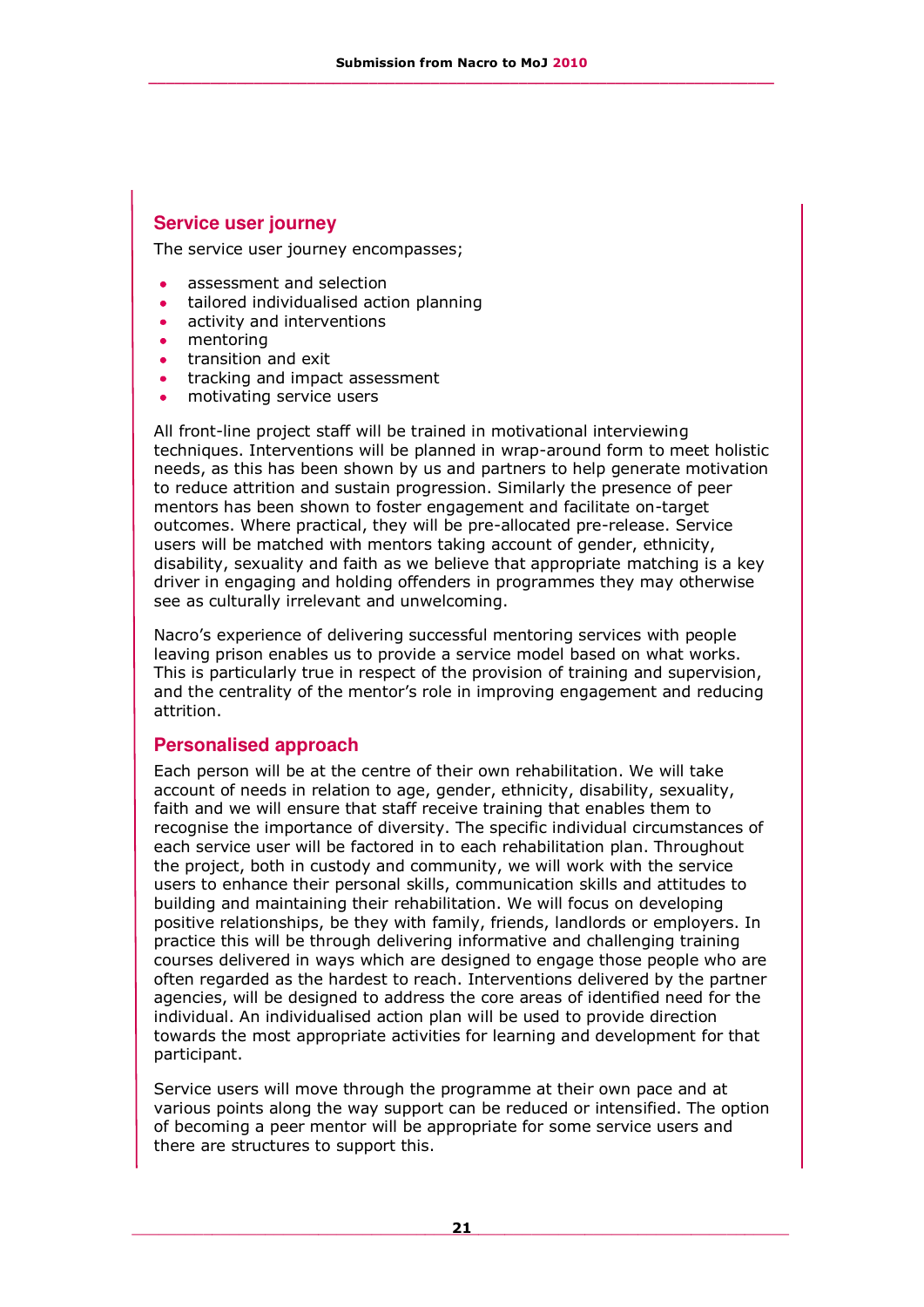## **5 The** *Rehabilitation of Offenders Act* **and the case for reform**

## **About the Act**

The *Rehabilitation of Offenders Act 1974* provides that after specified rehabilitation periods ex-offenders do not have to declare spent convictions when they are applying for jobs (except in sensitive areas such as work with young people or vulnerable adults, or in criminal justice agencies, financial institutions). It has an impact on insurance and some other processes, such as applying for a clean drivers licence and a visa to some countries. Since it was enacted in 1974 the Act has helped many ex-offenders to live down their past.

However, the rehabilitation periods laid down in the Act are lengthy and many genuinely reformed ex-offenders can never benefit from it. For example, if an offender is fined, the offence becomes spent after five years from the date of sentence. If an offender is given a three month prison sentence, the offence takes seven years to become spent. If he or she gets a nine month sentence, the offence does not become spent until 10 years later. Sentences of more than two and a half years never become spent.

Since the Act was implemented, sentence lengths have significantly increased. Many offenders who would have received sentences of two and a half years or less back in 1974 are receiving sentences of between three and four years today. This means that many offenders who would previously have been helped by the Act now find that their offences will never become spent.

## **The stalled reform process**

In 2001 the then Home Secretary, Jack Straw, set up a review group to examine whether, three decades after the Acts implementation, there was a case for reform.

In 2002 the review group published its conclusions in the report *Breaking the Circle*. In 2003, the Government accepted a modified version of the review group's proposals. The current rehabilitation periods would be replaced by new buffer periods which would begin after the sentence (including any post-release supervision) was completed. The buffer periods would be four years for custodial sentences of four years or more; two years for custodial sentences of under four years; and one year for non-custodial sentences. These periods would apply to all offences except those which resulted in a life sentence. Sentencing courts would have discretion to disapply these provisions in any case where the sentencer decided that there was a particular risk. The new provisions would not apply to jobs in sensitive occupations, for which applicants would still have to declare their full criminal record.

In April 2003, the Government announced plans for reform of the Act. Yet since then there has been no sign of legislation coming before Parliament.

Earlier this year Lord Dholakia introduced a Private Member's Bill to enable Parliament to express a view on these reforms. The Bill has had its first reading in the House of Lords and is due for a second reading in the autumn. Government should incorporate reform of the Act into the Green paper.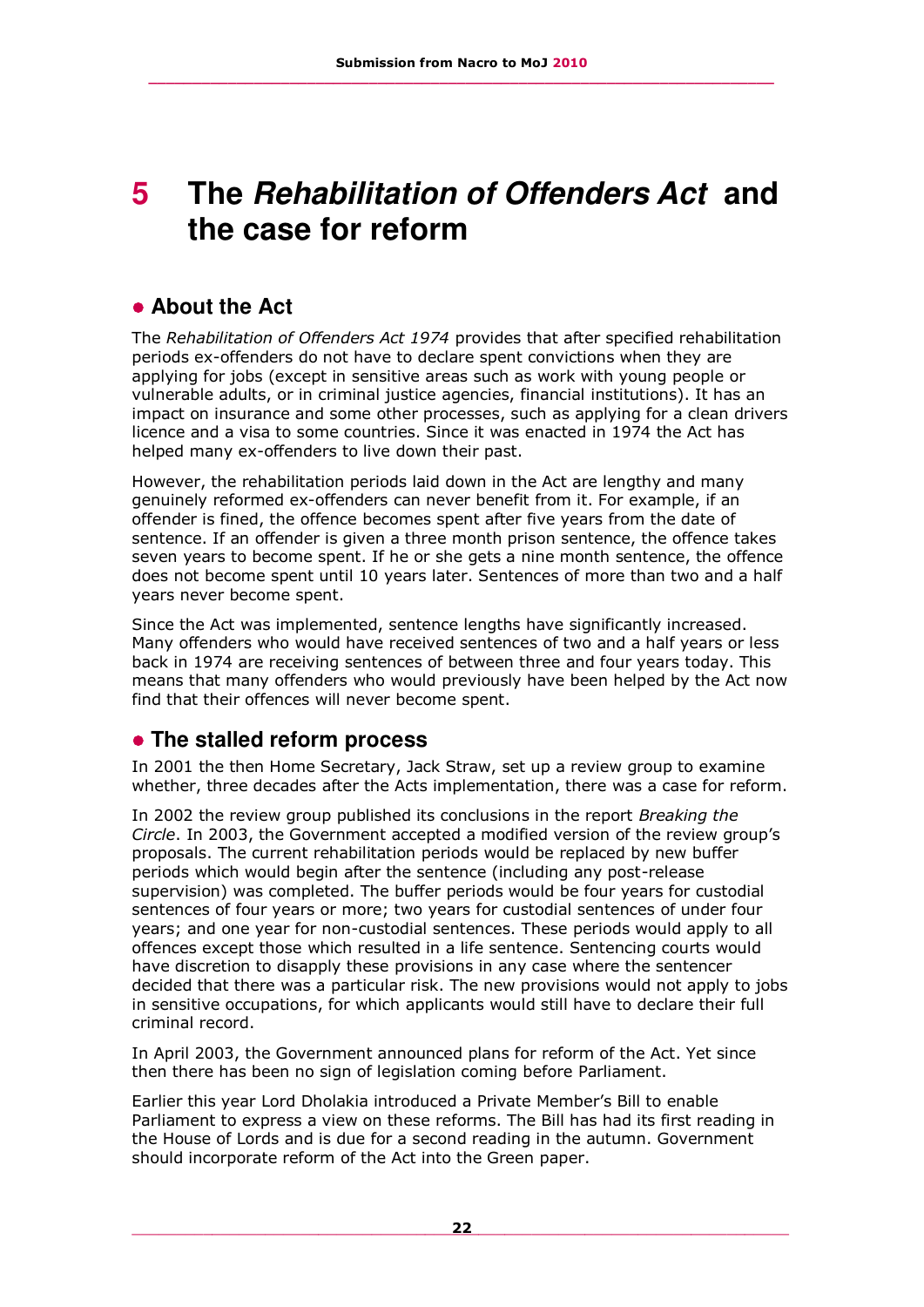## **The case for reform**

A reformed system would greatly reduce the scope for unfair discrimination against ex-offenders in the job market. Regrettably, such discrimination is still widespread. Surveys of ex-offenders in Nacro projects have shown that 60% have been explicitly refused jobs because of their criminal records. Of course it is sometimes reasonable to refuse an ex-offender a job because of his record. For example, we must obviously bar offenders with a history of offences against children from working with children. We should bar offenders with a history of defrauding elderly people from work caring for elderly people. However, in many cases employers are turning down applicants because of offences which have no relevance to the jobs for which they are applying.

The scope for discrimination is wide because decisions to employ or refuse people jobs are not made at the top of companies. They are made by large numbers of individual managers and personnel staff who have usually had no specific training in how to deal with applications from people with criminal records. A large scale research study by the Joseph Rowntree Trust found that no private sector employers in their sample and only one in seven public sector employers had provided specific training on this point to staff making recruitment decisions.

The scope for discrimination would increase if basic disclosures were introduced if Part V of the *Police Act 1997* was fully implemented. This would enable employers to require any job applicant applying for any job – not just one of the sensitive occupations – to produce a basic disclosure certificate from the Criminal Records Bureau listing his or her unspent criminal convictions. Government-commissioned research by the National Institute for Economic and Social Research has found that, if this provision was implemented, employers are likely to reject people with criminal records for half their vacancies and to reject those with more serious convictions for 90% of their vacancies. The researchers concluded that the introduction of basic disclosure certificates was likely severely to reduce employment opportunities for people with criminal records.

The case for reform of the *Rehabilitation of Offenders Act* would be a powerful one whether or not the basic disclosure provisions of the *Police Act* were implemented. It is powerful even on the basis of the discrimination against ex-offenders which already exists. Moreover, the risk of discrimination against ex-offenders in the job market is even greater in a time of recession when unemployment is rising and employers have a wider choice of job applicants than previously.

Unfair discrimination against ex-offenders is wrong in principle because it imposes an additional illegitimate penalty of refusal of employment on people who have already served the judicially ordered punishment for their crime. It also reduces public safety because an ex-offenders risk of reoffending is reduced by between a third and a half if he or she gets and keeps a job. The whole community benefits when offending is reduced but employers benefit in particular because crimes such as cheque and credit card fraud, shoplifting and burglary of commercial premises have a particularly damaging impact on their businesses.

The reforms to which the Government committed itself in 2003 would allow many more people with criminal records to start again with a clean slate. They would thereby reduce the risk of further offending by former offenders excluded from the job market.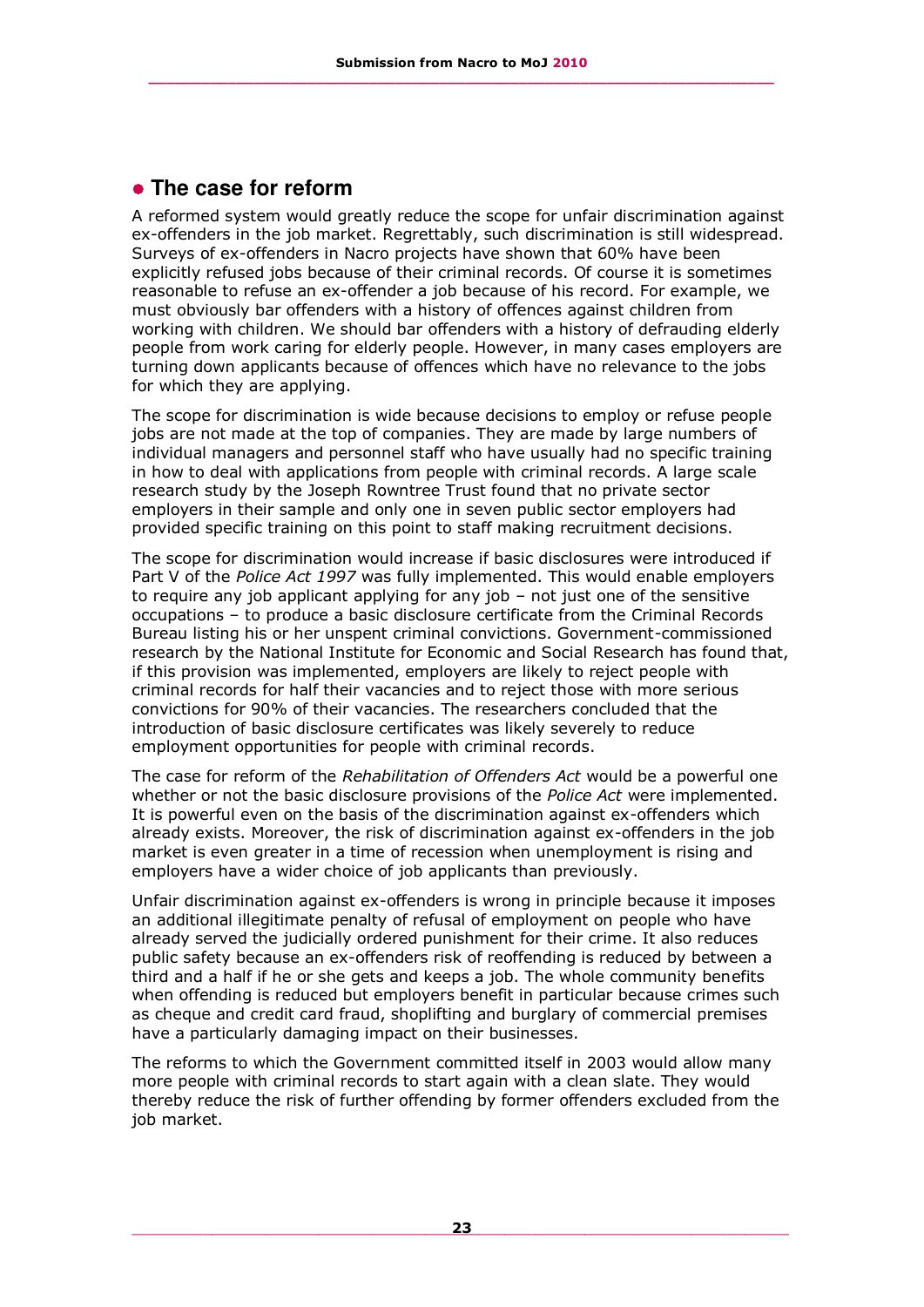## **6 The scope for cutting costs in the CJS**

### **Challenges and opportunities**

The government has signalled that major reductions will be required over the foreseeable future in the funding available to public services. Yet it is also committed to trying to protect frontline services. Within the criminal justice system, it has already announced cuts in funding to individual police forces in the current financial year; and this is requiring them urgently to revise budgets which had already been agreed.

Proposals to reduce the costs of the courts and reforms to the legal aid system are underway and the Secretary of State for Justice has stated clearly his intention to re-consider how custody is used, suggesting the need to be 'creative' in order to meet the challenges of deficit reduction. This final section of the paper considers the scope for cutting costs in the broadest sense.

In addressing the challenges it faces, the government is unlikely to be able to rely on new thinking within the civil service. Civil servants will endeavour to meet the demands of their new political masters; but their ways of thinking on both fronts will have become deeply ingrained over the last 13 years. Importantly, many civil servants also lack any first hand experience of the day-to-day reality of delivering frontline services in a criminal justice context. However, any formal proposals from representatives of the criminal justice agencies themselves will necessarily be viewed as in some measure self-serving, even if they appear to advocate major departures from the status quo. We offer a disinterested appraisal of the challenges as well as suggestions for constructive new approaches to addressing the issue.

## **The problem with conventional approaches to cutting budgets**

The traditional approach to cutting budgets has been two fold.

Central government will be advised by civil servants on the specific budget heads under which the largest savings can be made. The choice is likely to be determined by a combination of crude mathematical calculations around some high level aggregate figures and considerations about the relative political fall-out of cuts under different budget heads. It will lack any real-world understanding either of the impact on the service as a whole (where the cuts in one area may have a knock on effect to others) or of alternative approaches which could generate the same savings but would consist of a package of cuts under many different budget heads.

Faced with the requirement to cut costs, the criminal justice agencies themselves will tend to take a similar approach at local level. That is, senior managers and their financial advisers will pore over spreadsheets and trim from different items until they achieve the desired reduction. The amounts they trim will vary according to the assumptions they make about the relative damage of cuts in the items as listed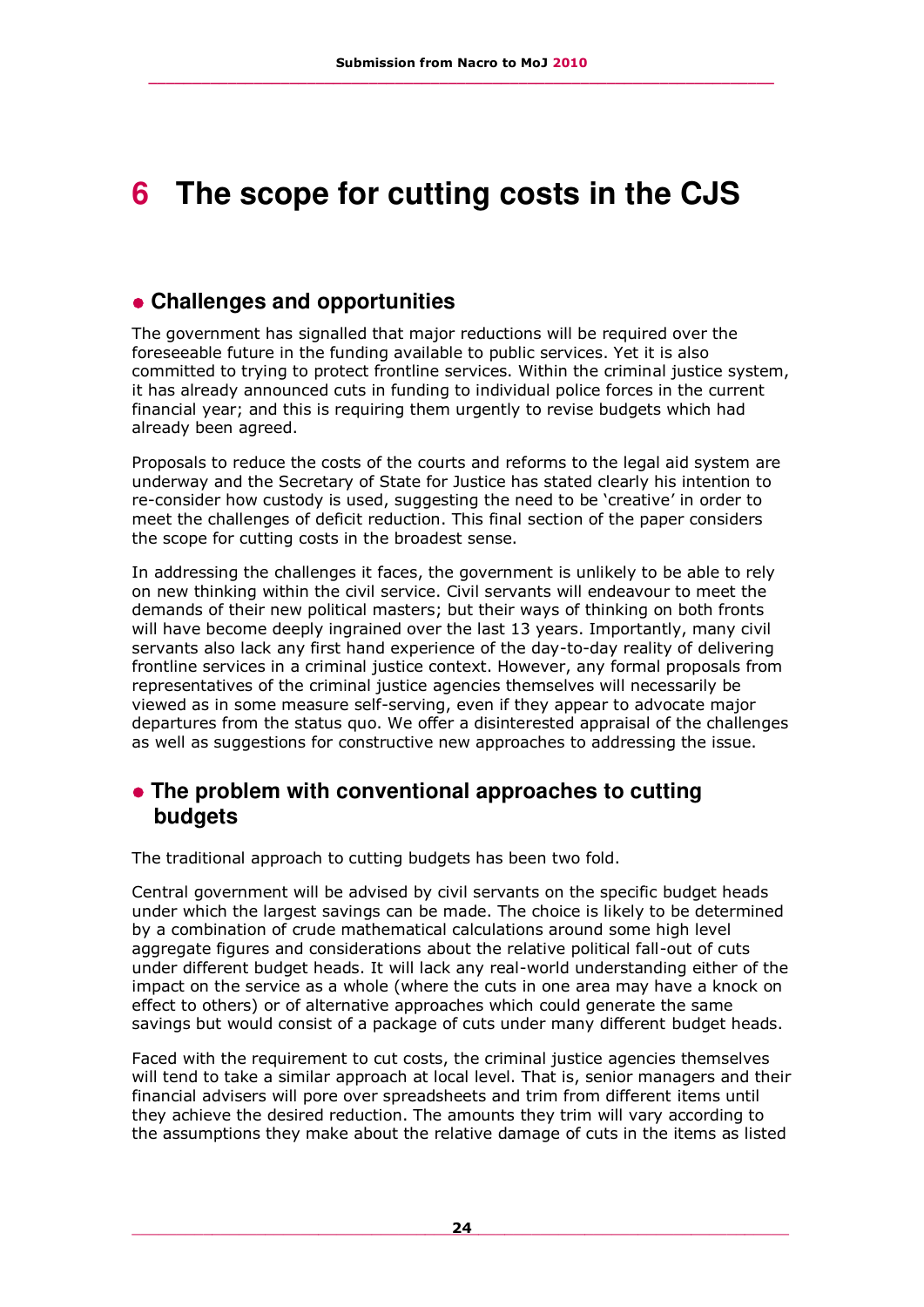on the spreadsheet; but they are unlikely to be informed by consultation with personnel much nearer the point of service delivery.

Both of these approaches will inevitably have adverse consequences – whether in the short or the medium to long term. Many of these consequences may be unforeseen by those making the decisions about where to cut; but one certain outcome is likely to be resentment and demoralization among personnel who feel excluded from the decision making process but who are most likely to be affected. Especially where the cuts also increase their workload (whether directly or indirectly) this is likely per se to affect service delivery, even though to the eye of an accountant it might appear that the cuts had been made in such a way as to protect front line services.

#### **Existing alternative approaches** (and their current limitations)

Both approaches also risk overlooking a unique current opportunity for adopting an alternative approach. This is likely to be cost-effective (though it may not entirely obviate the need for some additional savings) and to protect service delivery not least because front-line staff may actively support it. It should additionally generate savings at national level by significantly reducing the staff time which is currently taken up with processing information from local sources.

The alternative approach is based on recognising that the criminal justice system – along with other public services – was subject under the previous government to many years of micro-management in the context of repeated reorganization and initiative overload. The New Labour administration not only increased bureaucracy by extending recording requirements but added to the demands on services to provide information (to central government departments, inspectorates and the public). It was often highly prescriptive about the responsibilities of different staff and added to demands on their time in ways which many saw as progressively eroding their capacity to undertake their core functions. Meanwhile, though the objective of improving inter-agency co-operation (both within the CJS and more widely) can only be applauded in principle, the proliferation of formal multi-agency arrangements has in practice further detracted from the time available to staff at many levels. Middle and senior managers in particular have thereby been distracted from ensuring the smooth running of their own organisation and the quality of the service it was delivering. Some of the worst aspects of this legacy can only be addressed in the medium term through fully considered and informed changes in policy (and, possibly, legislation). In the short term, however, savings could quickly be made if the present government were to release criminal justice agencies from many of the unnecessarily resource-intensive additional demands made of them by its predecessor.

To take policing as an example, a good start has already been made by Jan Berry (following Sir Ronnie Flanagan's report) in recommendations for reducing bureaucracy as outlined in her report of November 2009. It is doubtful, however, that these recommendations are being followed systematically, fully or with any consistency across the 43 police forces in England and Wales. For, although Jan Berry was appointed to her role by the previous government which claimed to support her work, many aspects of the report implicitly criticised the impact of government policy on policing (in particular with regard to the perverse effects of the 'target' culture). So the government did not *require* chief officers to take any action in the light of her recommendations; and it is uncertain to what extent they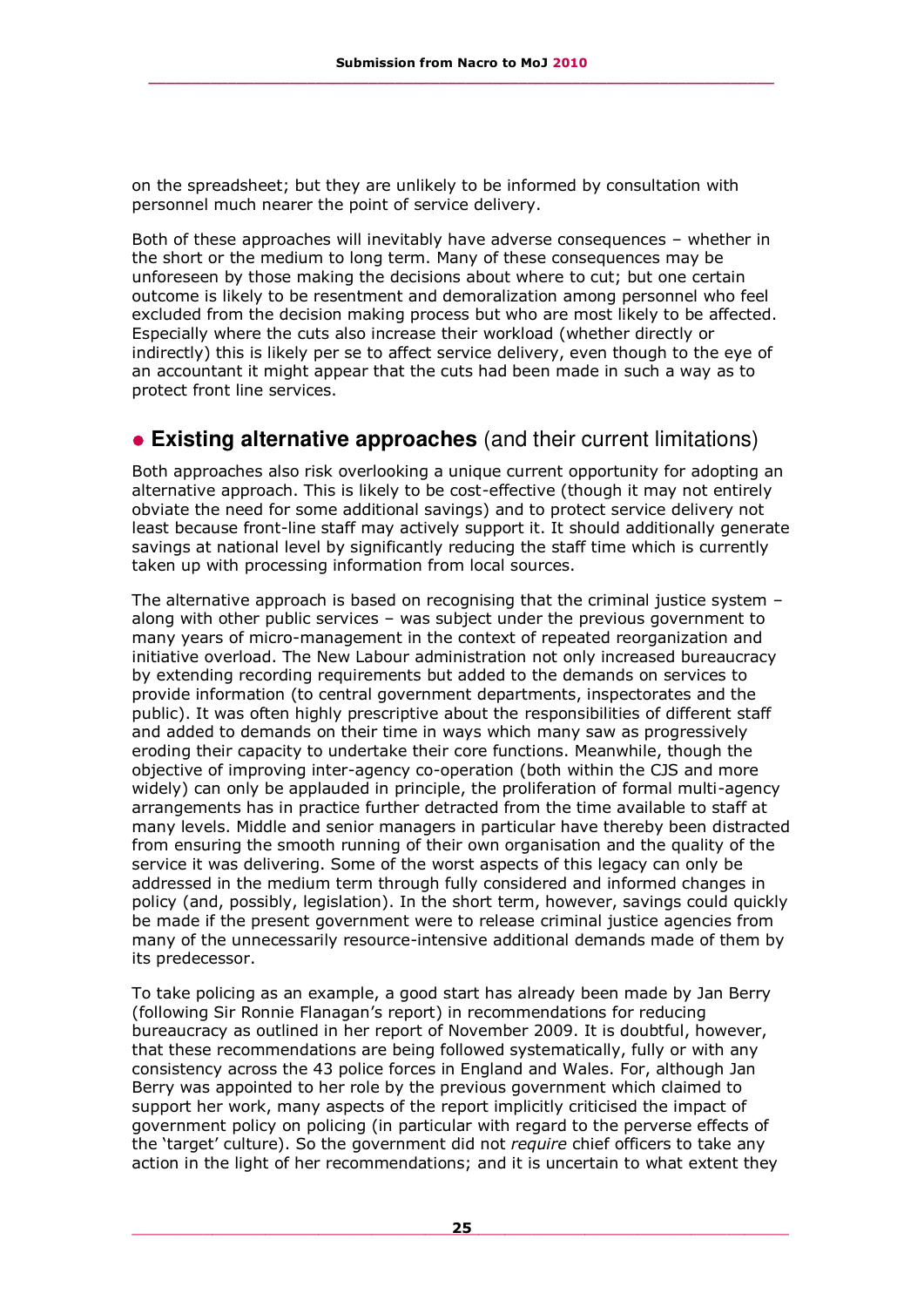will even have read the report, still less discussed the potential for implementing it within their own force.

In 2001, an interviewee for the *Policing for London* study complained of the increasing amount of time he was required to spend away from his main job in endless meetings where he saw the same people from other agencies simply wearing a different hat at each meeting.

#### **Possible ways forward**

It is staff with the agencies themselves who are well placed to identify the considerable scope for immediate savings through a radical review of the additional demands placed on them by the previous government. Examples are given in the appendix in relation to the police; but the approach which each of the criminal justice agencies could usefully adopt would be as follows.

In each area, each agency should itemise all of the additional tasks and responsibilities it has taken on since 1997. In consultation with staff at all levels, decide which of these;

- could usefully continue much as they are currently undertaken
- are worth retaining but the process could be streamlined
- should be dropped entirely.

Estimate the likely savings from streamlining or dropping those identified.

This exercise may produce some degree of local variation but it seems highly likely that a consensus will emerge for each agency which the government could then sanction. This could avoid the opprobrium of appearing arbitrarily to impose cuts top down while leaving intact practices which are wasteful of resources.

Aside from tasks and responsibilities, it is of course necessary to look at the costs of certain criminal justice phenomena – amongst which the issue of re-offending has assumed great significance because it places huge demands on the criminal justice system generally and on the requirement for prison places in particular – as a result of a sentence of last resort when courts feel there is no alternative to a custodial disposal. There are two elements under consideration; the first is the rate itself (discussed later) and the second is the administrative cost of process (in which the cost of re-offending is a part)

The administrative cost is a function of an impossible proliferation of measures and targets across all CJ agencies, many of which are in tension with each other and which have been creating tensions at different levels within the same agency. They include nationally set measures and targets by MoJ and the Home Office but also by inspectorates and the Audit commission locally agreed joint targets by LSPs, CYPPs and others which vary both between LAs and within the CJ areas agreed local priorities as a result of consultation – eg at PACT meetings.

Clearly there is an opportunity to streamline the process and to save administrative cost, subject to the caveat that streamlining should not detract from clearly stated service delivery across the totality of all strands of core business. The street crime initiative was a case in point with local commanders being told that the success of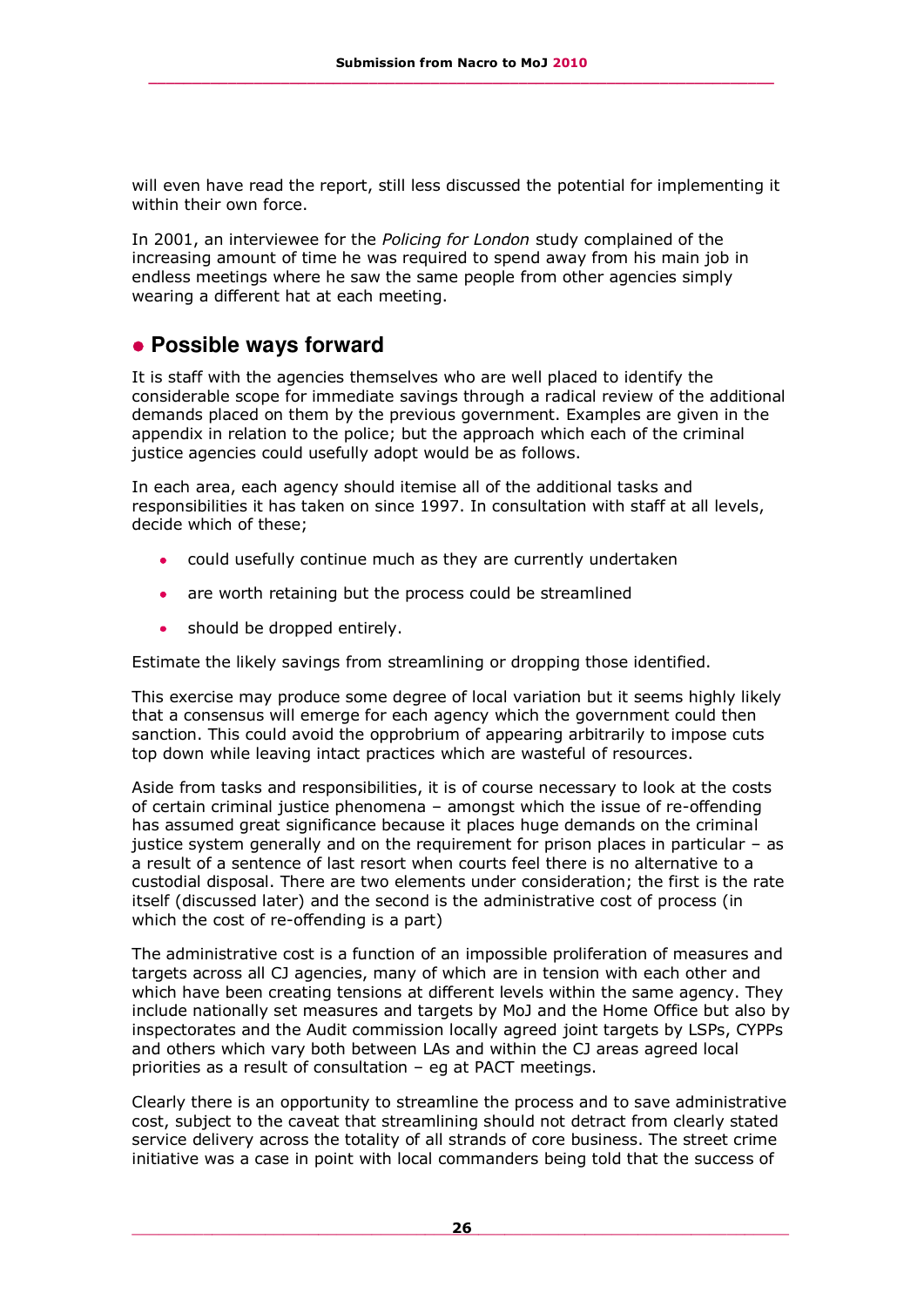this initiative was so important that they could ignore burglaries under a value threshold which was arbitrarily set.

Having undertaken the review of all non essential functions which had been added to agencies' responsibilities by the last government (as to which see above), and now absolved from a continuing responsibility for them, it may be preferable to talk about outcomes rather than targets. That is to say there would be a general expectation that each agency would be expected to improve the effectiveness and efficiency with which it delivered the totality of its business both individually but most importantly, in concert with other CJ partners. Specified outcomes such as reduced re-offending should result from this rather than being imposed as a discrete goal at the expense of other strands of business and which if not achieved in reality is seen to be achieved through administrative manipulation.

In short there has to be an expectation that the daily operations of an agency will deliver a high quality service that is fit for purpose. In prisons, therefore, that includes a safe and stable environment for staff and inmates; maintenance of discipline; meeting acceptable standards of hygiene etc; maximum opportunities for constructive activity and association; maximum use of release on temporary licence for resettlement purposes.

And because it is reasonable to assume that such general precepts should contribute to a prospect of reduced re-offending post-release for instance, there should be a presumption against specific dedication of personnel and financial resources deployed to achieve the intended result – ie there should be no rush to set up reducing re-offending units in the same way that Confidence – Citizen Focus Units were set up in the wake of the introduction of the newly abandoned Confidence Target.

Whilst on the one hand therefore reduced re-offending must start within the routine business of each agency, there must also be an acknowledged collective goal whereby the individual efforts of each agency are dovetailed and complement each other. Until now the atomization created by Treasury led target setting and mutual competition over resource allocation has meant that no agency could pool resources with any other – even where there was a local will to do so. The invidious state of non co-operative affairs has been that no agency with the prospect of failure to meet its prescribed targets has been in the least bit interested in assisting another to achieve theirs. Outcomes therefore should be jointly owned and be backed with an implementation plan which links them back to the core business of each agency with progress towards them subjected to joint inspection.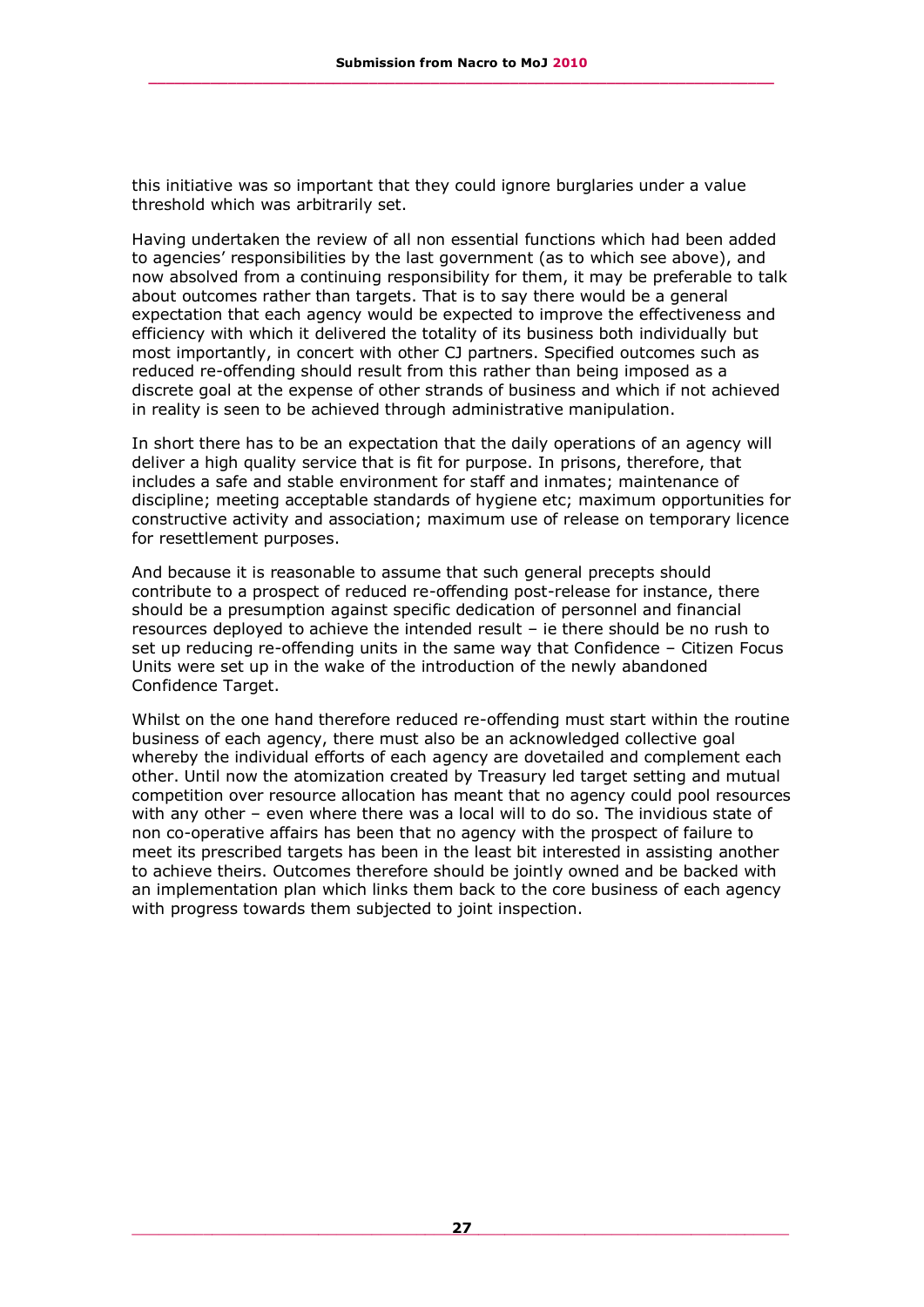## **Appendix Improving rehabilitation: what the research says**

Sentencing for purposes of rehabilitation is not an exact science. As we have already stated, we consider sentencing in the light of three principles: Justice, Effectiveness and Cost. If we take effectiveness to mean reducing further offending (ie rehabilitation) then we need to know more about the impact on reducing reoffending of particular forms of sentence. The relative merits of custodial vs noncustodial penalties are often debated but research in this area is limited.

Work by Smith and colleagues  $(2002)^8$  looks at the relative effectiveness of different sentencing options. Analysis of data from 117 previous studies dating from 1958 involving 442,471 offenders produced 504 correlations between recidivism and (a) length of time incarcerated, (b) serving an institutional sentence *vs.*  receiving a community-based sanction, or (c) receiving an intermediate sanction. The data was analysed using quantitative methods (ie meta-analysis) to determine whether prison and community sanctions reduced recidivism.

The results showed that;

i,

- type of sanction did not produce decreases in recidivism under any of the three conditions
- there were no differential effects of type of sanction on juveniles, females, or minority groups
- there were tentative indications that increasing lengths of incarceration were associated with slightly greater increases in recidivism.

The findings from the 2002 study were found to be consistent with those of the meta-analyses. The essential conclusions were as follows:

- Prisons and intermediate sanctions should not be used with the expectation of reducing criminal behaviour.
- On the basis of the present results, excessive use of incarceration may have substantial cost implications.
- In order to determine who is being adversely affected by time in prison, it is incumbent upon prison officials to implement repeated, comprehensive assessments of offenders attitudes, values, and behaviours throughout the period of incarceration and correlate these changes with recidivism upon release into the community.

<sup>&</sup>lt;sup>8</sup> Smith P, Goggin C and Gendreau P (2002) *The Effects of Prison Sentences and Intermediate Sanctions on Recidivism; General effects and individual differences.* Ottawa: Solicitor General, Canada.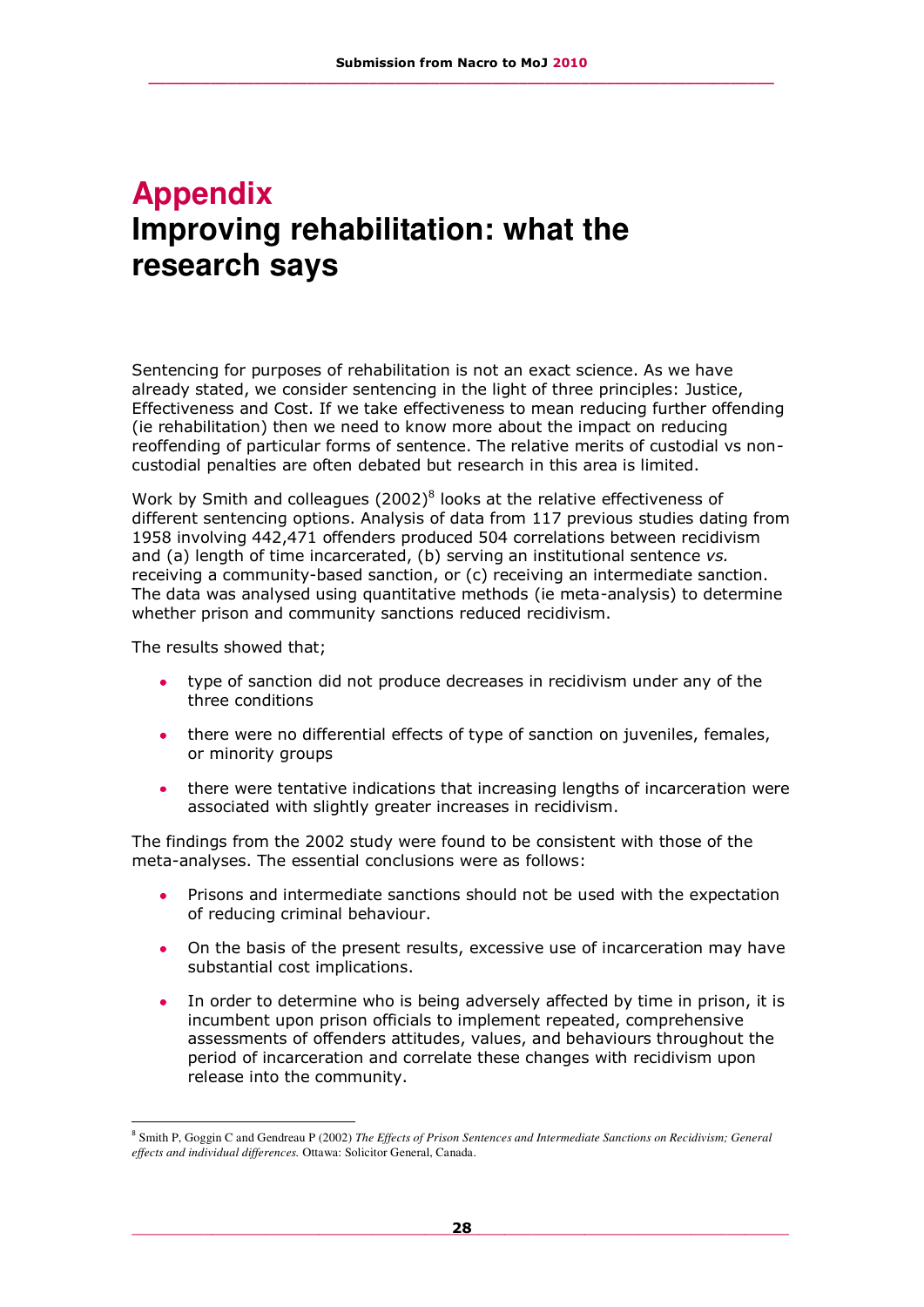The first point is an important one in terms of proposals to improve rehabilitative outcomes for offenders brought to justice. The second highlights the potential for savings should a reduction in the use of custody be actively pursued. However, there is no conclusive evidence showing that non-custodial sanctions necessarily produce lower levels of reoffending. The picture that emerges is clouded by the inherent difficulties in conducting scientifically valid research that produces robust evidence.

Killias and colleagues  $(2006:1)^9$  note that 'relatively few studies compare recidivism rates for offenders sentenced to jail or prison with those of offenders given some alternative to incarceration (typically probation).' Findings from this review show that: the rate of re-offending after a non-custodial sanction is lower than after a custodial sanction in 11 out of 27 comparisons. In a further 14 there was no significant difference in terms of reoffending, and just two showed a significantly favourable outcome for custody. The reviewers' conclusions are mixed and it is worth reproducing them in full here, so that the complexities of attempting to scientifically evaluate the comparative impacts of custodial/non-custodial sanctions in relation to re-offending can be understood. They highlight:

- Controlled experiments are still rare exceptions, although obstacles to randomisation are far less absolute than often claimed.
- Follow-up periods rarely extend beyond two years. Even in cases of controlled trials where later follow-up studies might be feasible, periods considered never extended to significant parts of subjects biographies.
- Despite alternative (and presumably more valid) measures of reoffending, such as self-reports, most studies do not include measures of reoffending beyond re-arrest or reconviction.
- In most studies, only the occurrence (prevalence) of re-arrest or reconviction is considered, but not the frequency (incidence) of new offences. Some studies have shown, however, that most offenders reduce offending rates after any type of intervention. Thus, the relevant question may be to what extent they improve differently by type of sanction. Therefore, it is urgent to look in future studies at rates of improvement (or reductions in offending) rather than merely at 'recidivism' as such.
- Rehabilitation in other relevant areas, such as health, employment, family and social networks, is rarely considered, despite century-old claims that short custodial sentences are damaging with respect to social integration in these other areas.
- No study has addressed the possibility of placebo (or Hawthorn) effects. Even in controlled trials, it is not clear to what extent outcomes that favoured 'alternative' sanctions were due to the fact that subjects assigned to non-custodial sanctions may have felt being treated more fairly, rather than to specific effects of 'alternative' sanctions as such. Given recent research on neurobiological effects of feelings of fairness (Fehr and

i,

<sup>&</sup>lt;sup>9</sup> Killias M, Vilettaz P and Zoder (2006) *The Effects of Custodial vs Non-custodial Sentences on Reoffending: A systematic review of the state of knowledge*. Campbell Systematic Reviews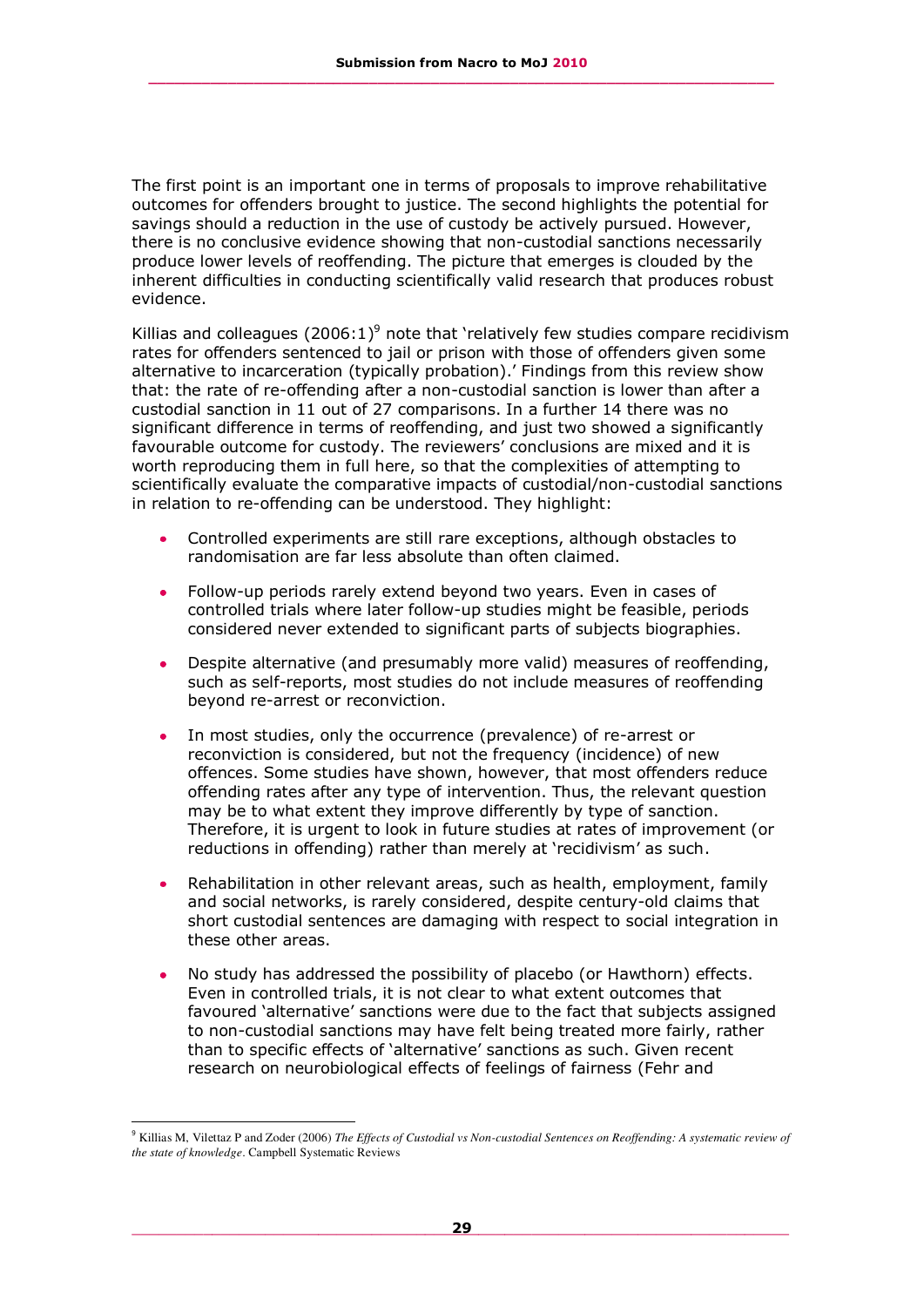Rockenbach,  $2003)$ <sup>10</sup>, such a possibility should be envisaged with more attention in future research.

Given the lack of conclusive research evidence to show that non-custodial sanctions produce better outcomes with regard to reoffending, it may be sensible to approach the issue from the angle of value for money. Yet again, there is a need for more work to be done so that the relative costs and benefits of interventions/sanctions can be understood. However, recent research on community alternatives to custody for women offenders by the New Economics Foundation (2008: 2)<sup>11</sup> found that:

'…for every pound invested in support-focused alternatives to prison, £14 worth of social value is generated to women and their children, victims and society generally over ten years…'

'Using Social Return on Investment (SROI) analysis, [the New Economics Foundation] examined the costs and long–term benefits associated with the work of two centres providing an alternative to prison in Glasgow and Worcester. It concluded that support–focused community penalties involving high–quality facilities such as these are a more cost–effective option than imprisonment for non–violent women offenders.'

The National Audit Office  $(2010)^{12}$  published a report in March 2010 looking specifically at the 60,000 adults per year that receive sentences of less than 12 months custody. It suggests that more could be done to rehabilitate them and reduce their risk of reoffending. Short-term prisoners constitute only 9% of the prison population on any given day but account for some 65 per cent of all sentenced admissions and releases. The report goes on to say that the National Offender Management Service (NOMS), responsible for managing prisoners and achieving reduced levels of reoffending, has little information on the quality, cost or effectiveness of its rehabilitation activities. Despite acknowledging that NOMS manages to keep the majority of short term prisoners safe, well and secure, the NAO concludes that not enough is being done to address their needs in a way that will impact positively on reoffending rates. The NAO estimates that:

'Around 60% of short-sentenced prisoners are convicted of at least one offence in the year after release … cost[ing] the economy … between £7 billion and £10 billion a year.'

One of the things that impacts negatively on the ability of prisons to rehabilitate prisoners is overcrowding. The lack of space and the high volume of prisoners reduces the potential for activity. The National Audit Office found that one half of short-sentenced prisoners are not involved in work or courses and spend almost all day in their cells. Prisons offer a range of courses and other activities to reduce reoffending; but waiting lists are too long and, with the exception of drug services, prisons often do not match prisoners with appropriate assistance. Those with learning disabilities and mental health problems are often excluded from those activities, as are those older or disabled prisoners with mobility problems.

i, <sup>10</sup> Fehr E and Rockenbach B (2003) Detrimental effects of sanctions on human altruism. *Nature* **422** 137-140.

<sup>11</sup> New Economics Foundation (2008) *Unlocking Value: How we all benefit from investing in alternatives to prison for women offenders*. London: New Economics Foundation

<sup>12</sup> National Audit office (2010) *Managing Offenders on Short Custodial Sentences*. London: Home Office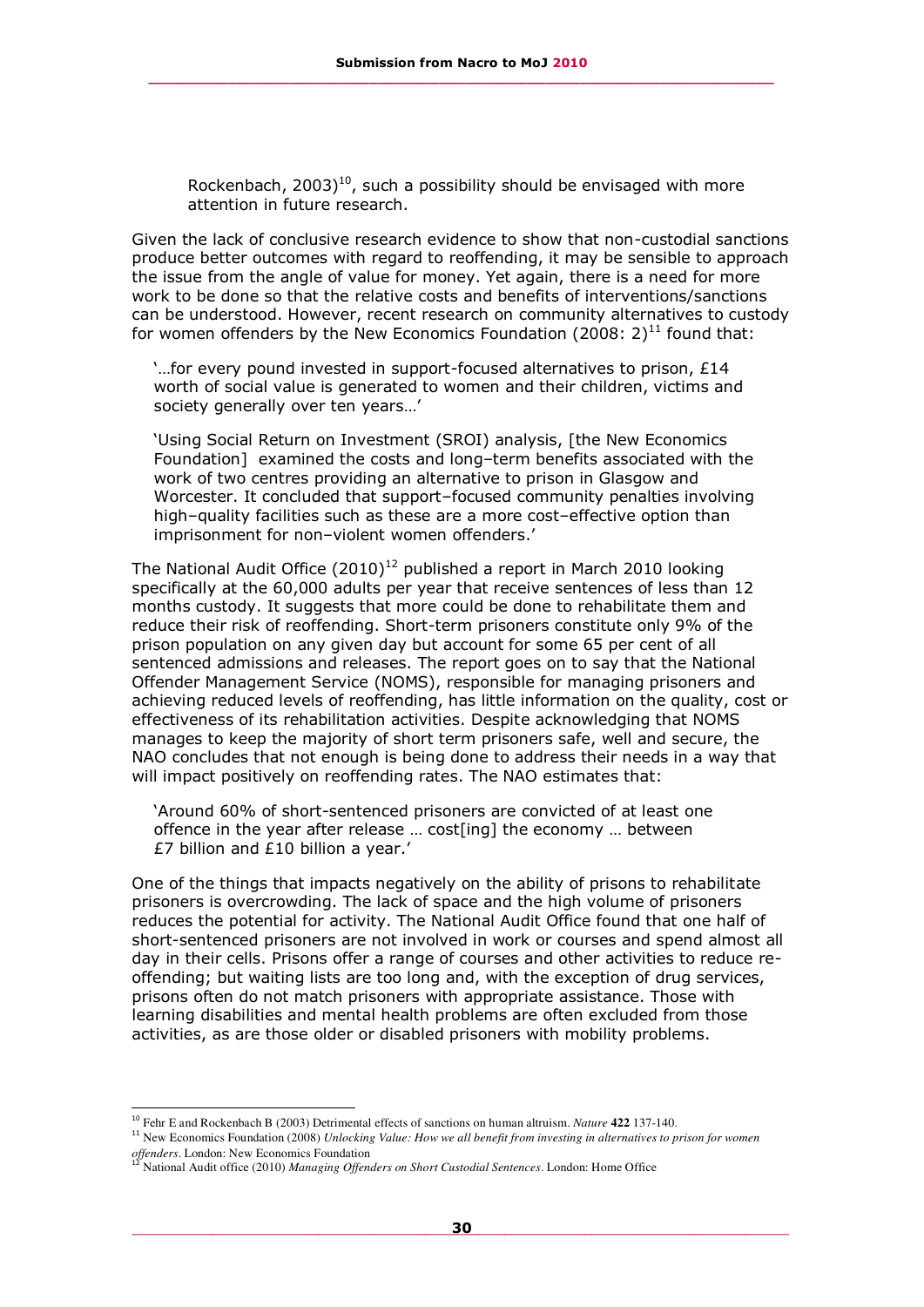### **Better use of community sentences**

Regardless of the evidence about the relative merits of custodial sentences and non-custodial sentences on reducing reoffending, there is the question of how a humane and just society responds to people in trouble. Nacro has long proposed that custody should be reserved for the most serious offenders, enabling less serious, but repeat, offenders to be rehabilitated via effective community sentences. In 2001, Edwards (2001)<sup>13</sup> argued in Nacro's Safer Society that:

'Custody should be reserved for those committing very serious and violent offences. But the Government's plans for persistent offenders will mean imprisoning people whose offences, taken individually, would not be sufficiently serious to attract a prison sentence.'

In its *Annual Review 2003/04*<sup>14</sup>, Nacro urged that:

'This profligate use of prison must be curbed. Prison is not the right place to deal with mental health problems, homelessness, and poverty related issues such as the inability to pay fines.' (Nacro, 2004:2)

With reference to women prisoners. Nacro has consistently stated the need for reform and a reduction in the use of custody. Responding to a consultation by the Fawcett Commission: *Women and the Criminal Justice System*, Nacro (2003)<sup>15</sup> pointed out that:

'The majority of women prisoners have not committed a violent offence and do not pose a danger to others. Much more needs to be done to promote community penalties and alternatives to custody for women, so that fewer women are imprisoned in the first place.'

Nacro has long sought to influence the development of diversionary approaches to young offenders and offenders with mental health problems and has produced a substantial body of literature in support of that position (see [http://www.nacro.org.uk\)](http://www.nacro.org.uk/).

Nacro believes that positive change could be achieved by investing the money saved from a reduction in the use of expensive custody in improved community provision that would make mental health treatment, drug and alcohol treatment, housing and financial support more available. In addition, community based services could offer mentoring support and specialist advice, guidance and advocacy to help offenders with chronic, multiple needs to make and sustain positive life changes.

Courts currently have a menu of 13 possible requirements that they can attach to a community order. These include options such as mental health and alcohol treatment. However, sentencers are frequently faced with long waiting lists or lack of access to services that would provide the required treatment. Too often, this results in a decision to use a short custodial sentence instead of a community penalty. Improved community-based services would both save money on ineffective

i, <sup>13</sup> Edwards H (2001) Editorial 'The most comprehensive reform of the criminal justice system since the war' *Safer Society* **9**

<sup>(</sup>Summer)1. London: Nacro. <sup>14</sup> Nacro (2004) *Annual Review* 2003/04. London: Nacro

<sup>&</sup>lt;sup>15</sup> Nacro (2003) *Consultation Response to the Fawcett Commission: Women and the criminal justice system phase two – women and offending*. London: Nacro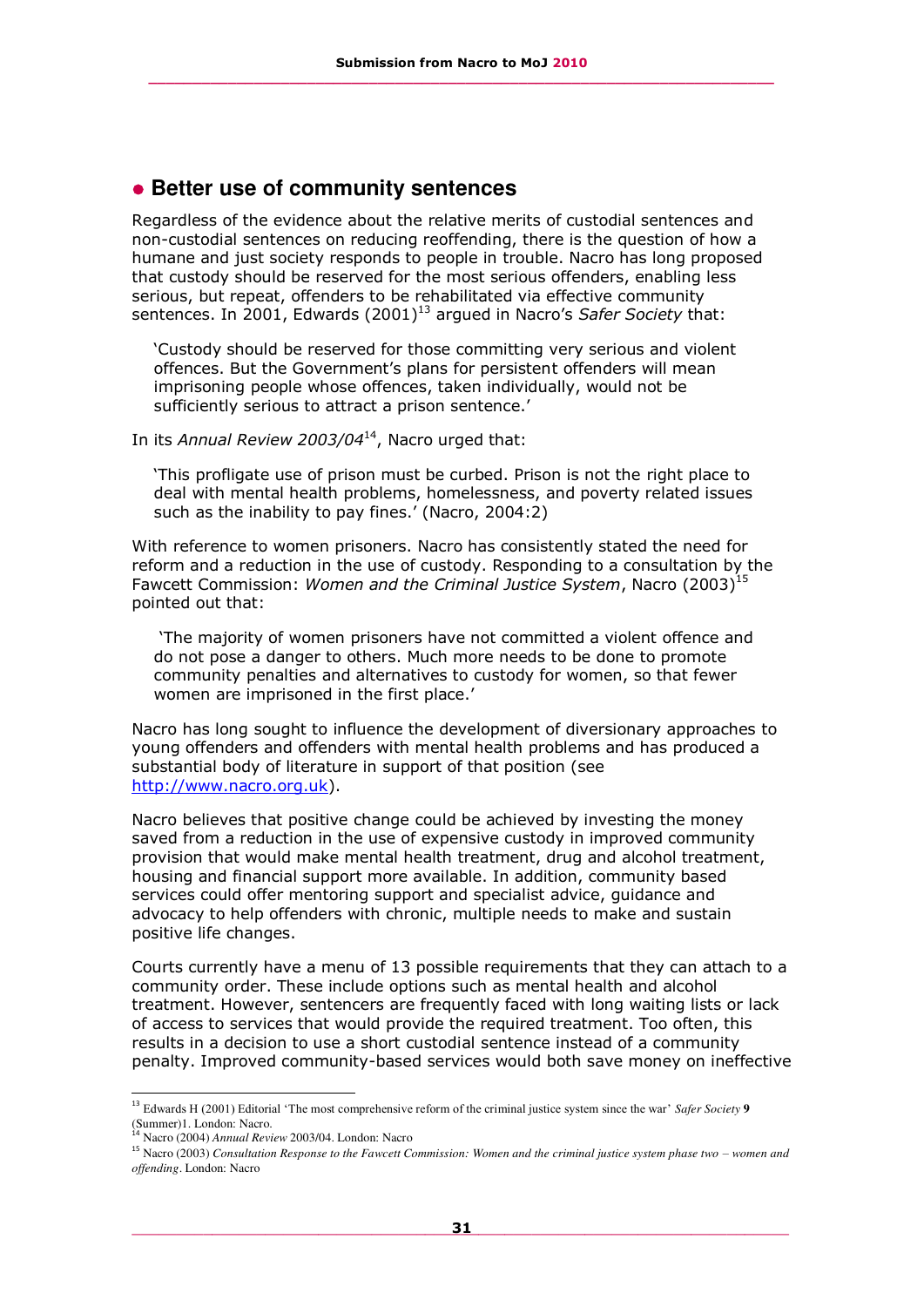short prison sentences and offer the means to provide much better post-release resettlement support to prisoners.

## **Resettlement and rehabilitation of prisoners**

Evidence gathered by Social Exclusion Unit (SEU: 2002) confirmed that there are a number of factors that have a bearing on whether released prisoners will continue to offend, specifically:

- education
- $\overline{\phantom{a}}$ employment
- drug and alcohol misuse  $\bullet$
- mental and physical health  $\bullet$
- attitudes and self-control
- institutionalisation and life-skills  $\bullet$
- housing  $\bullet$
- financial support and debt
- family networks  $\bullet$

Such factors can have a substantial impact on the likelihood of reoffending. Being in employment reduces the risk of re-offending by between a third and a half and having stable accommodation reduces the risk by a fifth. The SEU demonstrated how poor skills and little experience of employment combined with few positive social networks, and severe housing problems resulted in ex-prisoners having little chance of staying away from a life of crime, especially when for many, the complications of drug, alcohol and mental health problems further exacerbate problems. The report made it clear that many prisoners have experienced a lifetime of social exclusion and cited statistics comparing ex-prisoners with the general population. They found that:

- Prisoners are 13 times as likely to have been in care as a child, 13 times as likely to be unemployed, 10 times as likely to have been a regular truant, six times as likely to have been a young father, and 15 times as likely to be HIV positive.
- 80% have the writing skills, 65% the numeracy skills and 50% the reading skills at or below the level of an 11-year-old child.
- 60% to 70% of prisoners were using drugs before imprisonment.
- Over 70% suffer from at least two mental disorders. And 20% of male and 37% of female sentenced prisoners have attempted suicide in the past.
- The position for 18–20-year-olds is often worse than the above statistics suggest.

The SEU report pointed out that the enormous difficulties facing many ex-prisoners were exacerbated by additional obstacles placed in their way by different agencies and government departments failing to work together to create a coherent resettlement process.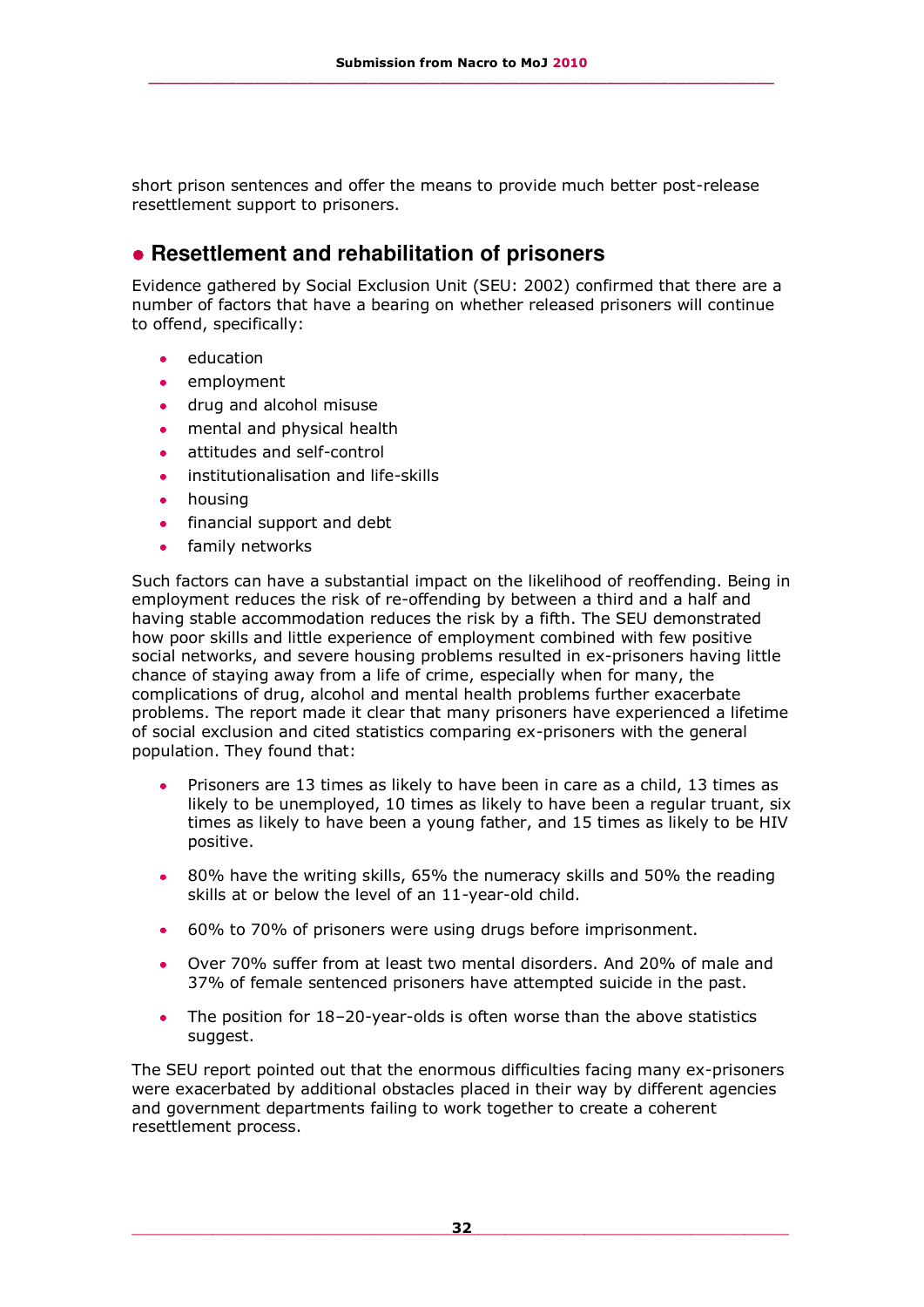Since the publication of the SEU's seminal report, there have been a raft of major policy changes and the establishment of NOMS. We have had the introduction of Offender Management, the Pathways approach to reducing reoffending and the Offender Assessment System (OASys). We have seen significant investment in drug treatment in prisons, via CARATs (Counselling, Assessment, Referral, Advice and Throughcare) and the IDTS (Integrated Drug Treatment System) along with the provision of prison based housing advice services and key performance targets that measure housing outcomes. We have had national and regional Reducing Reoffending Plans setting out how NOMS will achieve a reduction in reoffending. We have had regional offender managers (ROMs) and now directors of offender management (DOMS) and legislation to create Probation Trusts. What is the impact of all this change and to what extent is it bringing about a reduction in reoffending?

In October 2009, in response to a written parliamentary question, Prisons Minister, Marie Eagle  $(2009)^{16}$  provided the information on reoffending in 2007 (shown in Table 1 below).

| Sentence type                                   | Number of offenders released<br>from prison or commencing a<br>court order | Actual<br>reoffending<br>rate | Number of<br>offences per 100<br>offenders |
|-------------------------------------------------|----------------------------------------------------------------------------|-------------------------------|--------------------------------------------|
| Custody                                         | 12,810                                                                     | 47.2                          | 223.2                                      |
| Court orders under<br>probation<br>supervision* | 37,275                                                                     | 36.1                          | 121.3                                      |

#### **Table 1 Actual reoffending rate and frequency rate per 100 offenders from the 2007 adult cohort**

\* Court orders include community sentences, community orders and suspended sentence orders supervised by the probation service. They do not include any pre or post release supervision.

The rate of reconviction for people released from custody remains considerably higher than the rate for those serving community sentences; so, too, does the frequency of reoffending.

i, <sup>16</sup> Eagle M 92009) Reoffenders *Hansard* 29 October, column 558W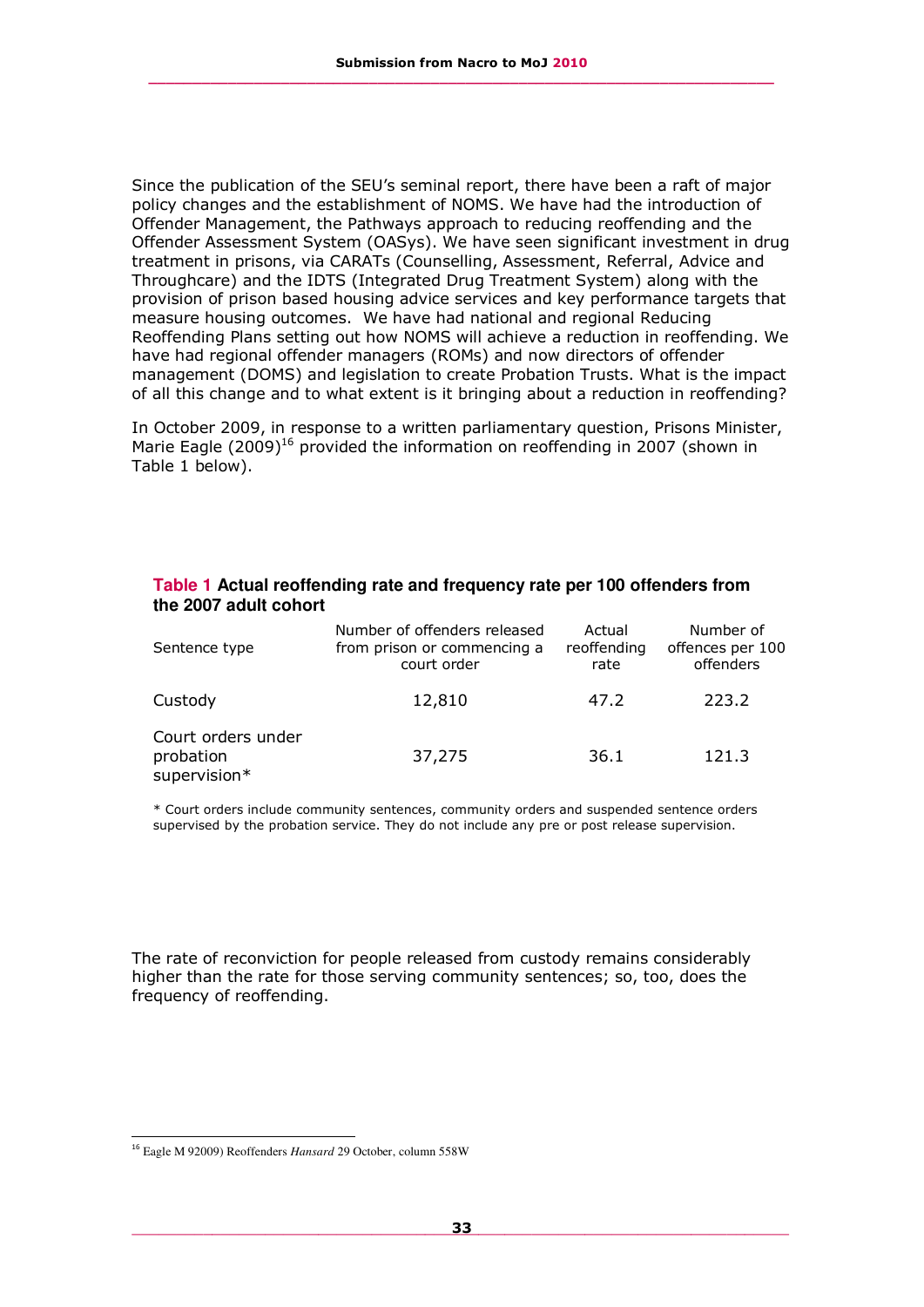| Number of previous custodial<br>sentences | Number of offenders released from<br>prison or commencing a court order | Actual<br>reoffending offences<br>rate | Number<br>of<br>per 100<br>offenders |
|-------------------------------------------|-------------------------------------------------------------------------|----------------------------------------|--------------------------------------|
| No previous                               | 26,819                                                                  | 25.2                                   | 72.6                                 |
| One previous                              | 6,225                                                                   | 40.3                                   | 131.4                                |
| Two previous                              | 3,629                                                                   | 48.9                                   | 179.9                                |
| Three previous                            | 2,491                                                                   | 52.4                                   | 198.2                                |
| Four previous                             | 1,883                                                                   | 56.6                                   | 236.3                                |
| Five previous                             | 1,585                                                                   | 59.9                                   | 256.8                                |
| Between six and 10                        | 4,516                                                                   | 64.5                                   | 288.7                                |
| More than 10                              | 2,937                                                                   | 76.4                                   | 447.1                                |

#### **Table 2 Actual reoffending rate and frequency rate per 100 offenders, by number of previous custodial sentences, from the 2007 adult cohort**

Further information, provided in the same written answer (Table 2) shows that where people had served a higher number of previous custodial sentences the rates of reconviction were significantly worse.

People serving between six and 10 previous custodial sentences had a reoffending rate of 64.5% and those serving more than 10 a rate of 76.4%. This suggests that repeat imprisonment has a negative impact on reducing reconvictions.

As Britain's prison population has increased, so has the percentage of prisoners committing offences within two years of leaving. A study by Hedderman (2008)<sup>17</sup> poses a direct relationship between the expansion in incarceration and a growth in recidivism, with reconviction rates within two years having surged from just over half to almost two-thirds between 1987 and 2008. Hedderman concludes that:

'…[although] the Prison and Probation Services are being more effective with those they are sent by the courts, the bald fact is that, for most of the period that our use of custody has been increasing, reconviction rates on release have also been rising'. (Hedderman 2008: 8)

In Hedderman's view it is likely that sending significantly more minor offenders to prison for short periods of time simply disrupts their lives, resulting in a loss of

i,

<sup>17</sup> Hedderman C (2008) *Building on Sand; why expanding the prison estate is not the way to 'secure the future'* London: Centre for Crime and Justice Studies.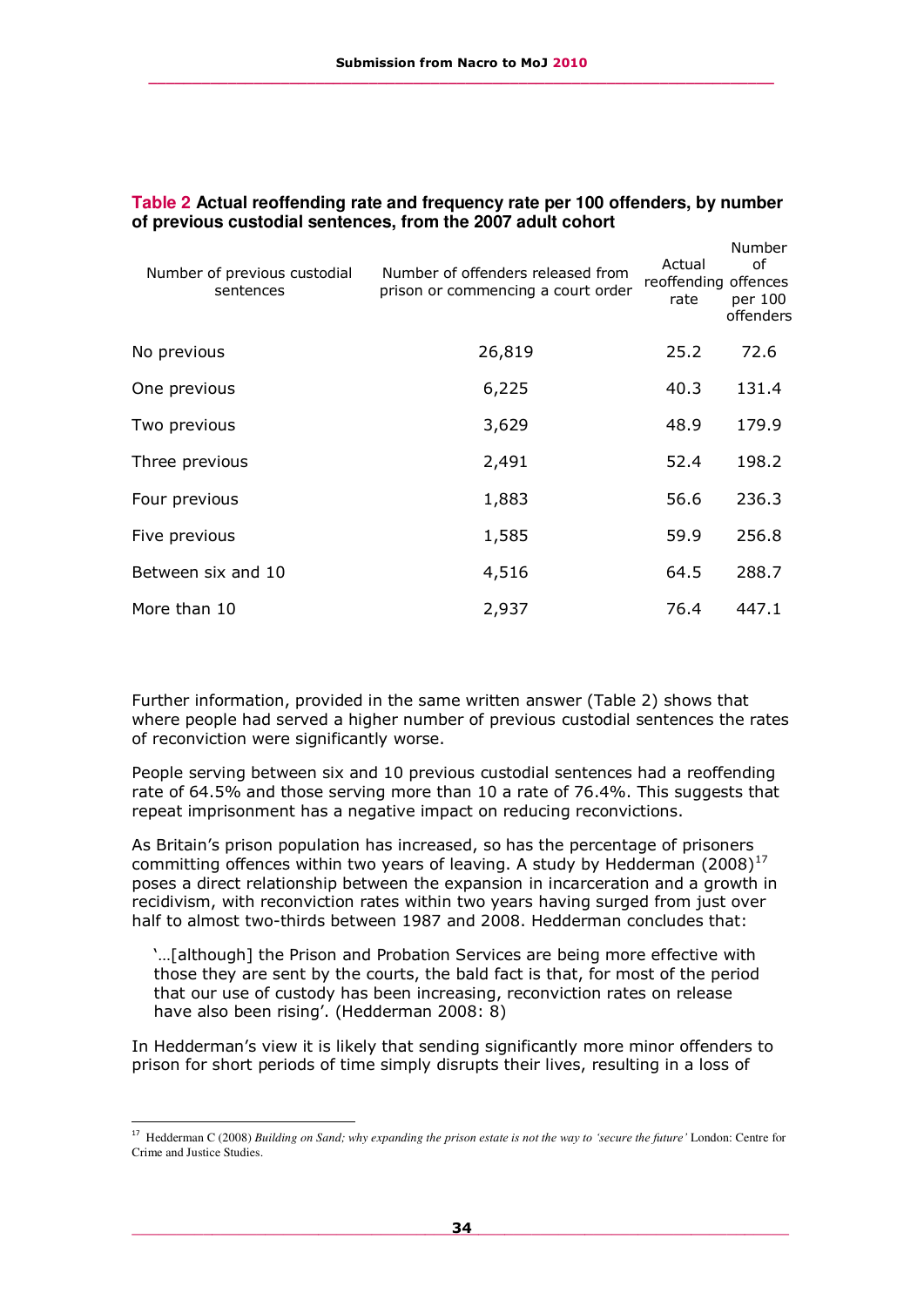employment, accommodation and contact with support networks without providing a corresponding opportunity to pursue worthwhile rehabilitative work

## **What are the current barriers to effective rehabilitation?**

In 1999, in recognition of the need for more effective resettlement services, the Home Office established a number of Resettlement Pathfinder pilot projects with the aim of reducing reoffending by short term prisoners. These projects were led by probation, prisons and voluntary organisations and tested different models of provision. An evaluation of the pilots (Lewis *et al*, 2003)<sup>18</sup> defined the problems as follows:

'Short-sentence prisoners – those sentenced to less than 12 months and normally released at the mid-point of their sentence – constitute the majority of adult prisoners. This group has the highest re-conviction rate among released adult prisoners, but as a consequence of their short-sentences, few are able to take advantage of offending behaviour programmes and prerelease services designed to improve their prospects of resettling successfully and leading law-abiding lives in the future. Unlike longer-term prisoners, moreover, they are not subject to statutory post-release supervision and are thus dependent upon voluntary after-care services for help with the multiple problems which research demonstrates are a consistent feature of the profile of short-sentence prisoners.'

The findings from the evaluation were similar to those of the SEU the previous year. There was a need for;

- improved partnership working with employment services, benefits agency, local authorities and relevant voluntary/private sector agencies
- access to a wider range of suitable housing including supported housing and drug rehabilitation centres
- an end to the local authority practice of excluding offenders from available housing
- improved systems to allow benefit claims to be prepared and processed prerelease
- $\bullet$ improved employment opportunities and services for offenders not considered job ready as a result of poor skills, drug/alcohol abuse.

Early in its life, NOMS developed an approach to reducing reoffending that reflected the SEUs analysis of offending related needs based on seven pathways:

- **1** accommodation
- **2** education, training and employment
- **3** mental and physical health
- **4** drugs and alcohol

i,

<sup>18</sup>Lewis S, Vennard J, Maguire M, Raynor P, Vanstone M, Raybould S and Rix A (2003), *The Resettlement of Short Term Prisoners; an evaluation of seven pathfinders,* Occasional Paper No.83 London: Home Office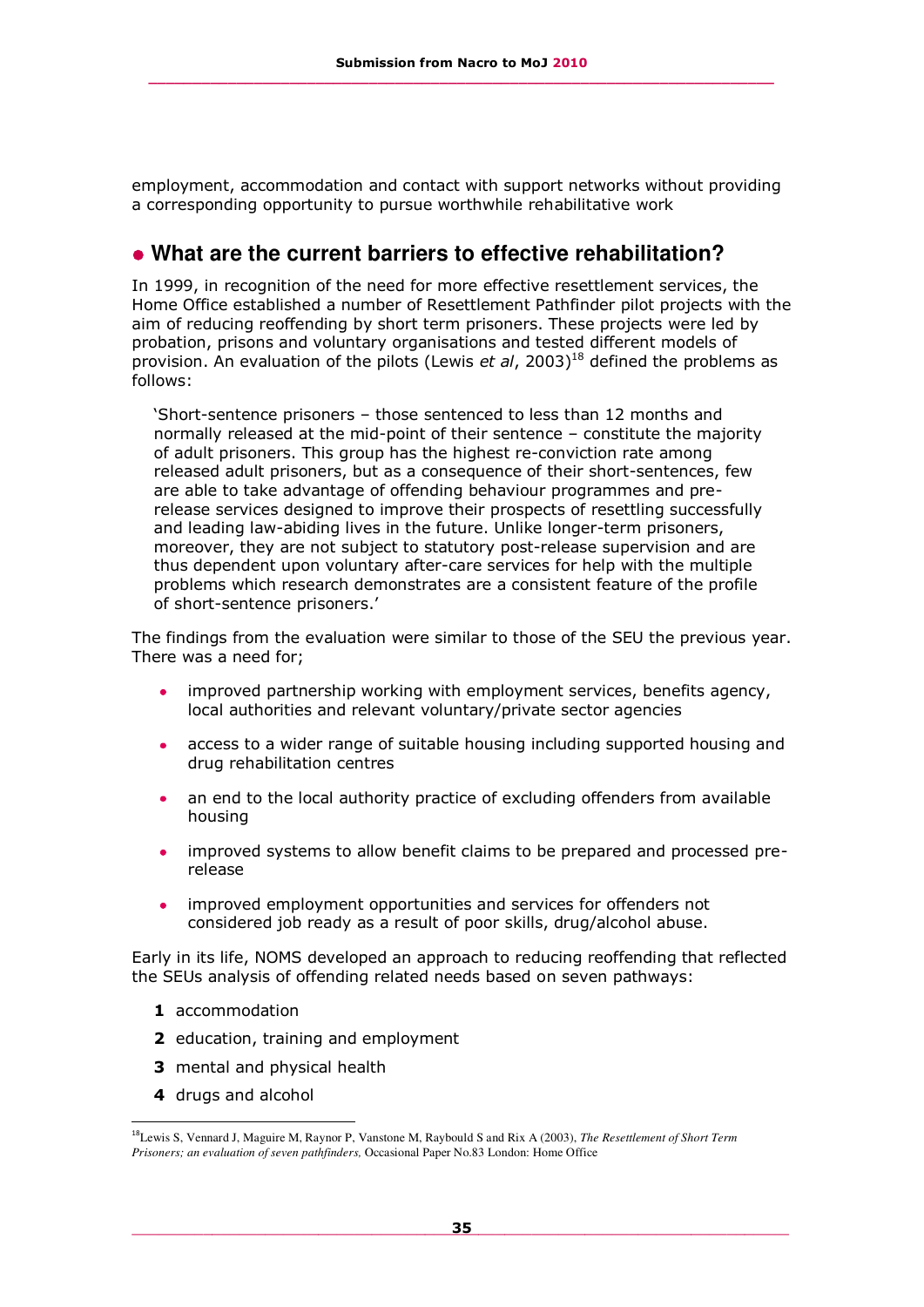- **5** children and families of offenders, finance
- **6** benefit and debt

-

**7** attitudes, thinking and behaviour.

For women offenders, an additional two pathways were recognised, reflecting the impact of domestic violence and sex work.

NOMS established multi-agency strategic groups at regional level to drive forward policy to meet offender needs under the various pathways, since many of the resources that target these needs are controlled by other government departments and agencies.

At the same time, NOMS developed the offender management model– a structured form of case management, alongside an integrated assessment system (OASys). The OASys provides the means through which Offender Managers (those holding responsibility for managing the case) make judgements about how best to reduce the risks of reoffending in each individual case, through provision of suitable interventions to reduce assessed risks and meet assessed needs. These systems should, in theory, be capable of bringing about a reduction in reoffending. However, NOMS does not control the resources at local level that fund the services required to address all of the needs. Many of the reducing reoffending pathways require co-ordinated approaches involving a range of commissioning partners. These commissioners may have other pressing priorities leading to offenders not being given sufficient consideration. As the Ministry of Justice (2008b; 9)<sup>19</sup> notes:

'To deliver the efficiencies required to operate within our financial settlement, we need to drive greater value from our partnership arrangements.'

This suggests a need for a collective or collaborative approach at local level if NOMS is to successfully meet its aims.

Even where NOMS does control the resources, as is the case with prisons and probation, there are no easy wins. A central offering on the menu of interventions is a range of offending behaviour programmes (OBPs) designed to address perceived deficits in offenders attitudes, thinking and behaviour. These are largely cognitive behavioural programmes and they make up the bulk of courses offered to prisoners to help them to change their behaviour. The House of Commons Home Affairs Select Committee (2004;  $72)^{20}$  concluded that there were limitations to the effectiveness of these programmes:

'In our view, the results of the Home Office research argue in favour of reducing the priority given to offending behaviour programmes. They should continue to be offered as part of the range of interventions for prisoners but fitted into a much wider rehabilitation agenda.'

<sup>19</sup> Ministry of Justice (2008b) *National Commissioning and Partnerships Framework: 2008/09*. London: Ministry of Justice. <sup>20</sup> House of Commons, Home Affairs Select Committee (2004) *Rehabilitation of Prisoners, First Report of Session 2004-05.* London: The Stationery Office.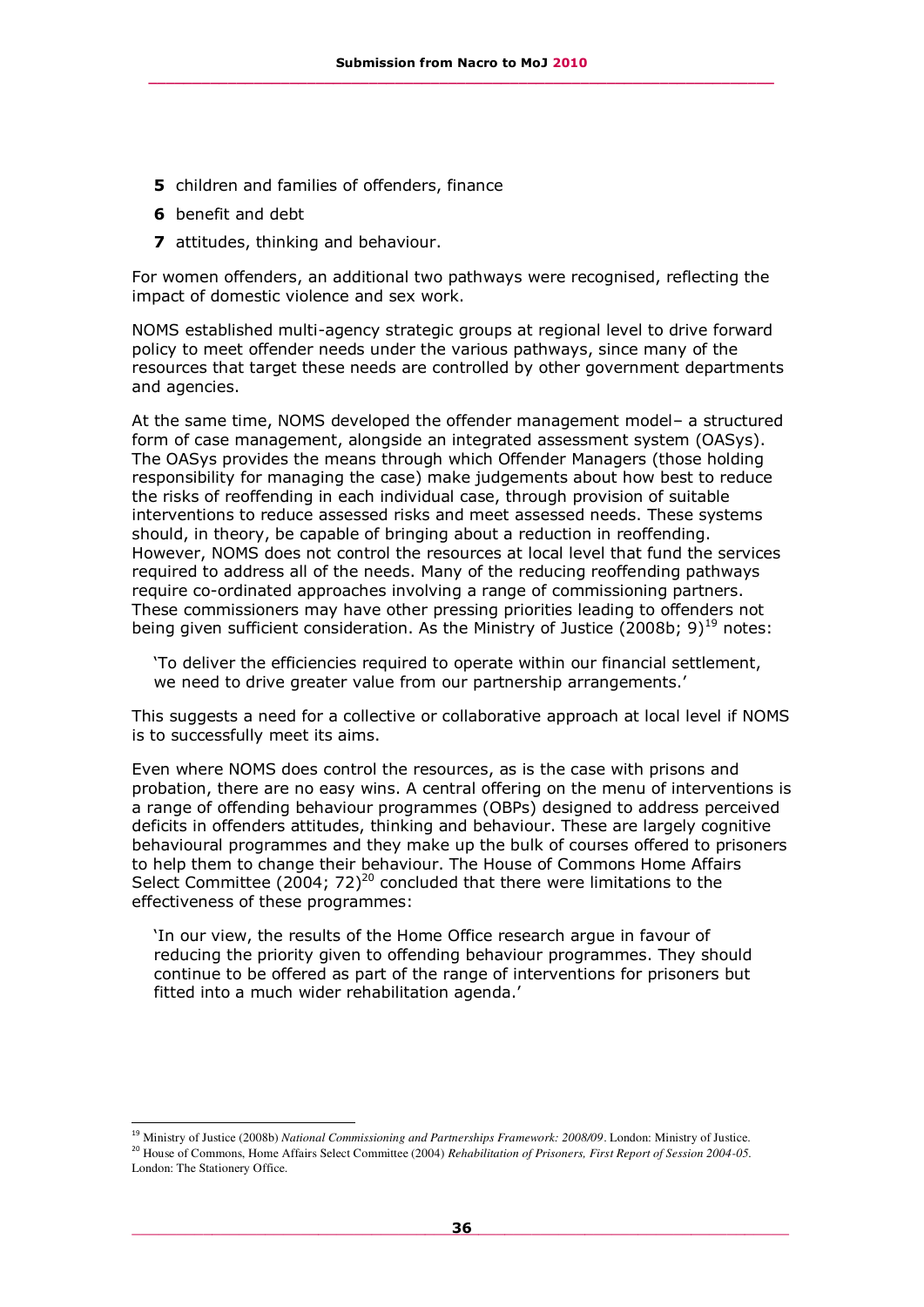More recently, the Sainsbury Centre for Mental Health (2008: 2)<sup>21</sup> has expressed a similar view in relation to the effectiveness of OBPs for offenders who have severe and enduring mental health problems. Their report comments:

'OBPs focus on changing behaviour but do not consider the offenders' wider circumstances and the impact these might have on offending. Finding somewhere to live, getting a job, and maintaining family relationships are pivotal to help offenders to pursue more socially acceptable goals and alternative ways of living.'

It seems reasonable to assume that when combined with practical support in relation to health, housing, money and employment these programmes can offer a means of better equipping people with multiple, complex needs to make changes in their lives. However, there is a question of access to both programmes and practical support services. NOMS in strategic planning documents (see, *National Regional Reducing Re-offending Delivery Plan*, Home Office, 2005, *NOMS Offender Management Model,* Home Office, 2006, *National Commissioning and Partnerships Framework*, Ministry of Justice 2008) make it clear that in prioritising limited resources, programmes and other forms of intervention should be targeted at those who represent the greatest risk of harm to the public. Many of the revolving door prisoners – those who commit frequent lower level offences – will not cross the threshold and will miss out. For most adult prisoners serving less than 12 months, there is currently no access to the very programmes that could potentially halt their cycle of offending and prison.

Even where prisoners are able to access offending behaviour programmes there are problems due to the churn in the system. People are moved around in order to free up space and this sometimes means that courses started cannot be completed or access to courses is denied due to them not being available at the next prison to which a prisoner is transferred. Overcrowding of course makes this worse.

If prisoners do complete the right courses and access appropriate healthcare and treatment, there are still likely to be problems after they are discharged from custody. Changes made during the prison sentence need to be sustained postrelease. In order to create greater stability and long-term change people require on-going support in the community. The current NOMS offering is very limited in this respect. For many of those serving sentences of less than 12 months imprisonment there is currently no obligation to engage with statutory services and no supervisory contact with the probation service in their local area. A new initiative, called layered offender management is being piloted in recognition of the need to address this gap with the aim of offering some level of offender management to those who are currently out of scope. The is clearly to be applauded but in the present financial climate resources are likely to remain scarce.

Services to meet health needs (including mental health, drug and alcohol advice and treatment) are provided in prisons through Primary Care Trust (PCT) and Drug and Alcohol Action Team (DAAT) commissioning within Department of Health frameworks. This is intended to ensure that prison based provision is commensurate with what is available in the community and that people's ongoing needs can be met appropriately in their home are after discharge from prison.

i,

<sup>&</sup>lt;sup>21</sup> Sainsbury Centre for Mental Health (2008) *A Review of the Use of Offending Behaviour Programmes for People with Mental Health Problems*. London: Sainsbury Centre for Mental Health.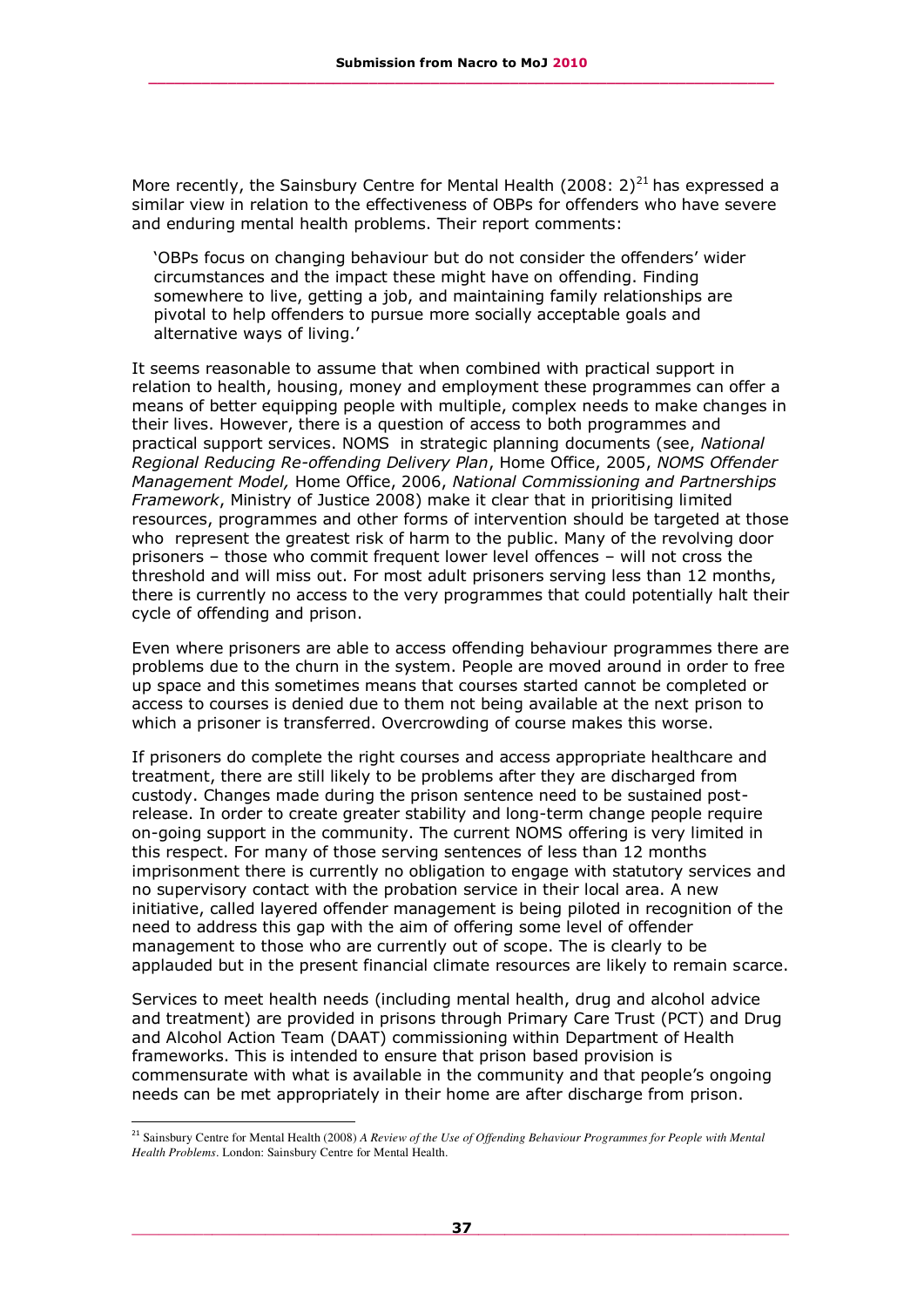However, for those serving less than 12 months, continuity of care is highly questionable. In many cases, arrangements made by prison-based workers for ongoing care in the prisoners home area are simply not followed through. This is often due to the individual not attending appointments that have been made. The need for through the gate support is widely acknowledged and various models, delivered by voluntary sector organisations have been tested. However, there is little money available for such services and few examples of this kind of support being generally available. What little provision there is tends to be extremely patchy, subject to short-term funding arrangements with few opportunities for mainstreaming.

Housing and accommodation support needs have been recognised as critical factors in developing and sustaining a non-offending lifestyle. Housing advice is now provided in all prisons, and prisons and probation are currently subject to three accommodation related key performance indicators. For prisons, the targets in 2009/10 were:

- **Initial Assessment (prisons)** At least 90% of all new offenders entering custody are assessed for housing need within the first four days of custody.
- **Releases to settled and suitable accommodation (prisons)** At least 80% of sentenced offenders are released to settled and suitable accommodation.

For probation the target in 2009/10 was:

-

**Completing supervision in settled and suitable accommodation (probation)** At least 75% of offenders serving a period of probation supervision on licence from release from custody or a community sentence/order that requires the offender to be supervised by probation services, are in settled and suitable accommodation at the end of their supervision period.

Prisons and probation areas are subject to monthly reporting requirements for target compliance and both report surprisingly high levels of compliance, routinely reporting performance exceeding targets.

NOMS itself is reviewing the targets with a view to proposing new ones. Whilst it is clear that there have been considerable benefits associated with the introduction of the KPIs, there are a number of flaws associated with the current targets which call into question the integrity of the data being recorded at prison and probation level. There are complex reasons for why the data may not be entirely reliable. and insufficient space to go into the level of detail required to explore this here. In a piece of research carried out by Nacro in early 2010 (Hughes 2010)<sup>22</sup> we found that there were a host of reasons why prisoners who had given addresses did not actually end up residing at those addresses: This findings from that report are based on interviews with 114 people in prisons and in the community. This is a relatively small sample but when combined with Nacro's experience of providing housing advice in prisons it presents a compelling case for doing things differently. A few examples from the report are given below:

<sup>22</sup> Hughes A (2010) *Prisoners' Housing Destinations; Why prisoners don't go to or don't stay at accommodation arranged for them on release, and the implications of this for NOMS key performance targets*. London: Nacro.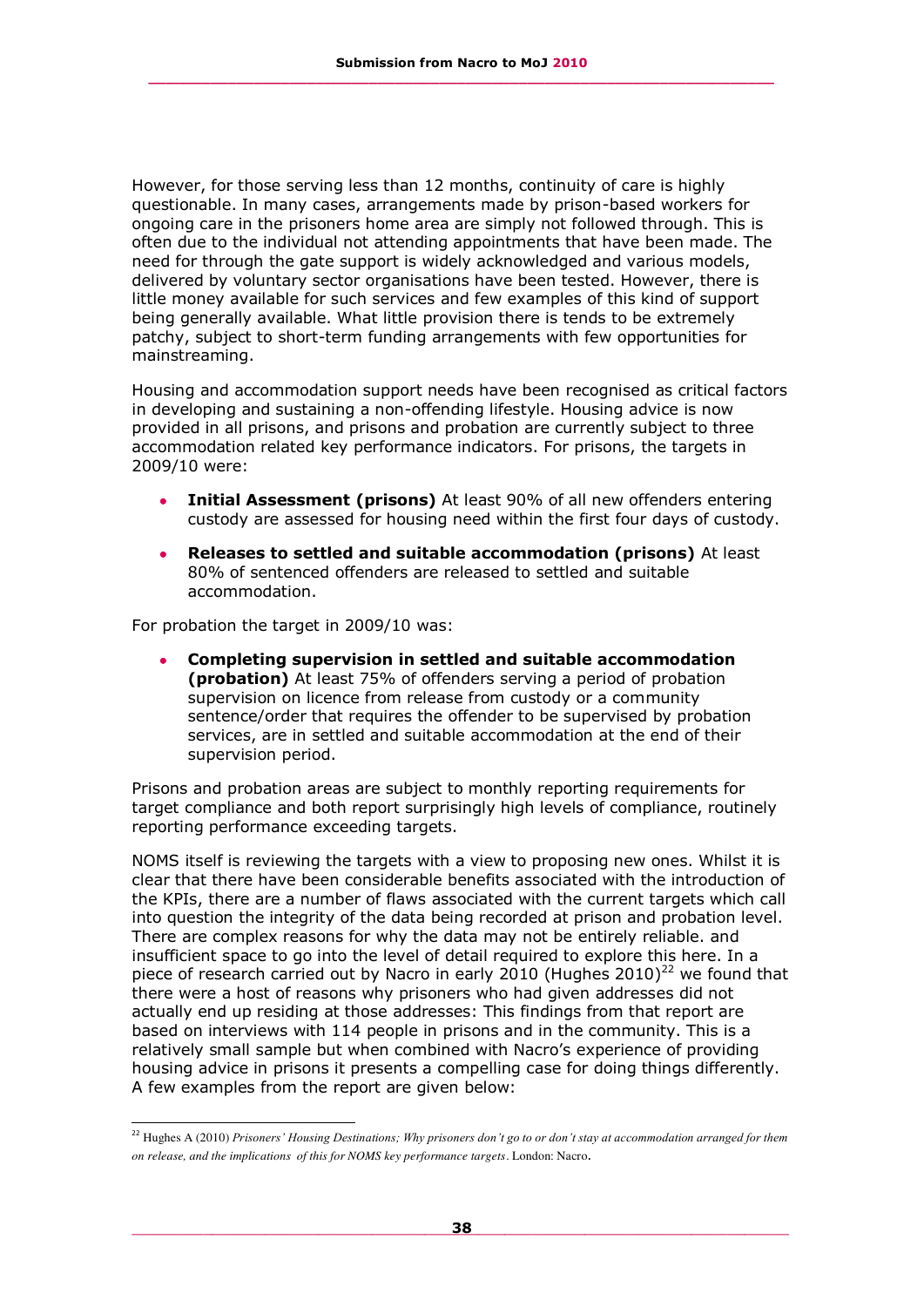'Some we spoke to stated that they had given an address just to get ECL [end of custody licence] and never had any intention of going there. Addresses given included parents and friends addresses, but also derelict and demolished buildings and shops (one member of staff in a prison had recognised one address given as the local branch of Currys).'

'One prisoner told us that his Mother had allowed her address to be used several times for prisoners, so they could be released on ECL, but there was never any expectation that they would actually go there on release.'

'Some people interviewed were not released on ECL but told us they had never had any intention of going to the address they had given the prison.'

'There was a belief amongst some that they wouldn't be released if they didn't give an address, so they provided whatever they could think of.'

'Some prisoners we interviewed had set out with every good intention of getting to their address, but drinking or drug use meant they never got there. One young man we interviewed, who had served over 10 short sentences, said that he was always met at the gate by a group of friends who had a stash of drink and drugs in their car, which led to him going on a bender for several days. As a result, he never got to the appointment that had been made for him at a housing project, along with various other interviews.'

'Two prisoners interviewed were very open about their plans to head straight for the nearest off-licence on release, and said this would be their main priority. One prisoner said he had never got past the licensed café at the train station after his last release, and then failed to show up at the accommodation arranged for him. Another said he had gone to buy alcohol as soon as he was released.'

'Some prisoners, released together, had all encouraged each other to go drinking instead of heading to arranged appointments. Housing advisors confirmed that this can be a real problem, particularly where groups of released prisoners are all released at around the same time and all head to the station.'

'We spoke to one prisoner, though, who didn't stay at the friends address he had put down because when he got there he realised that there was significant drug use in the property. He had left prison determined to keep off drugs, and didn't think he would be able to resist the temptation to use if he had stayed there.'

'In our sample, alcohol was a bigger problem than drugs immediately on release.' (Hughes 2010)

The Nacro report found that there were also issues about the nature of accommodation provided, its location and the pull of family and friends. Several interviewees commented on the apparent wisdom of starting afresh in a new area being undermined by the lack of support and the important role played by family and friends in their lives. Practicalities involved in getting to the accommodation were also cited as problematic.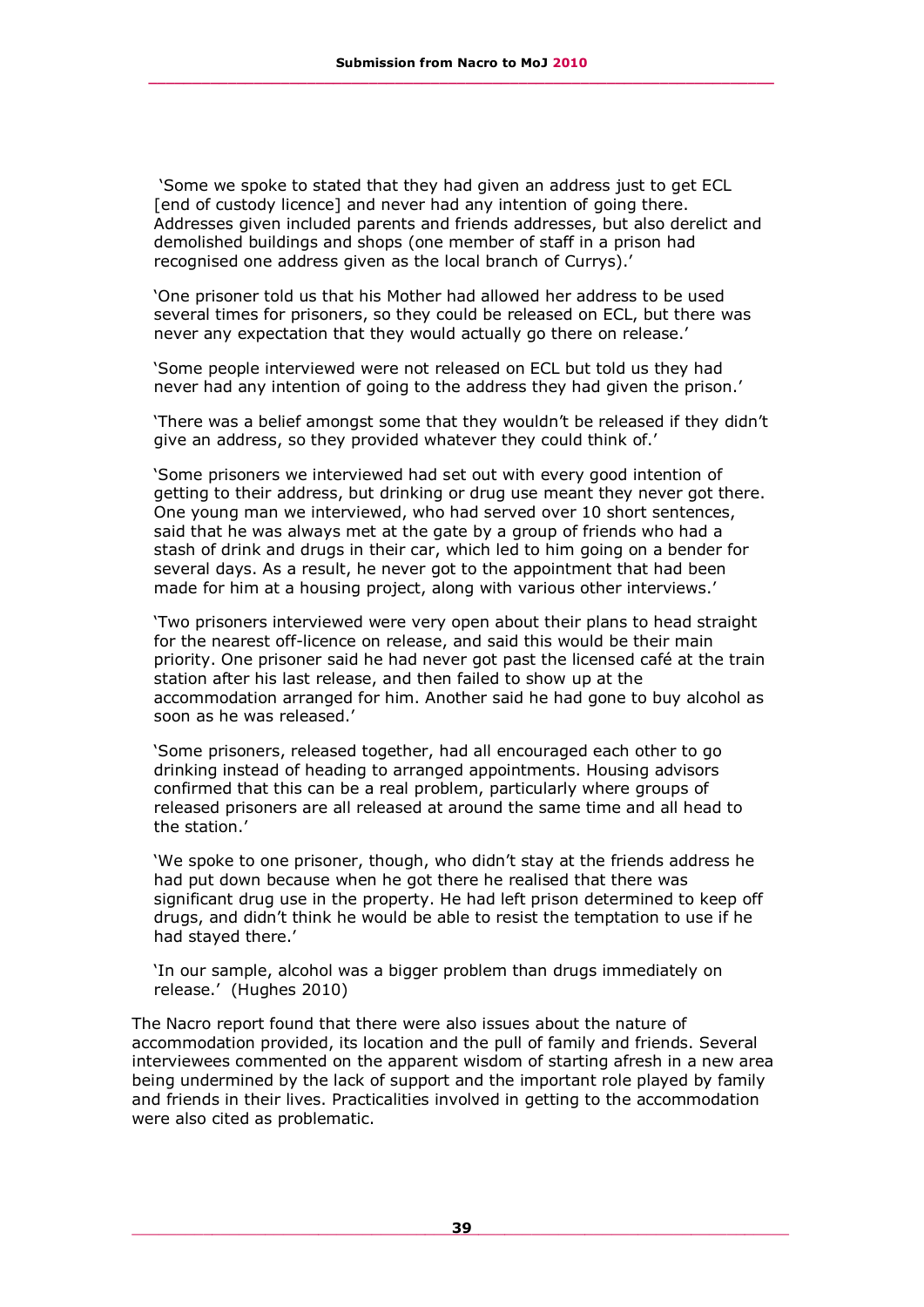The target for releases to settled and suitable accommodation was 80% for 2008- 09 and, according to the data, this was exceeded. The reality of what happens to prisoners on release, as Nacro's recent study has shown, suggests a different picture to that portrayed by the official data. There is an overwhelmingly obvious case for providing much more direct support to individuals once they are released.

Preventing loss of existing housing would result in fewer people having to be assisted to find new accommodation for release. Tenancy sustainment work is carried out by prison-based housing advisors but housing benefit regulations and their interpretation can make this tricky. Only those likely to serve no more than 13 weeks in custody are eligible to claim for housing benefit to meet their rent costs. Nacro has heard recently that cases involving sentences of six months (with half expected to be served in custody) are sometimes being deemed ineligible, as their sentence will take them a day or two over 13 weeks (and the length of the months that will be spent in prison can have an impact here), whereas those sentenced to 26 weeks, who will serve exactly 13 weeks, can claim successfully. This clearly needs further investigation. However, this area of work is not currently covered by the key performance indicators.

Identifying and brokering suitable forms of accommodation for release present major challenges and dealing with people who often have severely chaotic housing histories can make the task almost impossible. Local authorities and other social housing providers have policies which tend to exclude such people and there are not enough schemes that provide supported housing. It is particularly difficult to address the housing needs of people with drug and alcohol problems. A history of rent arrears also creates serious difficulties. Housing workers must be able to advise on housing related debt and help prisoners to set up suitable repayment plans. Financial needs are high and there is no standardised form of debt advice and money management provision available. Various local arrangements exist and Citizens Advice Bureau offer services in many prisons. There are a variety of education and training programmes intended to improve financial capability. The Consumer Financial Education Body (CFEB), formerly the Financial Services Authority (FSA), has funded a series of pilots to test the best ways of delivering services to people in prison. One of these pilots, developed and run by Nacro, delivers a Money Management training course that aims to equip staff in prisons with the knowledge and resources they need to offer appropriate advice and information to prisoners and the take-up of this has been extremely popular. Participant evaluation shows a very high level of satisfaction and indicates the need for much more similar support for staff to enable them to properly support prisoners in their care to address finance needs. The courses being delivered currently by Nacro have been funded to run for a further year but after that it is unclear as to how the provision will be resourced in the future.

With regard to education and improving employability there are a myriad of schemes and programmes that aim to address prisoners learning, skills and employment needs. However, unless health, housing and financial needs are properly addressed it is unlikely that progress made during custody will be sustained after release. In the present economic climate, those with lengthy histories of unemployment combined with long criminal records stand little chance of competing successfully in the employment market. It is worth noting also that areas of work that have traditionally appealed to ex-offenders, and where they stood a reasonable chance of success, such as construction, are in decline at present, and areas that are being promoted as growth areas for the future, ie retail